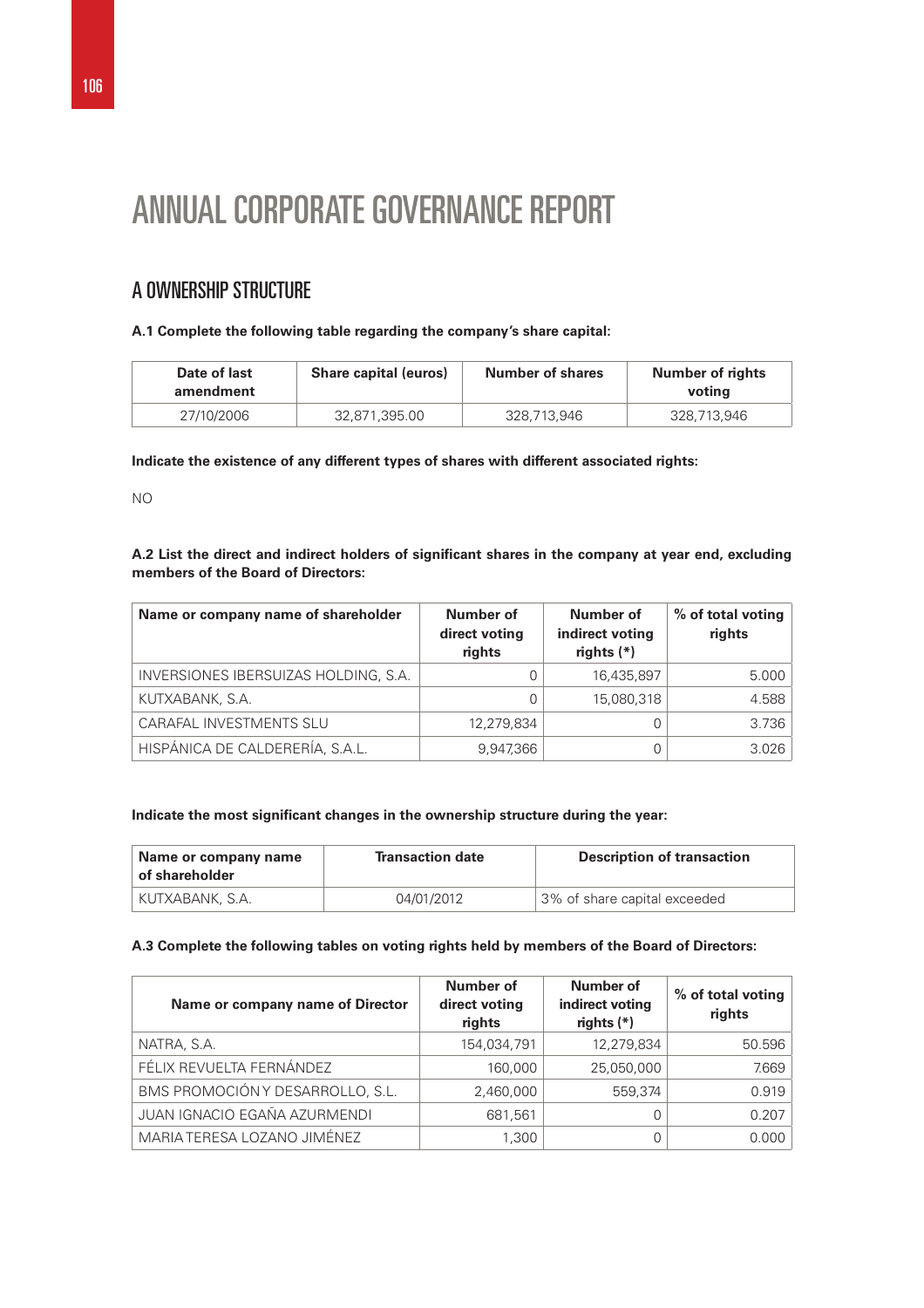| Name or company name of<br>indirect holder of shareholding | <b>Through: Name</b><br>or company name<br>of direct holder of<br>shareholding | Number of<br>direct voting<br>rights | % of total voting<br>rights |  |
|------------------------------------------------------------|--------------------------------------------------------------------------------|--------------------------------------|-----------------------------|--|
| NATRA, S.A.                                                | CARAFAL<br><b>INVESTMENTS SLU</b>                                              | 12,279,834                           | 3.736                       |  |
| FÉLIX REVUELTA FERNÁNDEZ                                   | KILUVA, S.A.                                                                   | 17,241,588                           | 5.245                       |  |
| FÉLIX REVUELTA FERNÁNDEZ                                   | <b>HOUSEDIET S.L.U</b>                                                         | 6,058,412                            | 1.843                       |  |
| FÉLIX REVUELTA FERNÁNDEZ                                   | KILUVA DIET S.L.                                                               | 1.750.000                            | 0.532                       |  |
| <b>BMS PROMOCIÓNY</b><br>DESARROLLO, S.L.                  | <b>GRUPO LAFUENTE</b>                                                          | 559.374                              | 0.170                       |  |

| 59.391<br>% total voting rights held by board of directors |
|------------------------------------------------------------|
|------------------------------------------------------------|

**Complete the following tables on the members of the Company's Board of Directors holding rights over the company shares:** 

**A.4 Where applicable, indicate any family, commercial, contractual or corporate relationships between owners of significant shareholdings, in so far as they are known to the company (unless they are insignificant or derived from ordinary trading or exchange activities):** 

**A.5 Where applicable, indicate any commercial, contractual or corporate relationships between owners of significant shareholdings and the company and/or its group, unless they are insignificant or derive from ordinary trading or exchange activities:** 

**A.6 Indicate whether the company is aware of the existence of shareholders agreements that may affect its activities, pursuant to article 112 of the Securities Market Act. When applicable, briefly describe these agreements and indicate the shareholders bound by the same:** 

NO

**Indicate whether the company is aware of the existence of shareholders agreements between company shareholders. Where applicable, describe briefly:** 

YES **% of share capital affected:** 0.919

**Brief description of agreement:** Concerted action between BMS Promoción y Desarrollo, S.L. and Grupo Lafuente.

**Intervening parties in the shareholders' agreement**  GRUPO LAFUENTE BMS PROMOCIÓN Y DESARROLLO, S.L.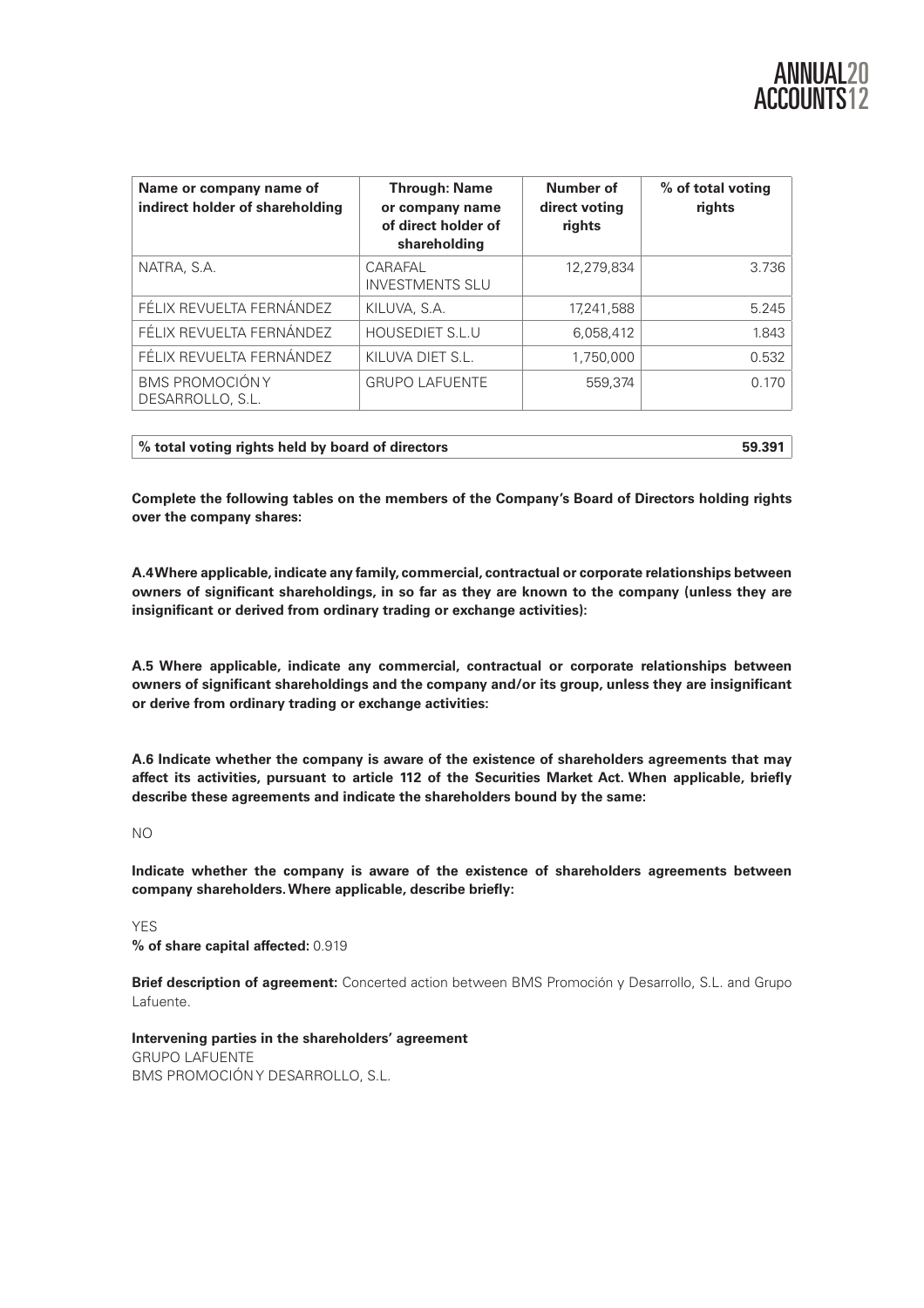# **Expressly indicate any amendment to or termination of such agreements or concerted actions during the year:**

There were no amendments to the company's concerted actions during 2012.

# **A.7 Indicate whether any individual or company exercises control or may exercise control over the company under article 4 of the Securities Market Act. If so, identify:**

YES

# **Name or company name**

NATRA, S.A.

## **Remarks**

At December 31, 2012, Natra SA is the direct holder of 46.86% of the Natraceutical, SA., shares.

## **A.8 Complete the following tables about the company's treasury stock:**

#### **At year-end:**

| <b>Number of direct shares</b> | Number of indirect shares (*) | % of total share capital |
|--------------------------------|-------------------------------|--------------------------|
| . 305.677                      |                               | 1.310                    |

## **(\*) Through:**

|--|--|

# **List any significant changes that have taken place during the year, as provided for in Royal Decree 1362/2007:**

# **A.9 Detail the conditions and the terms of the General Shareholders Meeting's current mandate to the Board of Directors for the acquisition or transfer of treasury shares.**

The General Shareholders Meeting held on June 28, 2012 delegated to the Board of Directors the authority to repurchase the Company's treasury shares, directly or through subsidiaries, within the limits and requirements established in the Public Limited Companies Act, rendering without effect the authorisation granted during the Meeting of June 23, 2011.

**A.10 Indicate, where applicable, any restrictions under law or the company's bylaws on the exercise of voting rights and any legal restrictions on the acquisition and/or transfer of shareholdings in the share capital. Indicate any legal restrictions on the exercise of voting rights:** 

NO

|  | Maximum percentage of voting rights that a shareholder may exercise due to legal restrictions |  |
|--|-----------------------------------------------------------------------------------------------|--|
|--|-----------------------------------------------------------------------------------------------|--|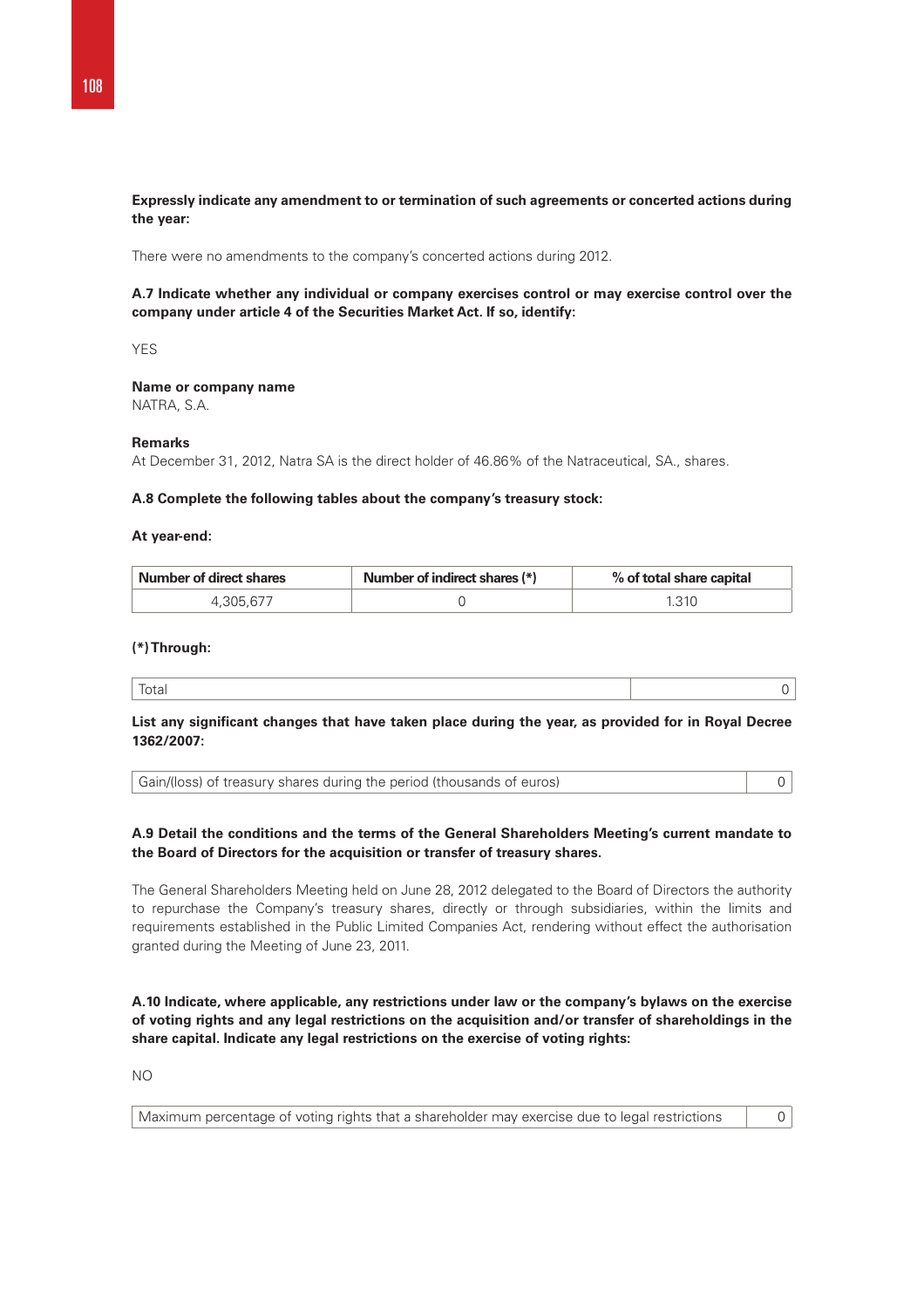

# **Indicate any restrictions included in the company's Bylaws on the exercise of voting rights:**

YFS

Maximum percentage of voting rights that a shareholder may exercise due to restrictions statutory 0.000

# **Description of any legal restrictions and restrictions included in the company's bylaws on the exercise of voting rights:**

Under Article 17 of the Company's Bylaws, holders of at least one thousand shares represented by book entries of shares in the corresponding accounting register five days prior to the Meeting, to be accredited by the provision of the corresponding certificates, have the right to attend the General Shareholders Meetings.

## **Indicate any legal restrictions on the acquisition or transfer of interests in the share capital:**

NO

**A.11 Indicate if neutralisation measures in the event of a takeover bid were agreed upon at the General Shareholders Meeting pursuant to Law 6/2007.** 

NO

**Where applicable, explain the measures approved and the terms under which the inefficiency of the restrictions would occur:**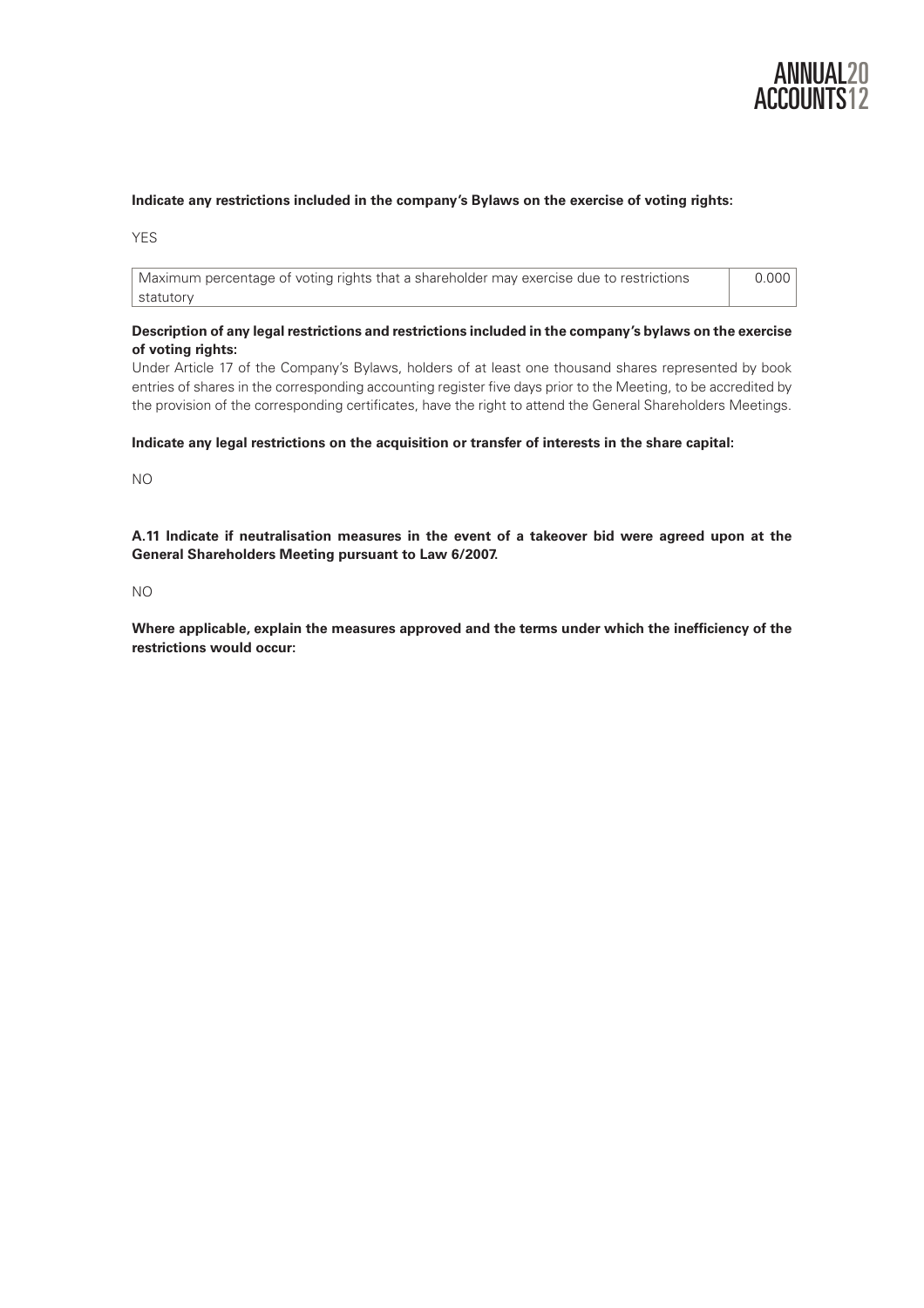# B STRUCTURE OF THE CORPORATE MANAGEMENT

# **B.1 Board of Directors**

# **B.1.1 List the maximum and minimum number of Directors under the Bylaws:**

| Maximum number of Directors |  |
|-----------------------------|--|
| Minimum number of Directors |  |

# **B.1.2 Complete the following table with the Board members' details:**

| Name or company<br>name of Director       | Representative                                      | <b>Position on the</b><br><b>Board</b> | <b>Date</b><br>of First<br>appoint. | <b>Date</b><br>of Last<br>appoint. |  | <b>Election</b><br>procedure                       |
|-------------------------------------------|-----------------------------------------------------|----------------------------------------|-------------------------------------|------------------------------------|--|----------------------------------------------------|
| NATRA, S.A.                               | <b>GALO ÁLVAREZ</b><br><b>GOICOCHEA</b>             | CHAIRMAN                               | 28/06/2004                          | 18/06/2009                         |  | <b>VOTE IN</b><br>SHAREHOLD-<br><b>ERS MEETING</b> |
| FÉLIX REVUELTA<br>FERNÁNDEZ               | $\overline{\phantom{a}}$                            | <b>VICE-CHAIRMAN</b>                   | 21/02/2008                          | 21/02/2008                         |  | <b>VOTE IN</b><br>SHAREHOLD-<br><b>ERS MEETING</b> |
| FRANÇOIS GAYDIER                          | $\overline{\phantom{a}}$                            | CHIEF EXECUTIVE<br>OFFICER             | 19/06/2008                          | 19/06/2008                         |  | <b>VOTE IN</b><br>SHAREHOLD-<br><b>ERS MEETING</b> |
| <b>BMS PROMOCIÓNY</b><br>DESARROLLO, S.L. | <b>JOSÉ LUIS</b><br><b>NAVARRO</b><br><b>FABRA</b>  | <b>DIRECTOR</b>                        | 10/09/2002                          | 28/06/2012                         |  | <b>VOTE IN</b><br>SHAREHOLD-<br><b>ERS MEETING</b> |
| <b>IBERSUIZAS ALFA.</b><br>S.L.           | <b>RICARDO</b><br><b>IGLESIAS</b><br><b>BACIANA</b> | <b>DIRECTOR</b>                        | 28/06/2012                          | 28/06/2012                         |  | <b>VOTE IN</b><br>SHAREHOLD-<br><b>ERS MEETING</b> |
| <b>JUAN IGNACIO</b><br>EGAÑA AZURMENDI    |                                                     | <b>DIRECTOR</b>                        | 13/12/2012                          | 13/12/2012                         |  | CO-OPTION                                          |
| <b>MARÍA TERESA</b><br>LOZANO JIMÉNEZ     | $\overline{\phantom{a}}$                            | <b>DIRECTOR</b>                        | 23/06/2011                          | 23/06/2011                         |  | <b>VOTE IN</b><br>SHAREHOLD-<br><b>ERS MEETING</b> |
| <b>Total number of Directors</b>          |                                                     |                                        |                                     |                                    |  | 7                                                  |

# **Indicate any removals that have occurred on the Board of Directors during the period:**

| Name or company name of Director | <b>Condition of Director at the time of</b><br>termination | <b>Termination</b><br>date |
|----------------------------------|------------------------------------------------------------|----------------------------|
| ERIC BENDELAC                    | EXECUTIVE                                                  | 28/02/2012                 |
| KUTXA KORPORAZOIA, S.L.          | PROPRIFTARY                                                | 28/06/2012                 |
| MARÍA JESÚS ARREGUI ARIJA        | PROPRIFTARY                                                | 13/12/2012                 |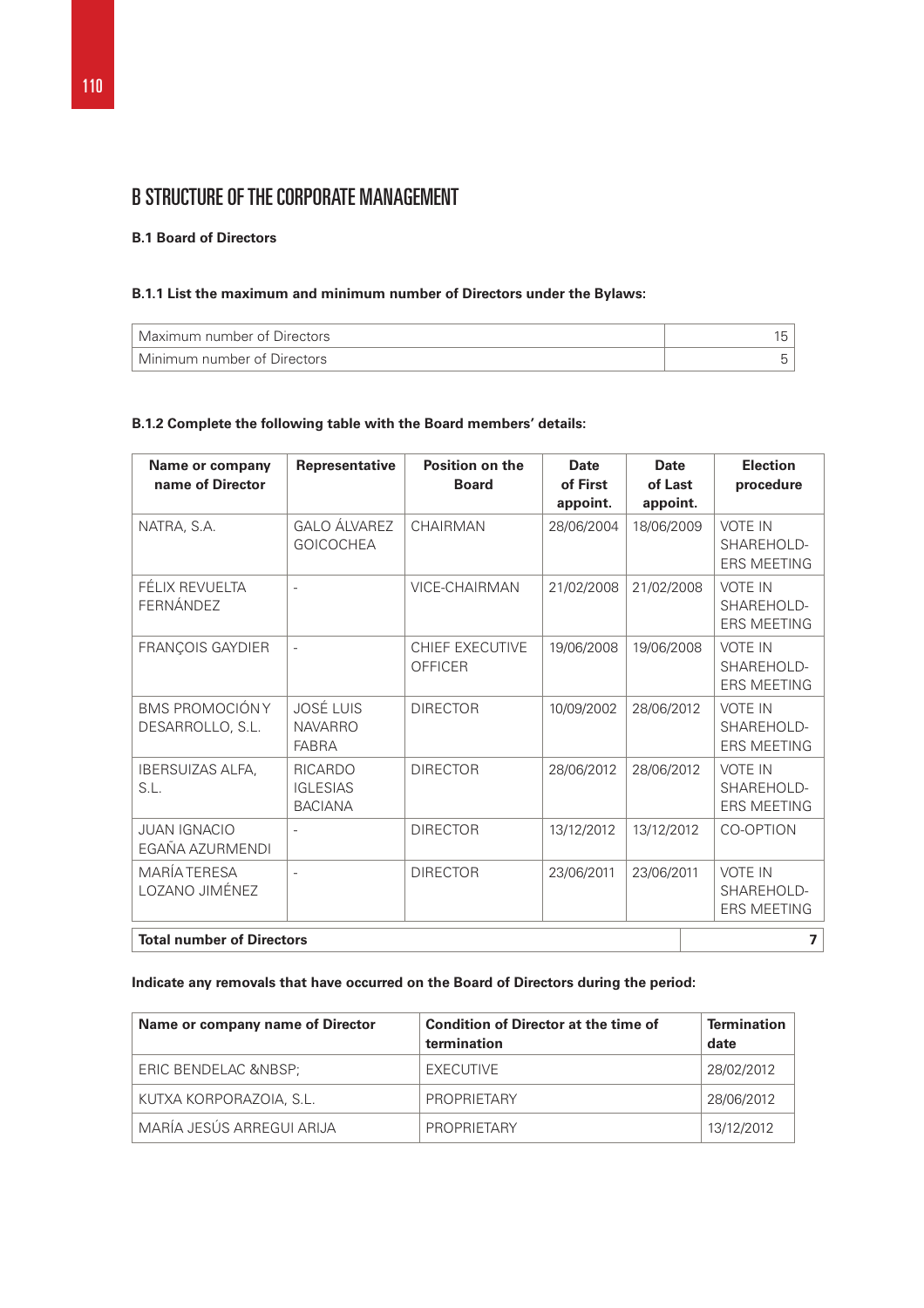

# **B.1.3 Complete the following tables on Board members and their directorships:**

# **EXECUTIVE DIRECTORS**

| Name or company name of Director | $\mid$ Commission which<br>proposed appointment     | Position held in the company |
|----------------------------------|-----------------------------------------------------|------------------------------|
| <b>FRANCOIS GAYDIER</b>          | APPOINTMENT AND<br>REMUNERATION<br><b>COMMITTEE</b> | CHIEF EXECUTIVE OFFICER      |

| Total number of Executive Directors |        |
|-------------------------------------|--------|
| ∣% of total Board                   | 14.286 |

#### **EXTERNAL PROPRIETARY DIRECTORS**

| Name or company name of<br><b>Director</b> | <b>Commission which proposed</b><br>appointment  | Name or corporate name<br>of significant shareholder<br>represented or proposing the<br>appointment |
|--------------------------------------------|--------------------------------------------------|-----------------------------------------------------------------------------------------------------|
| NATRA, S.A.                                | <b>BOARD OF DIRECTORS</b>                        | NATRA, S.A.                                                                                         |
| FÉLIX REVUELTA<br>FERNÁNDEZ                | <b>APPOINTMENT AND</b><br>REMUNERATION COMMITTEE | KILUVA, S.A.                                                                                        |
| <b>BMS PROMOCIÓNY</b><br>DESARROLLO, S.L.  | <b>BOARD OF DIRECTORS</b>                        | <b>BMS PROMOCIÓNY</b><br>DESARROLLO, S.L.                                                           |
| JUAN IGNACIO EGAÑA<br><b>AZURMENDI</b>     | <b>BOARD OF DIRECTORS</b>                        | NATRA, S.A.                                                                                         |
| MARÍA TERESA LOZANO<br><b>JIMÉNEZ</b>      | <b>APPOINTMENT AND</b><br>REMUNERATION COMMITTEE | KUTXABANK, S.A.                                                                                     |

| Total number of proprietary Directors |        |
|---------------------------------------|--------|
| $^\shortparallel$ % of total Board    | 85.714 |

**Indicate the reasons why the Director(s) cannot be considered proprietary or independent and their relationships with the company, its Directors or shareholders.** 

**List any changes in each Director's classification that may have taken place during the period:** 

**B.1.4 Explain, if applicable, the reasons why proprietary Directors have been appointed by shareholders whose ownership interests are less than 5% of the share capital.** 

#### **Name or company name of shareholder**

BMS PROMOCIÓN Y DESARROLLO, S.L.

# **Justification**

BMS PROMOCION Y DESARROLLO, S.L. holds 0.919% of NATRACEUTICAL SA and is a Director and significant shareholder in NATRA, SA, the Company's controlling shareholder.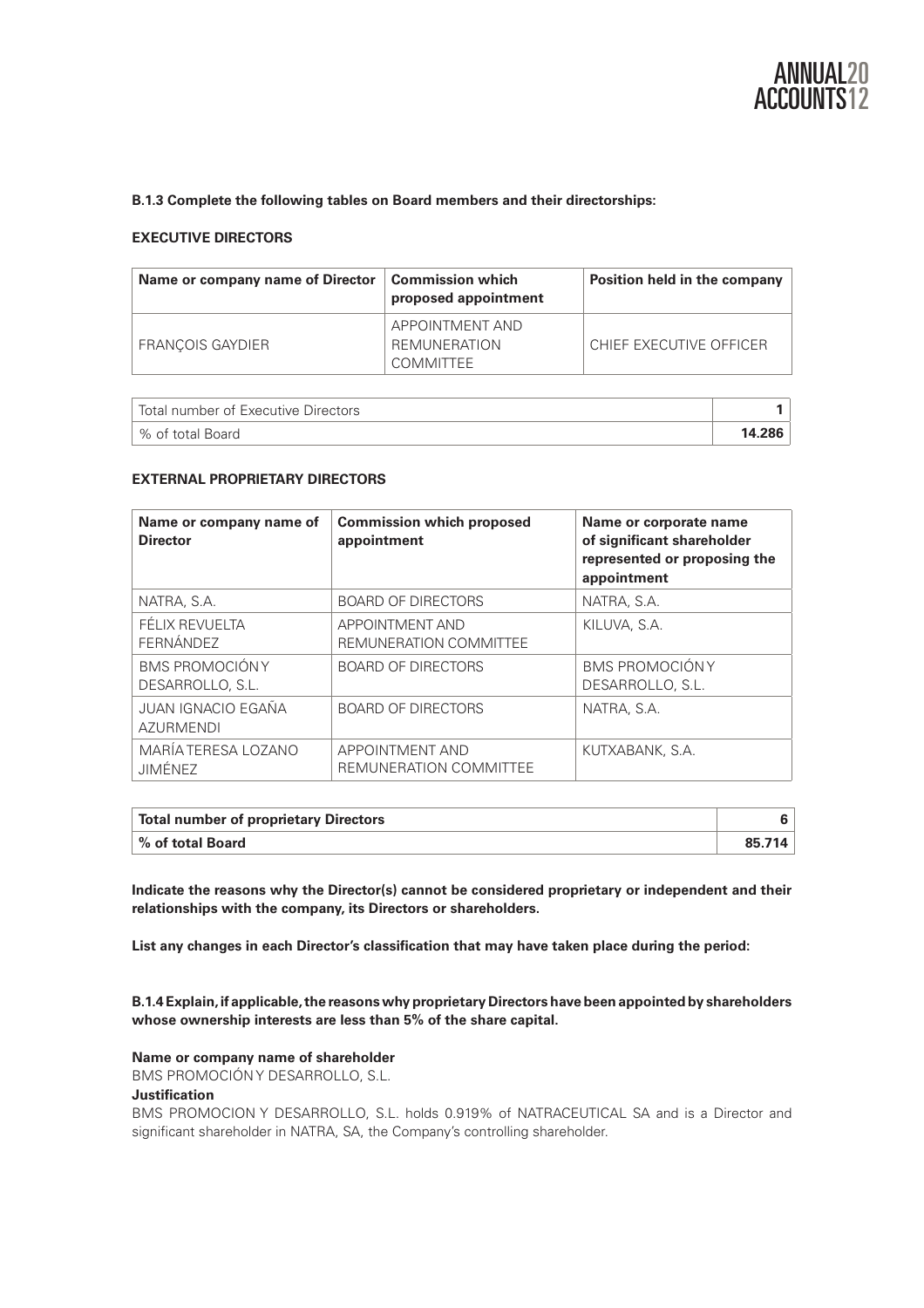**Name or company name of shareholder**  KUTXABANK, S.A. **Justification**  KUTXABANK,S.A. holds 4.588% of the share capital (close to 5%).

**Indicate any rejection of a formal request for a Board presence from shareholders whose equity stake is equal to or greater than that of others who have successfully applied for a proprietary directorship. If applicable, explain why these requests have been rejected.** 

NO

**B.1.5 Indicate, in the event of any Directors having resigned from their position prior to the expiry of their term, if such Directors have explained the reasons for their respective resignations to the Board and through which means. If such reasons were provided in writing to the full Board, explain below, as a minimum, the reasons given:** 

**YES** 

# **Name of Director**

MARÍA JESÚS ARREGUI ARLIA

## **Reason for termination**

Due to her growing professional responsibilities with other companies and to maintain the proportionality between Kutxabank's shareholding and the number of Directors proposed by this company.

## **B.1.6 Indicate, where applicable, any powers delegated to Chief Executives:**

## **Name or company name of Director**

FRANCOIS GAYDIER

#### **Brief description**

1. The appointment and removal of all staff, as well as the contracting, payment and cancellation of the obligatory social security and work accident insurance.

2. Administrate, rule and govern all issues and negotiations included in the corporate business and the affected corporate assets, collect rents, debts, profits, earnings, pensions, request, liquidate and charge accounts, issuing receipts, balances and termination settlements, give or receive rural or urban properties on behalf of or for the company as a lease or sharecropping, with the agreements deemed appropriate, terminate or cancel such contracts, evict sharecropping farmers, settlers, tenants, leasers, hold-over tenants and any other type of occupants; sign invoices, data, guides and legal statements, accept and settle accounts, and to provide corporate funds for investment and placement.

# **B.1.7 List any Board members holding senior management posts or directorships in other companies belonging to the listed company's group:**

| Name or company name of Director | Name of the group entity | <b>Position</b>      |
|----------------------------------|--------------------------|----------------------|
| NATRA, S.A.                      | COCOATECH S.L.           | CHAIRMAN OF          |
|                                  |                          | THE BOARD OF         |
|                                  |                          | <b>DIRECTORS</b>     |
| NATRA, S.A.                      | HABITAT NATRA SA         | SOLE                 |
|                                  |                          | <b>ADMINISTRATOR</b> |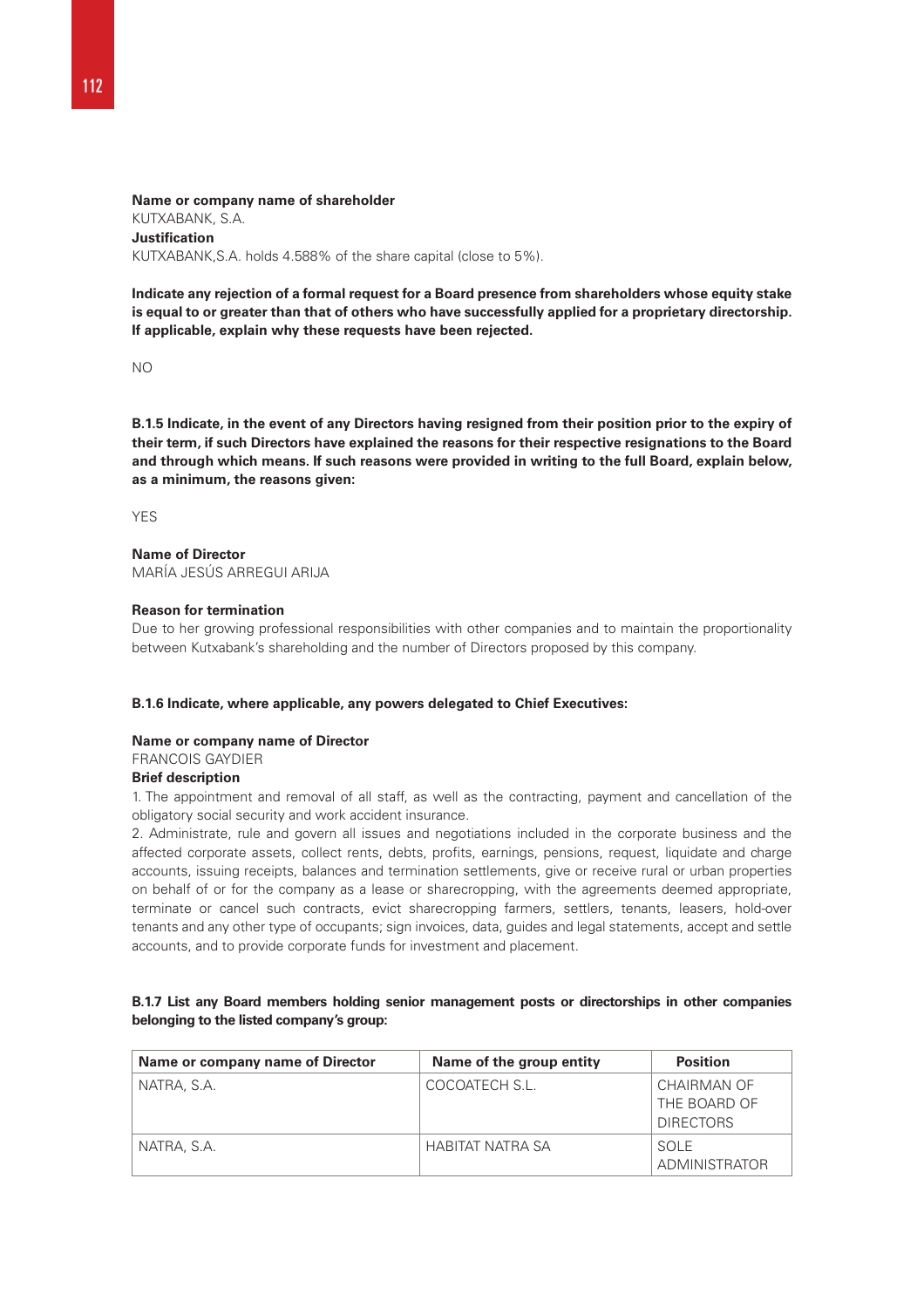| Name or company name of Director | Name of the group entity                   | <b>Position</b>                                                                                                         |
|----------------------------------|--------------------------------------------|-------------------------------------------------------------------------------------------------------------------------|
| NATRA, S.A.                      | NATRA CHOCOLATE<br><b>INTERNATIONAL SL</b> | MEMBER OF<br><b>BOARD OF</b><br><b>DIRECTORS</b>                                                                        |
| NATRA, S.A.                      | NATRA OÑATI SA                             | MEMBER OF<br><b>BOARD OF</b><br><b>DIRECTORS</b>                                                                        |
| <b>FRANÇOIS GAYDIER</b>          | FORTE PHARMA IRERICA, SI                   | <b>INDIVIDUAL</b><br><b>REPRESENTING</b><br>THE SOLE<br><b>ADMINISTRATOR</b><br>NATRACEUTICAL<br><b>INDUSTRIAL, SLU</b> |
| <b>FRANÇOIS GAYDIER</b>          | <b>FORTE SERVICES SAM</b>                  | <b>REPRESENTATIVE</b><br>OF ADMIN, AND<br><b>DIRECTOR</b>                                                               |
| <b>FRANÇOIS GAYDIER</b>          | LABORATOIRES FORTE PHARMA<br><b>SAM</b>    | <b>INDIVIDUAL</b><br><b>REPRESENTING</b><br>THE ADMIN.                                                                  |
| <b>FRANÇOIS GAYDIER</b>          | NATRACEUTICAL INDUSTRIAL<br>S.L.U          | <b>INDIVIDUAL</b><br><b>REPRESENTING</b><br>THE ADMIN.                                                                  |
| BMS PROMOCIÓN Y DESARROLLO, S.L. | NATRA, SA                                  | MEMBER OF<br><b>BOARD OF</b><br><b>DIRECTORS</b>                                                                        |
| JUAN IGNACIO EGAÑA AZURMENDI     | COCOATECH S.L.                             | <b>REPRESENTATIVE</b><br>OF ADMIN, NATRA<br><b>SA</b>                                                                   |
| JUAN IGNACIO EGAÑA AZURMENDI     | NATRA CACAO, SL                            | MEMBER OF<br><b>BOARD OF</b><br><b>DIRECTORS</b>                                                                        |
| JUAN IGNACIO EGAÑA AZURMENDI     | NATRA, SA                                  | CHAIRMAN OF<br>THE BOARD OF<br><b>DIRECTORS</b>                                                                         |

**B.1.8 List all Board members who are also members of the Board of Directors of other companies listed on official securities markets in Spain, other than your own group, that have been reported to the company:** 

| <b>Name or company name of Director</b> | Name of the listed company | <b>Position</b> |
|-----------------------------------------|----------------------------|-----------------|
| FÉLIX REVUELTA FERNÁNDEZ                | SNIACE SA                  | <b>DIRECTOR</b> |

**B.1.9 Indicate and explain if the company has established rules limiting the number of directorships that may be held by its Board members:** 

NO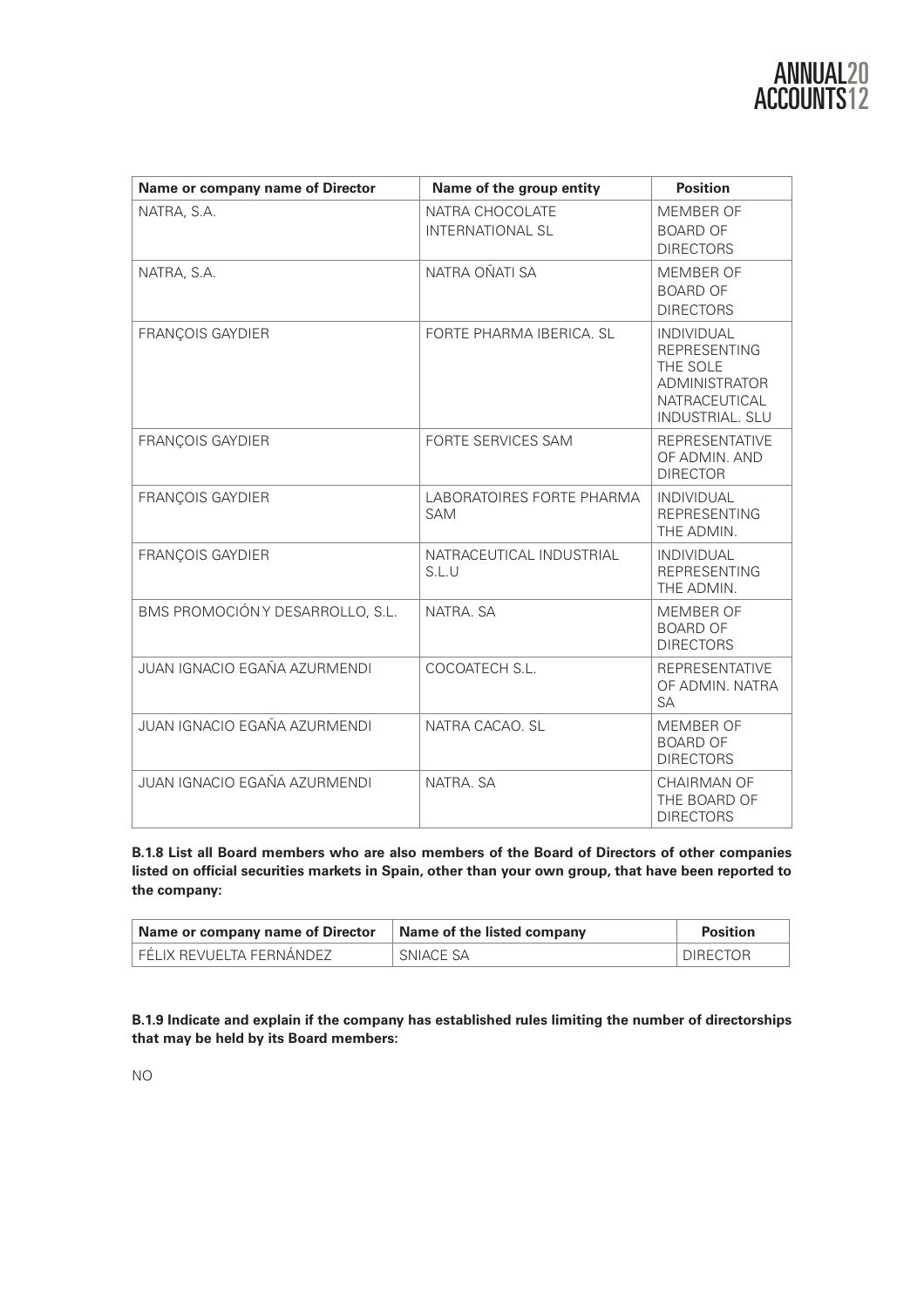# **B.1.10 In relation to recommendation 8 of the Unified Code, indicate the company's general policies and strategies pending approval by the Board:**

| Investment and financing policy                                                                                | <b>YES</b> |
|----------------------------------------------------------------------------------------------------------------|------------|
| The definition of the corporate group structure                                                                | <b>YES</b> |
| Corporate governance policy                                                                                    | <b>YES</b> |
| Corporate social responsibility policy                                                                         | <b>YES</b> |
| The strategic or business plan, management targets and annual budgets                                          | <b>YES</b> |
| Remuneration and assessment of senior management performance plan                                              | <b>YES</b> |
| The risk management and control policy, periodic monitoring of the internal information and<br>control systems | <b>YES</b> |
| The dividend and treasury policies, and in particular their limits                                             | YFS.       |

# **B.1.11 Complete the following tables, indicating the aggregate remuneration accrued by Directors during the year:**

# **a) In the company subject to this report:**

| <b>Remuneration concept</b>                             | In thousands of euros |
|---------------------------------------------------------|-----------------------|
| Fixed remuneration                                      | 286                   |
| Variable remuneration                                   | 0                     |
| Per diems                                               | 126                   |
| Statutory compensation                                  | 0                     |
| Share options and/or other financial instruments        | 0                     |
| Other                                                   | 0                     |
| Total                                                   | 412                   |
| <b>Other Benefits</b>                                   | In thousands of euros |
| Advances                                                | 0                     |
| Loans                                                   | 0                     |
| Pension funds and plans: Contributions                  | 0                     |
| Pension funds and plans: Obligations                    | 0                     |
| Life insurance premiums                                 | 0                     |
| Guarantees issued by the company in favour of Directors | 0                     |

# **b) For Directors belonging to other Boards of Directors and/or holding senior management positions in group companies:**

| <b>Remuneration concept</b>                      | In thousands of euros |
|--------------------------------------------------|-----------------------|
| Fixed remuneration                               |                       |
| Variable remuneration                            | 0                     |
| Per diems                                        | 0                     |
| Statutory compensation                           | 0                     |
| Share options and/or other financial instruments | 0                     |
| Other                                            | 0                     |
| Total                                            | 0                     |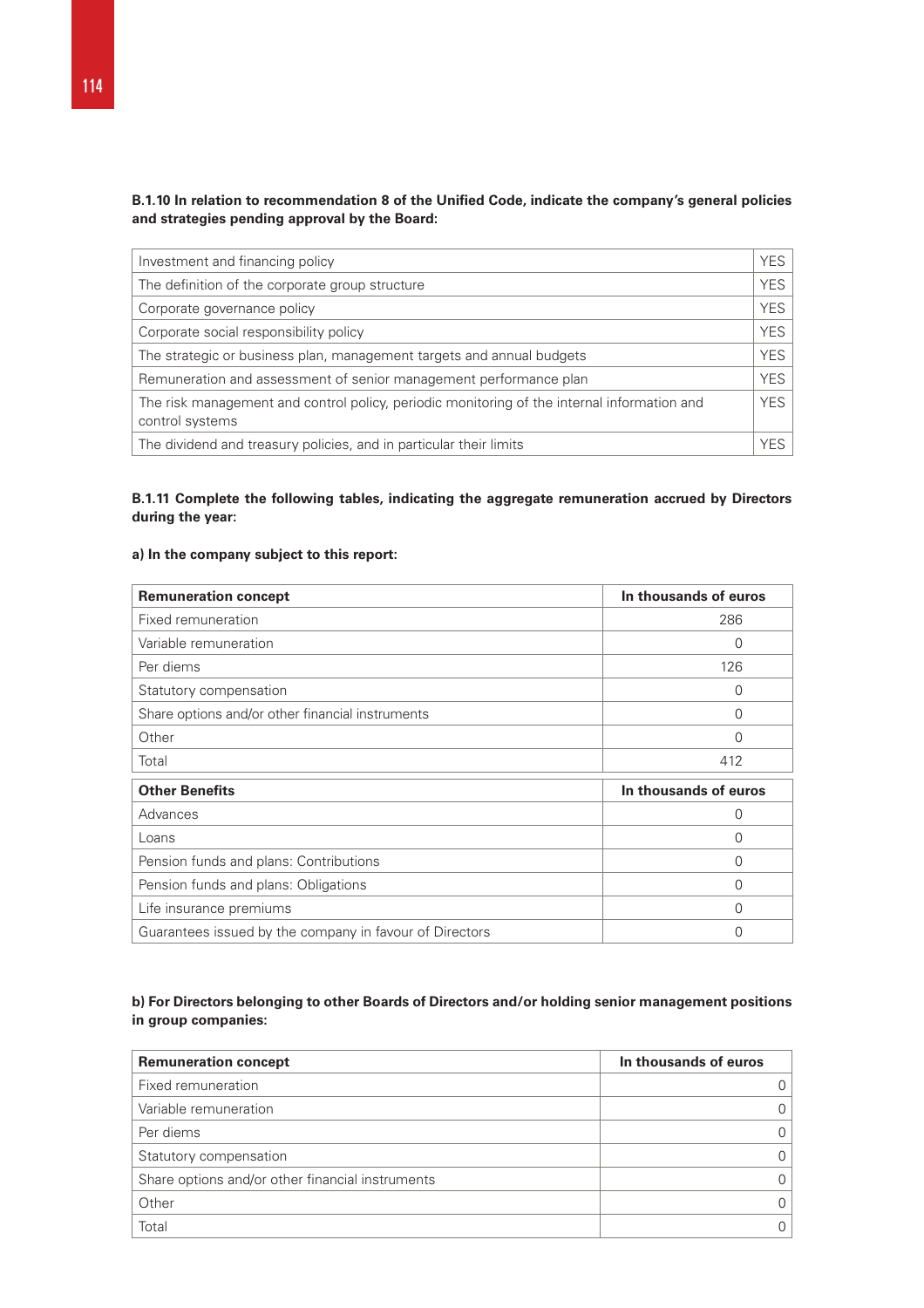| <b>Other Benefits</b>                                   | In thousands of euros |
|---------------------------------------------------------|-----------------------|
| Advances                                                |                       |
| Loans                                                   |                       |
| Pension funds and plans: Contributions                  |                       |
| Pension funds and plans: Obligations                    |                       |
| Life insurance premiums                                 |                       |
| Guarantees issued by the company in favour of Directors |                       |

# **c) Total remuneration by type of Directorship:**

| <b>Type of Director</b>               | By company | By group |
|---------------------------------------|------------|----------|
| Executives                            | 286        |          |
| <b>External proprietary Directors</b> | 126        |          |
| External independent Directors        |            |          |
| Other external Directors              |            |          |
| Total                                 | 412        |          |

# **d) Remuneration as a percentage of profit attributed to parent company:**

| Total remuneration of Directors (in thousands of euros)            |     |
|--------------------------------------------------------------------|-----|
| Total remuneration of Directors/Profit attributed to parent (in %) | 2.9 |

**B.1.12 List Senior Management members who are not executive Directors and indicate the total remuneration accrued in their favour during the year:** 

**B.1.13 Identify, in aggregate terms, any guarantee or protective clauses for dismissal or changes in control benefiting Senior Management (including executive Directors) of the company or its group. Indicate whether these clauses must be reported to and/or authorised by the governing bodies of the company or its group:** 

| l Number of beneficiaries |  |
|---------------------------|--|
|                           |  |

|                                                              | <b>Board of Directors</b> | <b>General Shareholders</b><br><b>Meeting</b> |
|--------------------------------------------------------------|---------------------------|-----------------------------------------------|
| Body authorising clauses                                     | YFS                       | NΩ                                            |
| Is the General Shareholders Meeting informed of the clauses? |                           |                                               |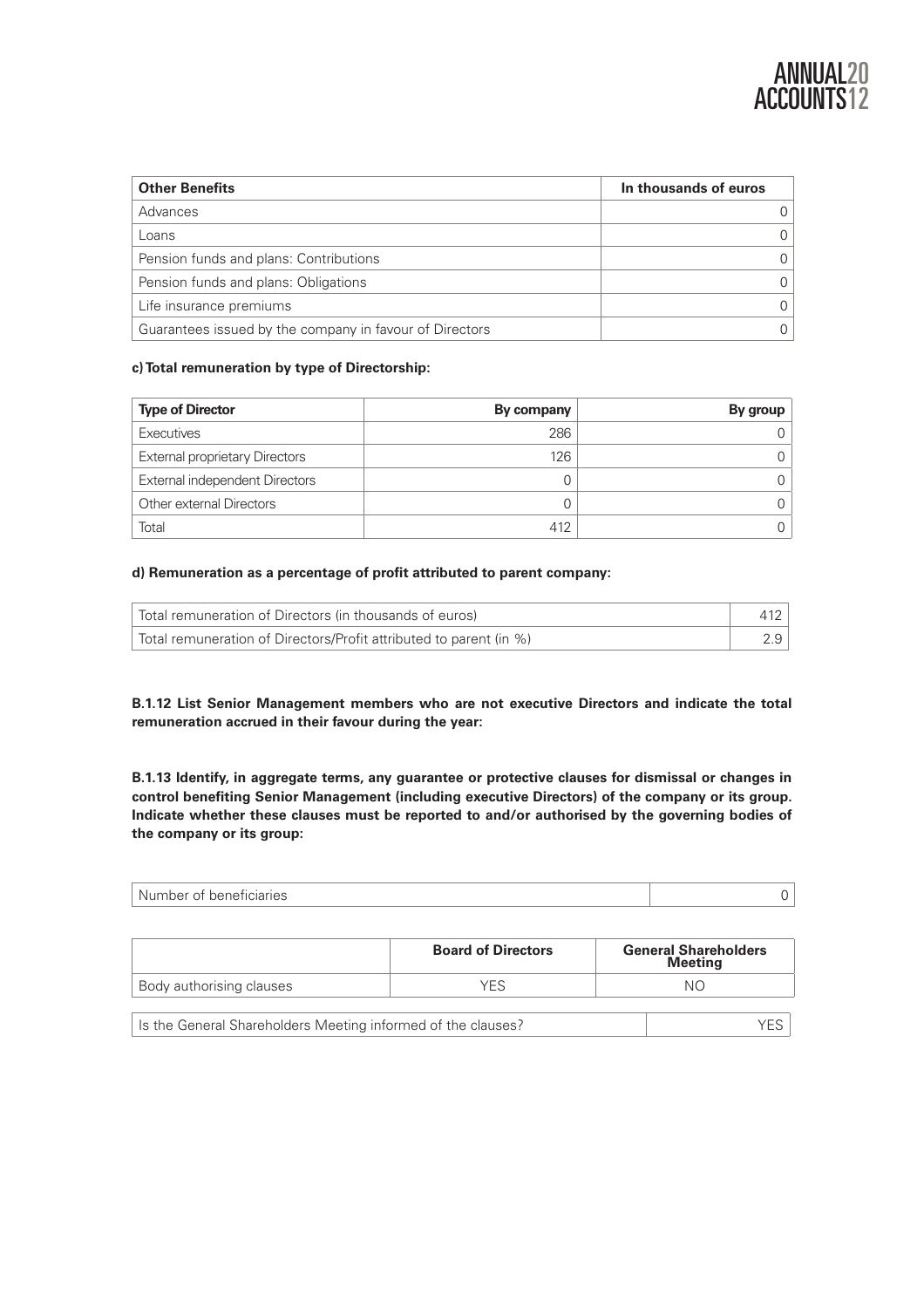# **B.1.14 Indicate the procedures for establishing Board members' remuneration and any related clauses in the Bylaws.**

#### **Process for establishing Board members' remuneration and any the Bylaw clauses.**

The content of Articles 24 and 25 of the Board of Directors Regulations follows:

# REMUNERATION OF DIRECTORS

Directors will have the right to obtain the remuneration established by the Board of Directors pursuant to the provisions of the Bylaws.

The Board of Directors shall ensure that the remuneration is commensurate with that paid in the market in companies of similar size and activity.

The Directors' remuneration shall be fully transparent, and to this effect the Directors' remuneration policy is to figure in the annual report.

The remuneration policy, which must be approved by the Board of Directors and submitted to the advisory vote of the General Shareholders Meeting, must cover the following minimum concepts:

a. The amount of the fixed components, itemised where necessary, of Board and Board committee attendance fees, with an estimate of the fixed annual payment they give rise to.

- b. Variable concepts, including:
	- i. The types of Director to which they apply.
	- ii. The results assessment criteria on which any rights to remuneration in share options, shares or variable components are based.
	- iii. The main parameters and rationale for any annual bonus scheme and any other non-cash benefits. iv. An estimate of the total amount of variable remuneration.

c. The main features of pension systems, with an estimate of their amount or equivalent annual cost.

d. The conditions that apply to the contracts of those performing Senior Management functions, such as executive Directors, including:

- i. Duration.
- ii. Notice periods.

iii. Any other clauses covering contracting bonuses and compensation, golden parachutes or early termination of the contractual relationship between the company and the Executive Director.

The remuneration derived from the membership of the Board of Directors shall be compatible with the other professional or contractual remuneration corresponding to the Director for any other executive or advisory functions that they perform in the Company.

# REMUNERATION OF INDEPENDENT DIRECTORS

The Board of Directors will adopt all measures available to ensure that the remuneration of independent Directors offers incentives for their dedication without compromising their independence. Furthermore, in reference to the remuneration of the Board of Directors, Article 32 of the Company's Bylaws states that the Board members are to receive compensatory per diems for any expenses incurred as a result of attending Board meetings, and which are to be established by the Board. Notwithstanding the aforementioned compensation, the Directors are to receive fixed, periodic remuneration for the performance of their duties, to be determined by the General Shareholders Meeting and which will vary annually according to the Consumer Price Index, until such time as the amount is modified by a new General Shareholders Meeting agreement. The Board of Directors, by means of a resolution adopted to this effect, is to distribute the aforementioned remuneration among its members in accordance with the criteria, method and amount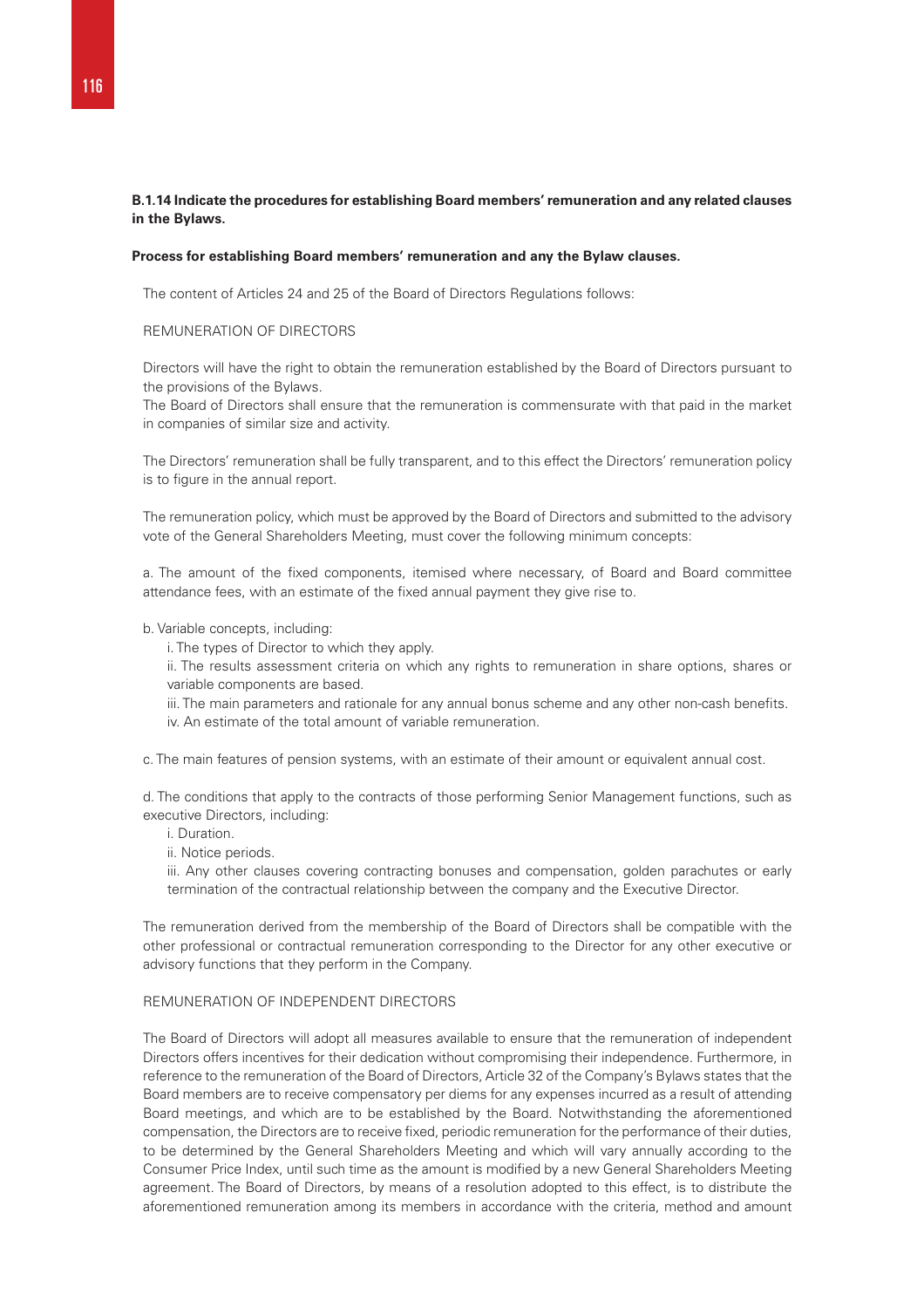

which it determines. Both the aforementioned remuneration and per diems are to be compatible with and independent of any remuneration that the Directors may perceive for performing any other executive duties within the Company.

## **Indicate whether the Board acting in full has reserved the approval of the following decisions.**

| On the proposal of the company's CEO, the appointment and removal of Senior Management, as<br>well as their compensation clauses.                          | <b>YFS</b> |
|------------------------------------------------------------------------------------------------------------------------------------------------------------|------------|
| Directors' remuneration and, in the case of Executive Directors, the additional remuneration for<br>their management duties and other contract conditions. | <b>YFS</b> |

# **B.1.15 Indicate whether the Board of Directors approves a detailed remuneration policy and specify the points included:**

YES

| The amount of the fixed components, itemised where necessary, of Board and Board committee<br>attendance fees, with an estimate of the fixed annual payment they give rise to. | YES.       |
|--------------------------------------------------------------------------------------------------------------------------------------------------------------------------------|------------|
| Variable remuneration components                                                                                                                                               | <b>YES</b> |
| The main features of pension systems, with an estimate of their amount or equivalent annual<br>cost.                                                                           | <b>NO</b>  |
| The conditions that apply to the contracts of those performing Senior Management functions,<br>such as executive Directors                                                     | YES.       |

**B.1.16 Indicate whether the Board submits a report on the Directors' remuneration policy to the advisory vote of the General Shareholders Meeting as a separate item on the agenda. Where applicable, explain the aspects of the report regarding the remuneration policy approved by the Board for future years, the most significant changes in these policies with regard to the policy applied during the year and an overall summary of how the remuneration policy was applied during the years. Indicate the role of the Remuneration Committee, along with the identity of any external advisors engaged:** 

YES

# **Questions dealt with by the remuneration policy**

Yes, submitted for consultation

Has an external advisor been engaged? NO

Identity of external advisors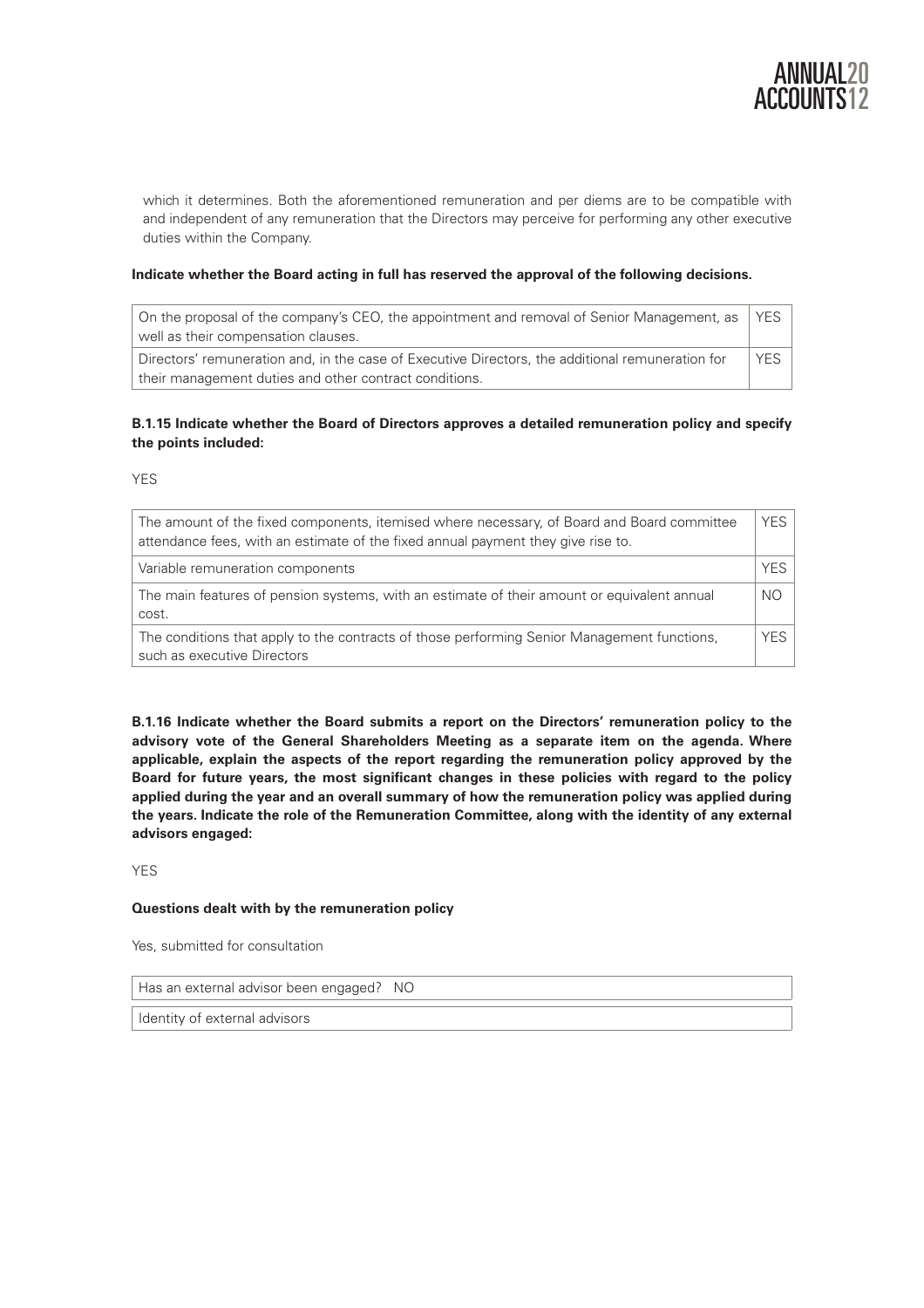**B.1.17 Indicate, where applicable, the identity of the members of the Board who are also members of the Board of Directors, management or employees of companies which hold major shareholdings in the listed company and/or in the entities pertaining to the group:** 

| Name or company<br>name of Director | Company name<br>of major shareholder | <b>Position</b>                          |
|-------------------------------------|--------------------------------------|------------------------------------------|
| NATRA, S.A.                         | NATRA, S.A.                          | CHAIRMAN OF<br>THE BOARD<br>OF DIRECTORS |
| BMS PROMOCIÓNY<br>DESARROLLO, S.L.  | NATRA, S.A.                          | MEMBER OF<br>THE BOARD<br>OF DIRECTORS   |
| JUAN IGNACIO EGAÑA AZURMENDI        | NATRA, S.A.                          | <b>BOARD OF</b><br><b>DIRECTORS</b>      |

**List, where applicable, any relevant relationships other than those indicated in the section above relating members of the Board of Directors with significant shareholders and/or their group companies:** 

#### **B.1.18 Indicate any changes made to the Board's regulations during the year:**

NO

# **B.1.19 Indicate the procedures for the appointment, re-election, assessment and removal of Directors. Describe the competent bodies, procedures to be followed and criteria to be employed in each of the procedures.**

Under Article 8 of the Board of Directors Regulation, the Directors are to be appointed by the General Shareholders Meeting or by the Board of Directors, in accordance with the provisions of the applicable Law.

Directors shall hold office for a maximum period of five years, upon the termination of which they may be reappointed for periods of equal or shorter duration.

The proposals for the appointment of Board members which the Board of Directors submits for the consideration of the General Meeting and the decisions regarding appointments adopted by said body by virtue of its attributed powers of co-option, must effected in accordance with the provisions of the Board's Regulation, which may be consulted on the website www.natraceuticalgroup.com, under Legal Information for Shareholders.

Proposals for the re-election of Directors submitted by the Board of Directors to the General Shareholders Meeting must be subject to a formal preparation process, during which the quality of the work and the dedication to the position of the Directors proposed during the previous mandate are to be assessed.

The Board of Directors Regulations do not formally establish an assessment method for Board members, although assessment is carried out informally.

Directors are to step down from their positions upon the conclusion of the term for which they were appointed, and when thus deemed appropriate by the General Shareholders Meeting or by the Board of Directors, by virtue of their legal or statutory powers.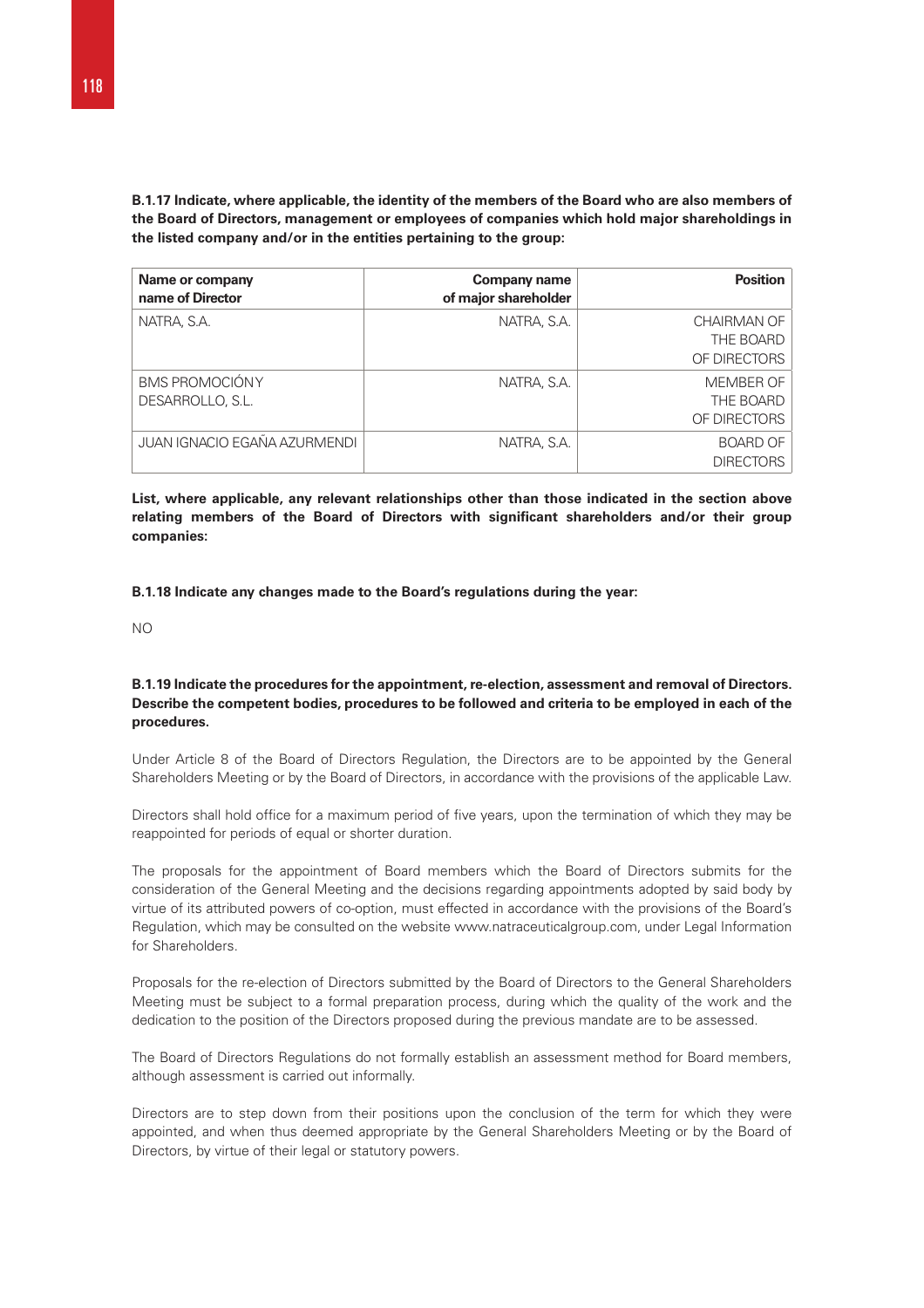

#### **B.1.20 Indicate the circumstances under which Directors are be obliged to resign.**

Pursuant to Article 12 of the Board Regulation, Directors must tender their resignation to the Board of Directors and, if deemed appropriate by the Board, formalise their resignation in the following cases: a) When they cease to hold the executive positions associated with their appointment as Directors.

b) When they are involved in any of the situations of incompatibility or legal prohibition established in law. c) When seriously reprimanded by the Audit and Compliance Committee for having breached their duties as Directors.

d) When their continuation on the Board may jeopardize the interests of the Company or when the reasons for which they were appointed cease to exist.

e) When indicted for an alleged criminal offense or are the subject of disciplinary proceedings for serious or very serious misconduct by the supervisory authorities.

**B.1.21 Explain whether the duties corresponding to the CEO are carried out by the Chairman of the Board. Where applicable, indicate the measures taken to limit the risk of the accumulation of powers in a single person:** 

NO

**Indicate, and explain where applicable, if regulations have been established to empower an independent Director to request the calling of Board Meetings or the inclusion of new items on the agenda; to coordinate and give voice to the concerns of external Directors; and to lead the Board's assessment of the Chairman of the Board.** 

NO

**B.1.22 Are qualified majorities, other than those established by law, required for certain decisions?** 

NO

**Describe how agreements are adopted by the Board of Directors and specify the minimum attendance quorum and the type of majority necessary for adopting agreements:** 

**Description of agreement:** 

All agreements

| Quorum                                                                  |  |
|-------------------------------------------------------------------------|--|
| Personal attendance or representation of half of the directors plus one |  |

| Type of majority                                                                                                                               |       |
|------------------------------------------------------------------------------------------------------------------------------------------------|-------|
| Agreements are adopted by the favourable vote of the majority of those present and, in the<br>case of ties, the chairman has the casting vote. | 50.01 |

# **B.1.23 Explain if there are any specific requirements, other than those applicable to Directors, for appointment as Chairman.**

NO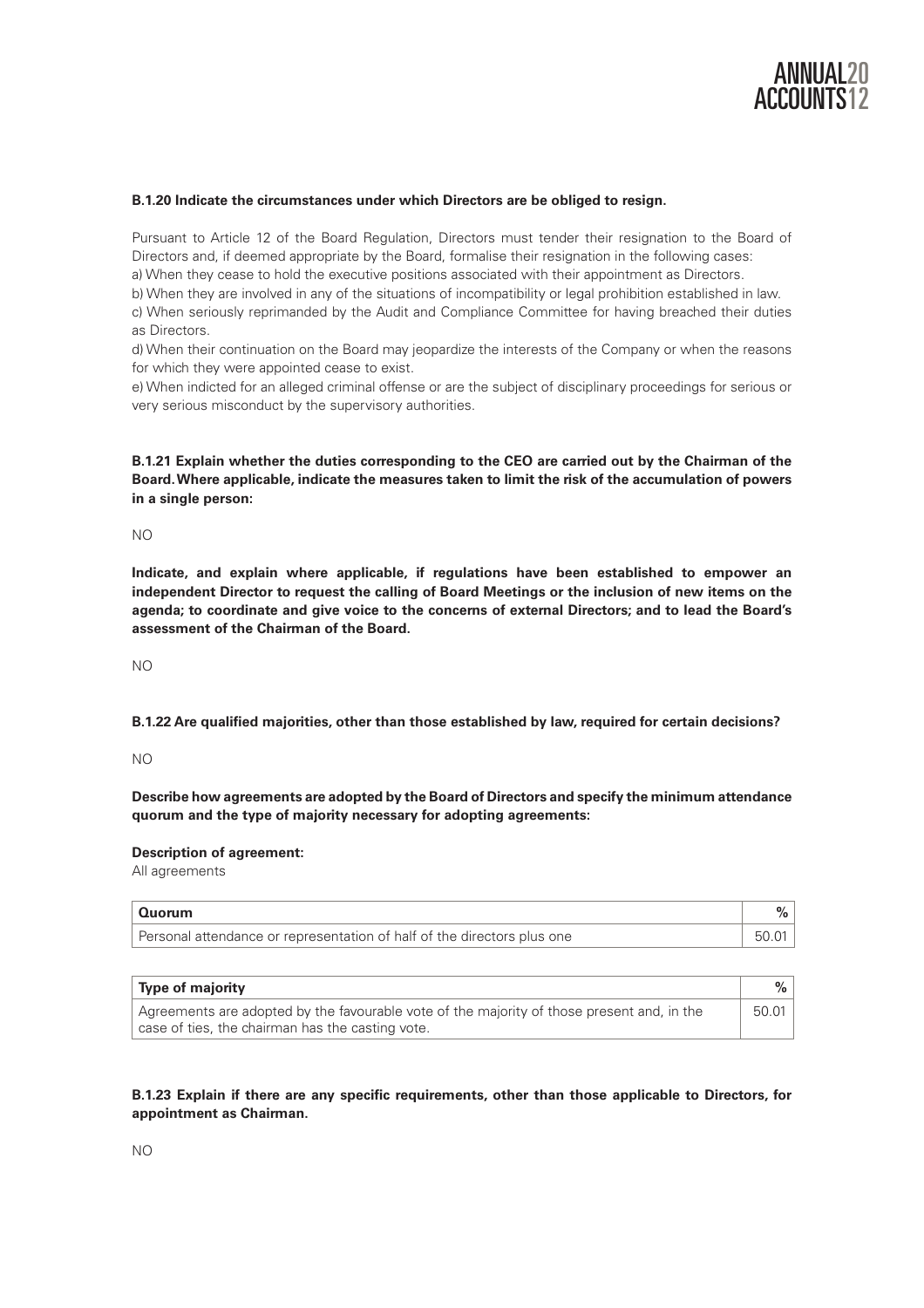#### **B.1.24 Indicate whether the Chairman has the casting vote:**

YES

# **Matters for which a casting vote is required**

In the event of a tie between those present

**B.1.25 Indicate whether the Bylaws or the Board of Directors Regulation establish an age limit for Directors:** 

NO

**Age limit for Chairman - Age limit for CEO - Age limit for Director -** 

**B.1.26 Indicate whether the Bylaws or the Board of Directors Regulation establish a limit on the term for independent Directors:** 

NO

Maximum term of office (in years) 0

# **B.1.27 In the event of a reduced or inexistent number of female Directors, state the reasons for such a situation and the corrective measures taken.**

## **Explanation of reasons and initiatives**

On 18/02/2011, the Board of Directors appointed María Teresa Lozano Jiménez, whose appointment was ratified by the General Shareholders Meeting held on 23 June 2011.

#### **Explanation of reasons and initiatives**

Both the Board of Directors and the Appointment and Remuneration Committee are increasing their efforts to ensure that there is gender parity in the composition of the corporate bodies.

**In particular, indicate whether the Appointments and Remuneration Committee has established procedures in order to avoid any implicit bias in the selection processes that hinders the selection of female Directors, and whether it deliberately seeks female candidates that meet the required profile:** 

YF<sub>S</sub>

#### **Indicate the main procedures**

There is no indication at Article 26 of the Bylaws, which defines the requirements for Company Directors, contains any requirements that could be considered as having an implicit bias. Nevertheless, when faced with future vacancies, the Company will take all measures possible to identify candidates that meet the target profile.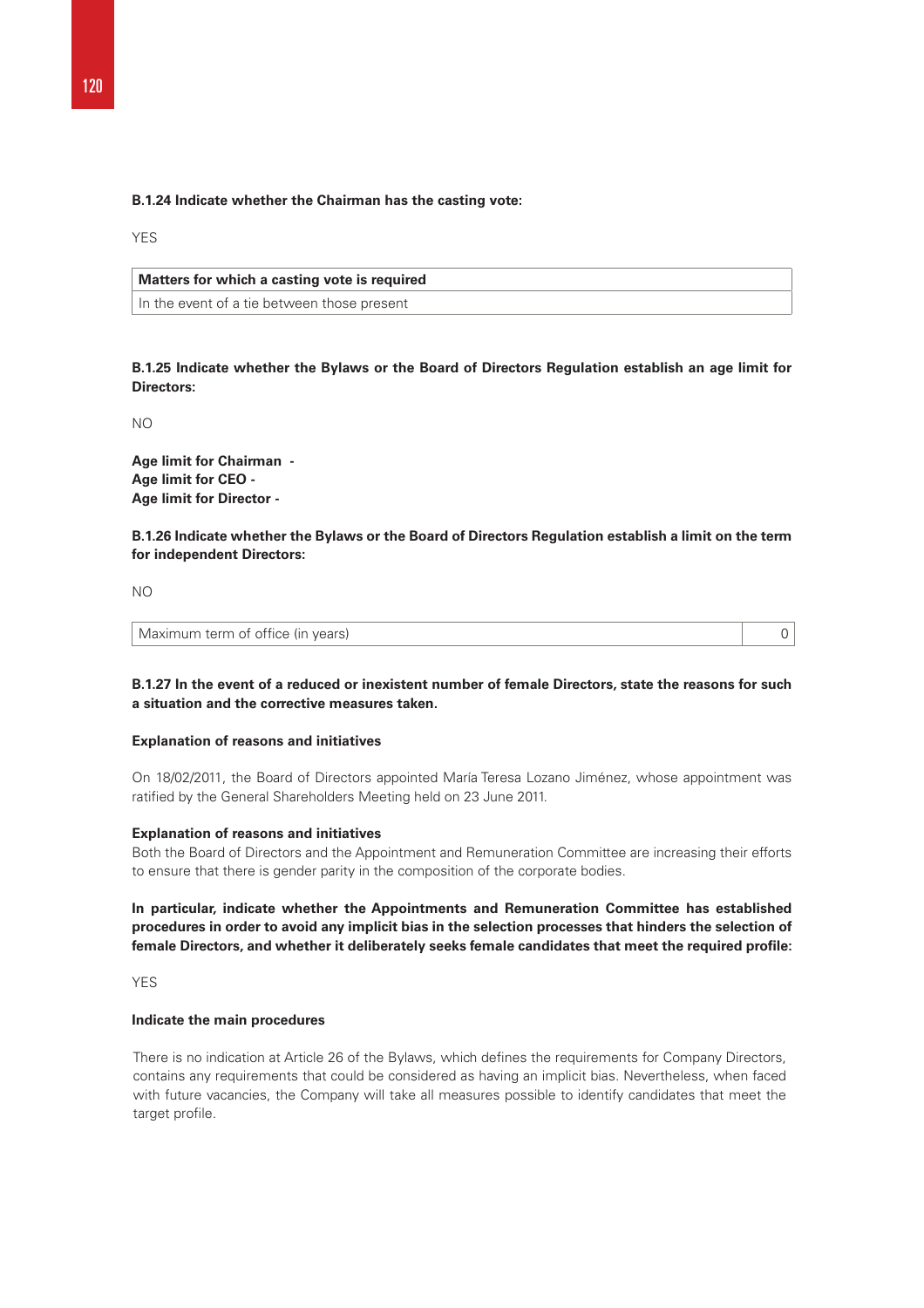

# **B.1.28 Indicate the existence of any formal processes for proxy voting in the Board of Directors. Where applicable, provide a brief description:**

Representation by another Director, in writing and valid for one meeting of the Board of Directors.

# **B.1.29 Indicate the number of sessions held by the Board of Directors during the year. Likewise, indicate the number of times, if any, that the Board has met in the absence of its Chairman:**

| Number of Board Meetings                                     |  |
|--------------------------------------------------------------|--|
| Number of Board Meetings held in the absence of the Chairman |  |

## **Indicate the number of Board Committee meetings held during the year:**

| Number of Executive Committee meetings                    |  |
|-----------------------------------------------------------|--|
| Number of Audit Committee meetings                        |  |
| Number of Appointment and Remuneration Committee meetings |  |
| Number of Appointment Committee meetings                  |  |
| Number of Remuneration Committee meetings                 |  |

**B.1.30 Indicate the number of sessions held during the years by the Board of Directors without the presence of all its members. Non-attendance shall also include proxies without specific instructions:** 

| Number of non-attendances of Directors during the year         |        |
|----------------------------------------------------------------|--------|
| │ % of non-attendances of the total votes cast during the year | 62.500 |

**B.1.31 Indicate whether the individual and consolidated financial statements are certified prior to their presentation to the Board of Directors for approval:** 

**Identify, where applicable, the person(s) certifying the individual and consolidated financial statements for their formulation by the Board:** 

**B.1.32 Explain, where applicable, the mechanisms established by the Board of Directors to avoid the presentation to the General Shareholders Meeting of individual and consolidated financial statements formulated by the Board with reservations in the audit report.** 

Pursuant to Article 31 of the Regulation, the Board will establish an objective, professional and continuing relationship with the Company's External Auditor appointed by the General Shareholders Meeting, ensuring its independence and making available all information necessary for the exercise of its functions. The Board of Directors is to make every effort to prepare the Financial Statements in such a manner as to avoid the inclusion of reservations on behalf of the Auditors.

NO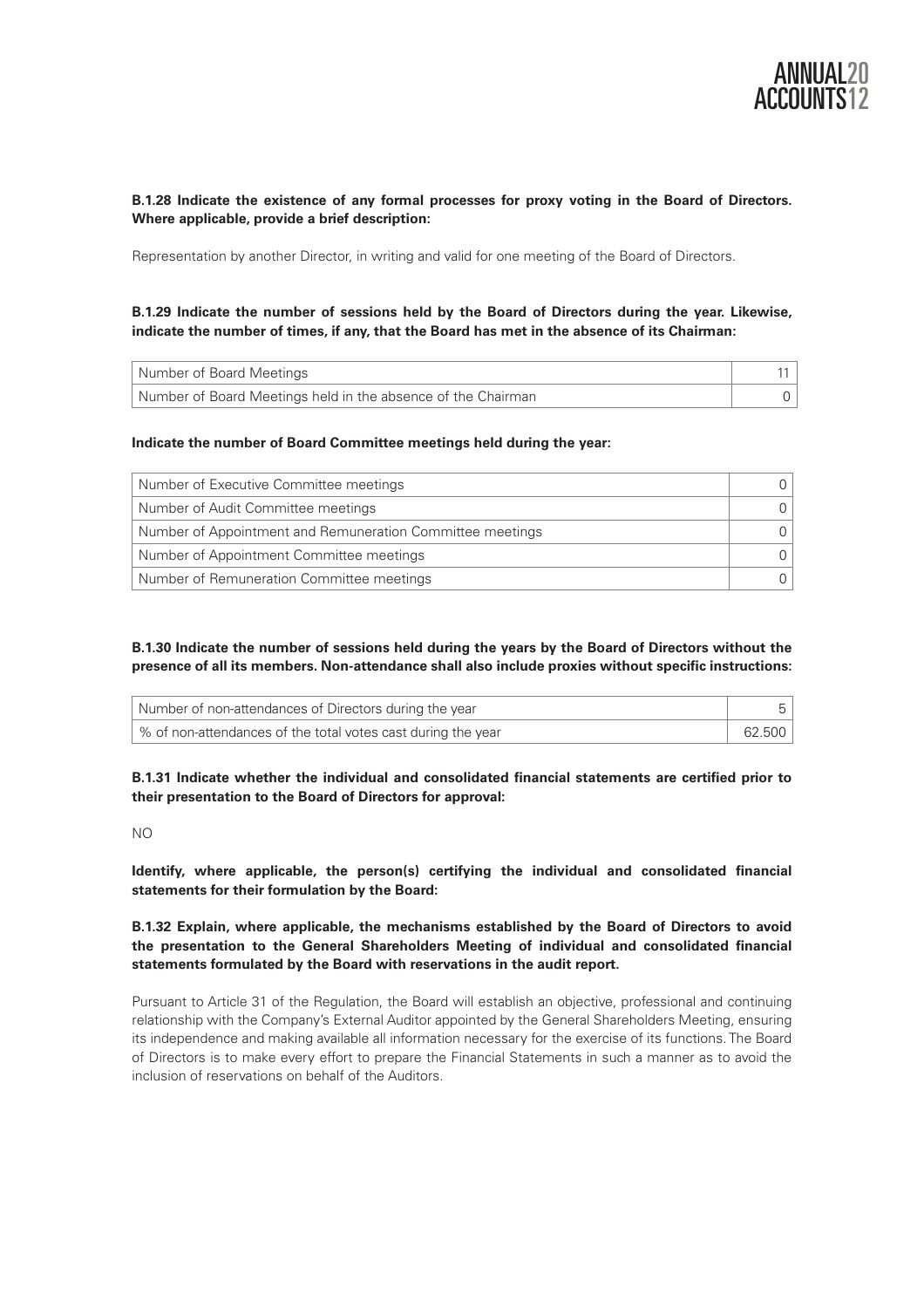#### **B.1.33 Is the Secretary of the Board also a Director?**

 $N<sub>O</sub>$ 

**B.1.34 Explain the procedures for the appointment and removal of the Secretary of the Board and indicate whether his/her appointment and removal were informed by the Appointment and Remuneration Committee and approved by a Board meeting in full.** 

#### **Appointment and removal procedure**

Pursuant to Article 27 of the Company's bylaws, the Board is to elect a Chairman from among its members. The Board will also elect a Secretary. If the Secretary is chosen from among the Directors, he/she will not be eligible to vote during the Board of Directors Meetings. Chairmen and Secretaries who are re-elected as members of the Board by the General Shareholders Meeting will continue to hold the positions held previously in the Board of Directors without the need for a new election, notwithstanding the power to revoke such positions held by the Board.

| Is the appointment informed by the Appointment Committee? | YFS. |
|-----------------------------------------------------------|------|
| Is the removal informed by the Appointment Committee?     | YFS  |
| Does the Board in full approve the appointment?           | YFS. |
| Does the Board in full approve the removal?               | YFS. |

**Is the Secretary of the Board specifically responsible for overseeing the good governance recommendations?** 

YES

**B.1.35 Indicate the mechanisms, if any, established by the Company to preserve the independence of the auditor, financial analysts, investment banks and rating agencies.** 

**B.1.36 Indicate whether the Company changed its external auditor during the year. If so, identify the incoming and outgoing auditors:** 

NO

| <b>Outgoing auditor</b> | Incoming auditor |
|-------------------------|------------------|
|                         | -                |

**Explain any disagreements with the outgoing auditor and the reasons for the same:** 

NO

**B.1.37 Indicate whether the auditor provides other services to the Company and/or its group other than those related to the audit and, where applicable, indicate the fees received for any such work and the percentage such fees represent in relation to the total fees invoiced by the auditor to the company and/or its group:**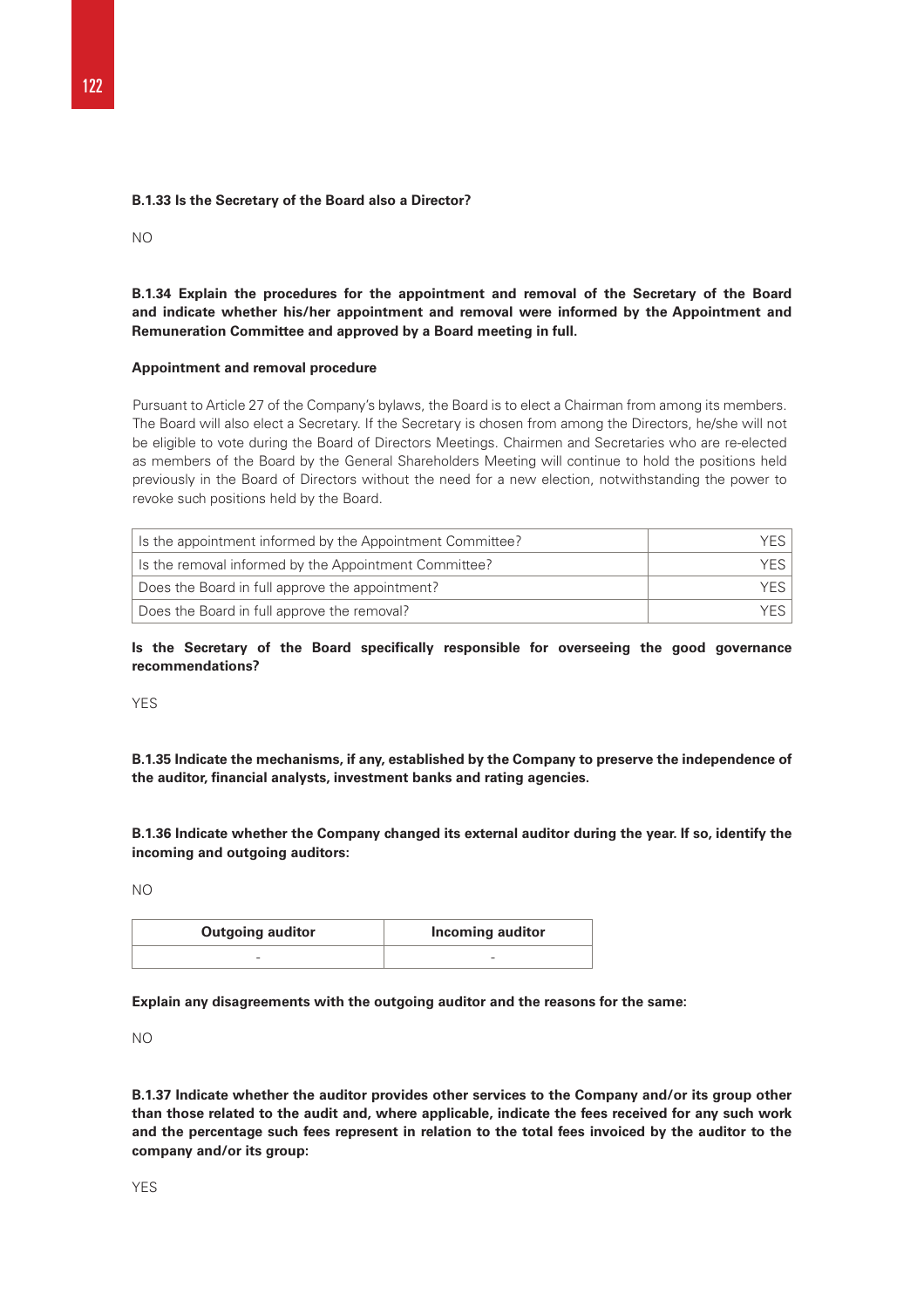|                                                                                          | Company | Group | <b>Total</b> |
|------------------------------------------------------------------------------------------|---------|-------|--------------|
| Amount for work other than auditing (thousands of<br>euros)                              | 8.000   |       | 8.000        |
| Amount for work other than auditing/Total amount<br>invoiced by the audit company (in %) | 11.270  | 0.000 | 7.020        |

**B.1.38 Indicate whether the audit report for the previous year's financial statements contains reservations or conditions. Where applicable, detail the reasons given by the Chairman of the Audit Committee in explanation of the content and the scope of the mentioned reservations and conditions.** 

NO

**B.1.39 Indicate the number of years during which the current audit company has uninterruptedly audited the financial statements of the company and/or its group. Similarly, indicate the percentage represented by the number of years audited by the current audit company over the total number of years during which the financial statements have been subject to audit:** 

|                                                                                                                        | Company | Group |
|------------------------------------------------------------------------------------------------------------------------|---------|-------|
| <b>Number of consecutive years</b>                                                                                     |         |       |
|                                                                                                                        | Company | Group |
| Number of years audited by the current<br>auditor/Number of years during which the<br>company has been audited (in %). | 27.3    | 27.3  |

**B.1.40 List the interests held by the members of the company's Board of Directors in the capital of companies with the same, similar or complementary types of activity to that which constitutes the corporate purpose of the company and/or its group, and which have been reported to the company. Similarly, indicate the positions held or duties performed in such companies:**

| Name or company name of<br><b>Director</b> | Name of the<br>company                 | % Ownership<br>interest | <b>Position or functions</b>         |
|--------------------------------------------|----------------------------------------|-------------------------|--------------------------------------|
| FÉLIX REVUELTA FERNÁNDEZ                   | <b>NATRACEUTICAL</b><br>CORP.          | 0.060                   | <b>WITHOUT POSITION</b>              |
| FÉLIX REVUELTA FERNÁNDEZ                   | <b>NATURHOUSE</b><br>SP <sub>ZOO</sub> | 77.030                  | <b>DIRECTOR</b>                      |
| FÉLIX REVUELTA FERNÁNDEZ                   | <b>KILUVA</b><br><b>PORTUGUESA</b>     | 77.030                  | <b>MANAGER</b>                       |
| FÉLIX REVUELTA FERNÁNDEZ                   | ZAMODIET, S.A.                         | 35.890                  | <b>DIRECTOR</b>                      |
| FÉLIX REVUELTA FERNÁNDEZ                   | KILUVA, S.A.                           | 77.030                  | CHAIRMAN AND CEO                     |
| FÉLIX REVUELTA FERNÁNDEZ                   | ZAMOGLAS SA                            | 18.150                  | <b>WITHOUT POSITION</b>              |
| FÉLIX REVUELTA FERNÁNDEZ                   | <b>HOUSEDIET</b><br>S.L.U              | 77.030                  | <b>JOINT</b><br><b>ADMINISTRATOR</b> |
| FÉLIX REVUELTA FERNÁNDEZ                   | KILUVA DIET S.L.                       | 77.030                  | <b>JOINT</b><br><b>ADMINISTRATOR</b> |
| FÉLIX REVUELTA FERNÁNDEZ                   | <b>NH SPRL</b><br>(BELGIUM)            | 77.030                  | <b>CHAIRMAN</b>                      |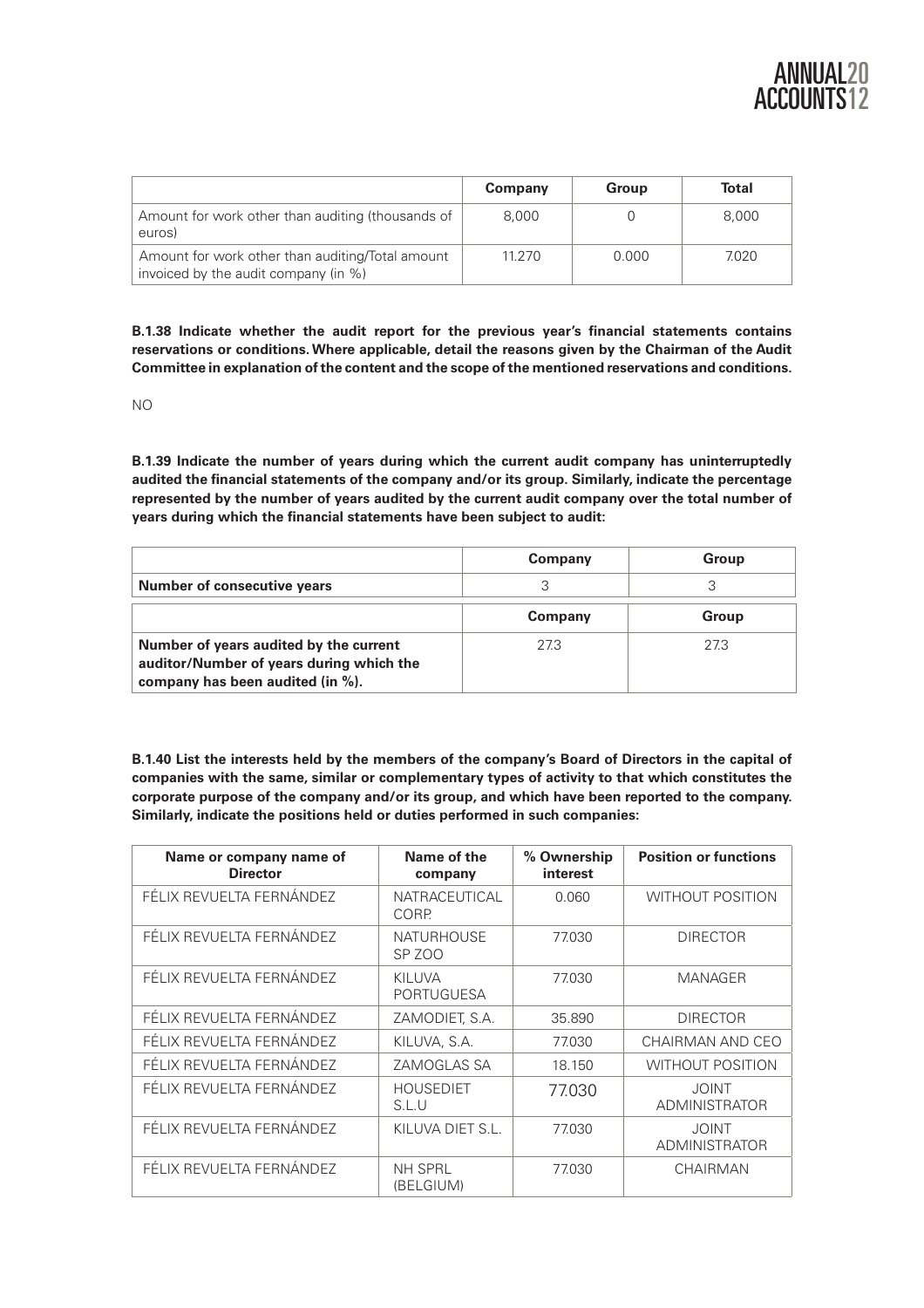| Name or company name of<br><b>Director</b> | Name of the<br>company                     | % Ownership<br>interest | <b>Position or functions</b>         |
|--------------------------------------------|--------------------------------------------|-------------------------|--------------------------------------|
| FÉLIX REVUELTA FERNÁNDEZ                   | HO, SARL                                   | 77.030                  | CHAIRMAN                             |
| FÉLIX REVUELTA FERNÁNDEZ                   | <b>NATURHOUSE</b><br><b>SRL</b>            | 77.030                  | <b>CHAIRMAN</b>                      |
| FÉLIX REVUELTA FERNÁNDEZ                   | <b>NH</b><br><b>FRANCHISING</b><br>CO, LTD | 77.030                  | <b>CHAIRMAN</b>                      |
| FÉLIX REVUELTA FERNÁNDEZ                   | <b>NATURHOUSE</b><br><b>GMBH</b>           | 73.950                  | <b>DIRECTOR</b>                      |
| FÉLIX REVUELTA FERNÁNDEZ                   | ICHEM, SP ZOO                              | 27.590                  | <b>DIRECTOR</b>                      |
| FÉLIX REVUELTA FERNÁNDEZ                   | <b>GARTABO SA</b>                          | 17.590                  | <b>DIRECTOR</b>                      |
| FÉLIX REVUELTA FERNÁNDEZ                   | LABORATORIOS<br><b>ABAD SL</b>             | 77.030                  | <b>JOINT</b><br><b>ADMINISTRATOR</b> |
| FÉLIX REVUELTA FERNÁNDEZ                   | <b>HOUSEDIET LLC</b>                       | 66.740                  | CHAIRMAN                             |
| FÉLIX REVUELTA FERNÁNDEZ                   | ZAMODIET DE<br>MEXICO SA                   | 55.890                  | <b>CHAIRMAN</b>                      |
| FÉLIX REVUELTA FERNÁNDEZ                   | <b>NATURHOUSE</b><br><b>SARL</b>           | 77.030                  | <b>CHAIRMAN</b>                      |
| FÉLIX REVUELTA FERNÁNDEZ                   | <b>GIROFIBRA SL</b>                        | 37.740                  | <b>WITHOUT POSITION</b>              |

**B.1.41 Indicate and, where applicable, provide details of any procedures through which Directors may receive external advice:** 

**YES** 

#### **Details of the procedure**

During Board sessions, the Directors are provided with information on the financial/economic situation of the company and the group sufficiently in advance. The most significant decisions on investment, disinvestment and all relevant issues regarding the company's performance are examined. In addition to the information provided during Board meetings, the Board members also have the right to request any information that they deem necessary or useful in order to carry out their duties.

# **B.1.42 Indicate, and where appropriate provide details of, the existence of procedures for facilitating Directors in advance with the information necessary for the preparation of the corporate bodies' meetings.**

YFS

# **Details of the procedure**

During Board sessions, the Directors are provided with information on the financial/economic situation of the company and the group sufficiently in advance. The most significant decisions on investment, disinvestment and all relevant issues regarding the company's performance are examined. In addition to the information provided during Board meetings, the Board members also have the right to request any information that they deem necessary or useful in order to carry out their duties.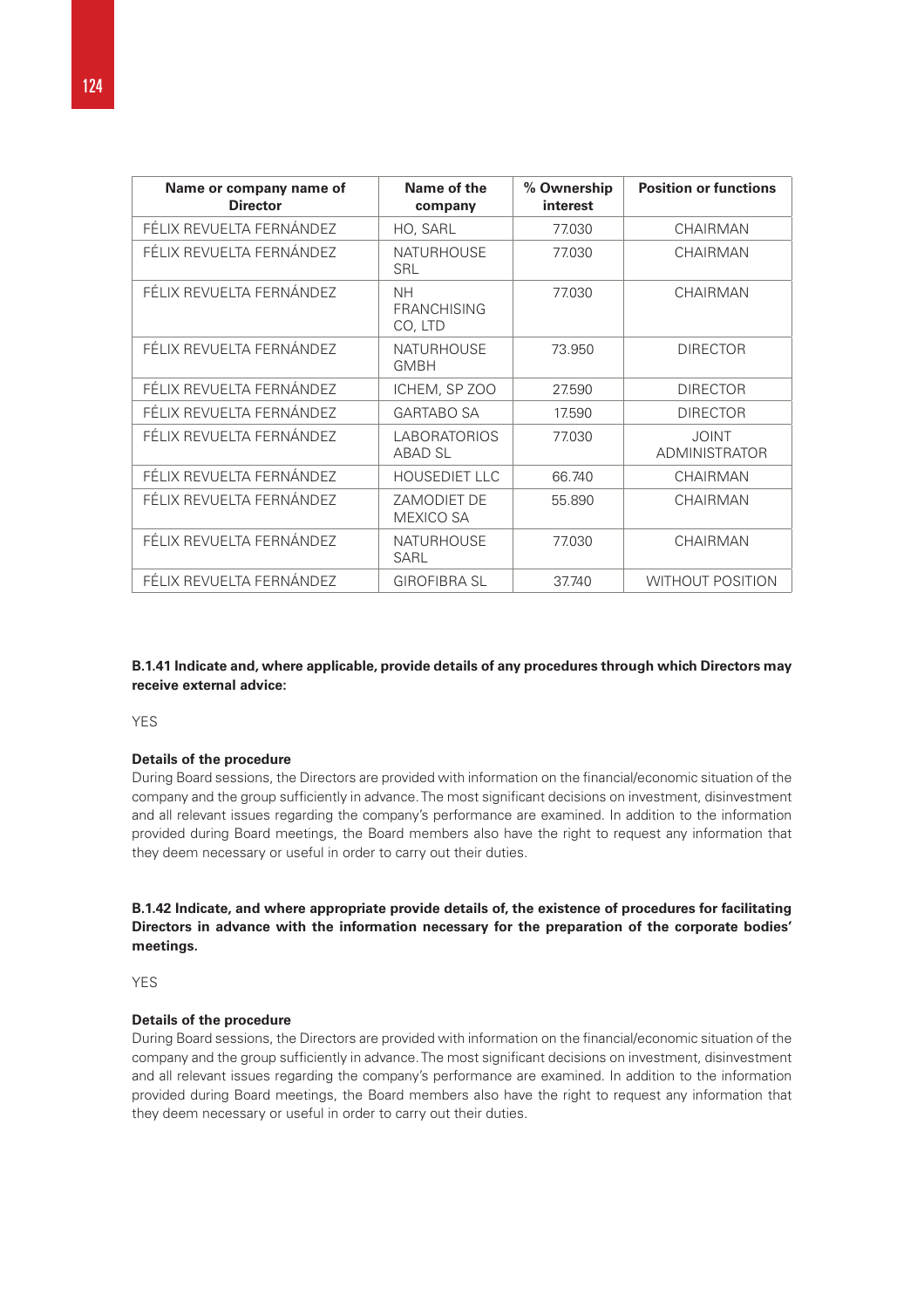

**B.1.43 Indicate, and where appropriate provide details of, whether the company has established rules binding Directors to inform the Board of any circumstance that might harm the organisation's name or reputation, tendering their resignation as the case may be:** 

YF<sub>S</sub>

# **Explain the regulations**

Directors must tender their resignation to the Board of Directors and, if deemed appropriate, formalize their resignation in the following cases:

a) When they cease to occupy the executive positions associated with their appointment as Directors.

b) When they are involved in any of the situations of incompatibility or legal prohibition established in law.

c) When they are seriously reprimanded by the Audit and Compliance Committee for the violation of their obligations as directors.

d) When their permanence on the Board may place the company at risk or when the reasons for which they were appointed cease to exist.

e) When they have been prosecuted or charged in connection with criminal proceedings or have been subject to disciplinary actions for serious or very serious offences instructed by the supervisory authorities.

**B.1.44 Indicate whether any Directors have notified the company of their prosecution or trial for any of the crimes stated in Article 124 of the Public Limited Companies Act:** 

NO

**Indicate whether the Board has examined this case. If yes, provide a reasoned explanation of the decision taken in relation to the Director's continuity in his/her corresponding position.** 

NO

# **B.2 Board of Directors' Committees**

# **B.2.1 List the Board of Directors Committees and their members:**

## **AUDIT COMMITTEE**

| ˈ Name                | <b>Position</b> | <b>Type</b> |
|-----------------------|-----------------|-------------|
| IBERSUIZAS ALFA, S.L. | MEMBER          |             |
| ' NATRA, S.A.         | MEMBER          | PROPRIETARY |

## **APPOINTMENT AND REMUNERATION COMMITTEE**

| <b>Name</b>           | Position | <b>Type</b>        |
|-----------------------|----------|--------------------|
| IBERSUIZAS ALFA, S.L. | MFMBFR   |                    |
| NATRA, S.A.           | MEMBER   | <b>PROPRIETARY</b> |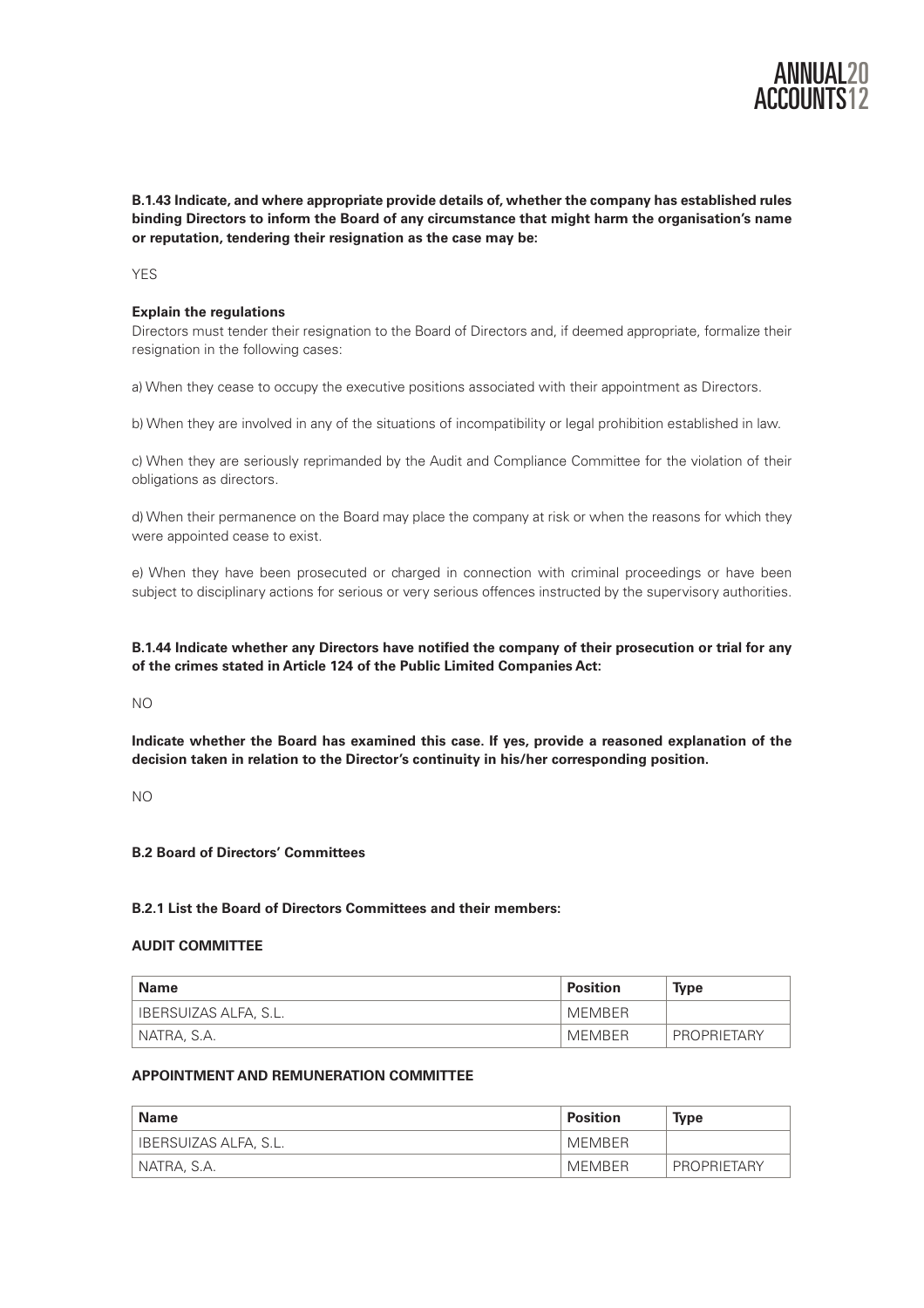## **B.2.2 Indicate whether the following functions correspond to the Audit Committee.**

| Supervise the preparation and integrity of company's and, where appropriate, the group's<br>financial reporting, monitoring compliance with legal provisions, the accurate demarcation of the<br>consolidation perimeter and the correct application of accounting principles.                                                                            | <b>YES</b> |
|-----------------------------------------------------------------------------------------------------------------------------------------------------------------------------------------------------------------------------------------------------------------------------------------------------------------------------------------------------------|------------|
| Review internal control and risk management systems on a regular basis in order to correctly<br>identify, manage and disclose the main risks.                                                                                                                                                                                                             | <b>YES</b> |
| Safeguard the independence and efficacy of the internal audit function; propose the<br>selection, appointment, reappointment and removal of the head of internal audit; propose<br>the department's budget; receive regular reports on its activities; and verify that Senior<br>Management is acting on the findings and recommendations of its reports. | <b>YES</b> |
| Establish and supervise a mechanism whereby staff can report confidentially and, if necessary,<br>anonymously, any irregularities of potential importance, especially those of a financial and<br>accounting nature, detected within the company.                                                                                                         | <b>YES</b> |
| Submit proposals to the Board for the selection, appointment, reappointment and removal of<br>external auditors, and the terms of their engagement.                                                                                                                                                                                                       | <b>YES</b> |
| Receive regular information from the external auditor on the progress and findings of the<br>audit programme, and verify Senior Management's observance of its recommendations.                                                                                                                                                                           | <b>YES</b> |
| Safeguard the independence of the external auditor.                                                                                                                                                                                                                                                                                                       | <b>YES</b> |
| In the case of groups, favour the undertaking by the group auditor of the auditing of all the group<br>companies.                                                                                                                                                                                                                                         | <b>YES</b> |

# **B.2.3 Describe the organisational and operational rules and the responsibilities attributed to each of the Board committees.**

# **Name of committee**

APPOINTMENT AND REMUNERATION COMMITTEE

#### **Brief description**

The main purpose of the Appointment and Remuneration Committee, which meets at least twice a year, is to make proposals to the Board of Directors in relation to:

- the Group's remuneration policy at the highest level.

- the general lines of the remuneration policy of the Group and its subsidiaries;

- provide the Board of Directors with recommendations, in turn to be presented to the General Shareholders Meeting, on the Directors' retribution systems and on systems of participation in Natraceutical's share capital for managers and employees;

- analyse the Group's related-party transactions. In the event of a transaction involving a particular Committee member, s/he is to abstain from participating in the analysis;

- the characteristics and conditions of the Company's share option plans and the managers and employees to whom they are directed.

The members of the Appointment and Remuneration Committee do not receive any remuneration for their participation in this Committee.

## **Name of committee**

# AUDIT COMMITTEE

# **Brief description**

The main rules governing the functioning of the Audit Committee are:

- to propose the appointment and the terms and conditions of engagement of the Accounts Auditor and, where applicable, the cancellation or extension of the corresponding contract. .

- to supervise the suitability of the internal audit procedures and control systems.

- to review, with the external auditor, the processes and conclusions of the same.

- to supervise the application of the generally accepted accounting principles.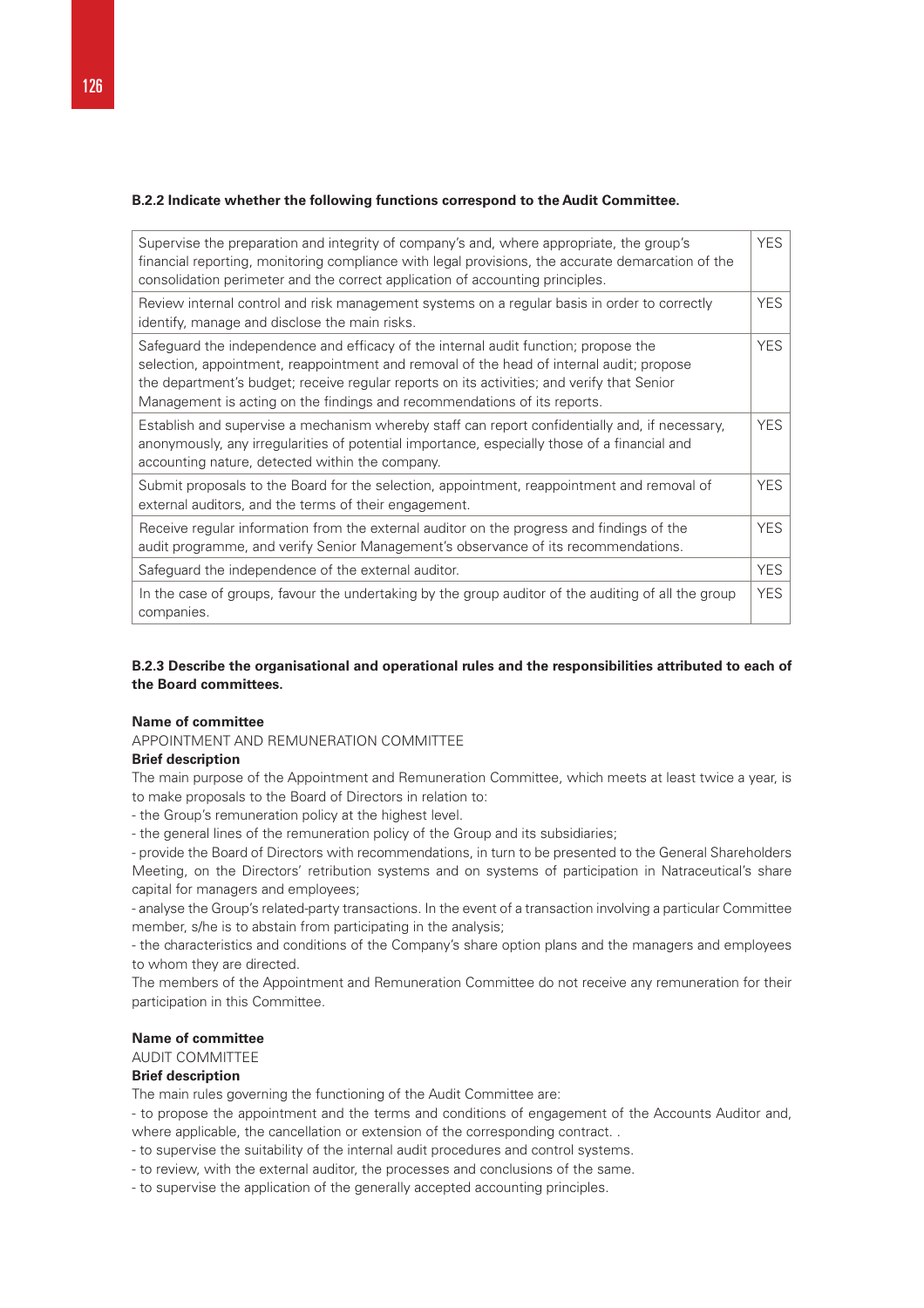

There are currently no specific regulations governing the Audit Committee, and its duties are thus governed by the provisions of the Board of Directors Regulations.

The members of the Audit Committee receive no remuneration.

# **B.2.4 Indicate any advisory or consulting powers and, where applicable, delegated powers held by each of the committees:**

# **Name of committee**

APPOINTMENT AND REMUNERATION COMMITTEE

# **Brief description**

The main purpose of the Appointment and Remuneration Committee, which meets at least twice a year, is to make proposals to the Board of Directors in relation to; the Group's remuneration policy at the highest level;

- the general lines of both the Group's and its subsidiaries' remuneration policies; to submit recommendations to the Board of Directors, for their proposal to the General Shareholders Meeting, on the Directors' remuneration systems and on systems of participation in Natraceutical's share capital for management and employees;

- to analyse the Company's related-party transactions. In the event of a transaction involving a particular Board member, he/she is to abstain from participating in the analysis;

- the characteristics and conditions of the Company's share option plans and the managers and employees to whom they are directed. The members of the Appointment and Remuneration Committee do not receive any remuneration for their participation in this Committee.

# **Name of committee**

## AUDIT COMMITTEE

# **Brief description**

The main rules governing the functioning of the Audit Committee are;

- to propose the appointment and the terms and conditions of engagement of the Accounts Auditor and, where applicable, the cancellation or extension of the corresponding contract;

- to supervise the suitability of the internal audit procedures and control systems;

- to review the external auditing processes and conclusions with the external auditor;

- to supervise the application of the generally accepted accounting principles.

There are currently no specific regulations governing the Audit Committee, and its duties are thus governed by the provisions of the Board of Directors Regulations. The members of the Audit Committee receive no remuneration.

**B.2.5 Indicate, where applicable, any regulations governing the Board committees, the location in which they are made available for consultation and any amendments to the same made during the financial year. Indicate whether an annual report on the activities of each committee has been prepared.** 

# **Name of committee**

AUDIT COMMITTEE

# **Brief description**

Article 36 of the Bylaws establishes that:

The Audit Committee is to be composed of a minimum of three and a maximum of five Directors appointed by the Board of Directors from among its members. All of the Committee's members must be non-executive Directors.

The Chairman of the Audit Committee will be appointed by the Board of Directors from among the Committee's members, and must be substituted each four years. A Director may be re-elected Chairman of the Audit Committee one year after the termination of his/her previous term.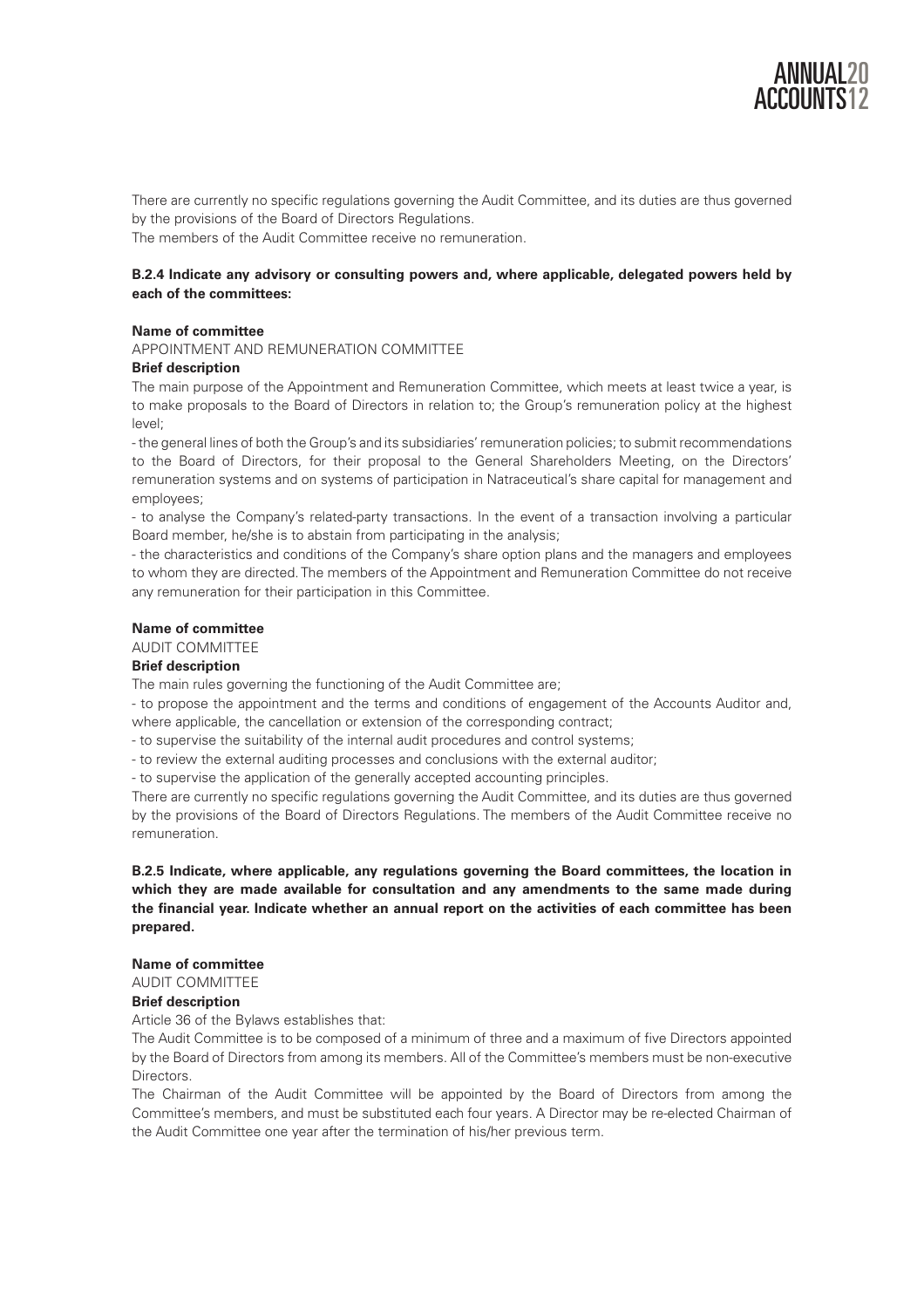The Audit Committee is to appoint a Secretary, who need not be a member of the same. The Audit Committee is to have the following minimum competences:

1. To inform the General Shareholders Meeting, through its Chairman and/or Secretary, of the issues raised that are within the Committee's scope of competence;

2. To propose to the Board of Directors, for submission to the General Shareholders Meeting, the appointment of the Accounts Auditor referred to in Article 264 of the Companies Act.

3. To supervise the internal audit services.

4. To be informed of the Company's financial reporting process and internal control systems.

5. To liaise with the accounts auditors to receive information concerning matters that may jeopardise their independence, in addition to any other issues related to the development of account auditing procedures, as well as any other notifications stipulated in the account auditing legislation and technical audit regulations. 6. Any other competences defined in the Bylaws.

The Audit Committee is to meet at least once every half-year and whenever deemed necessary, subsequent to a call issued by the Chairman, either upon the initiative of the Chairman or in response to a request by three of its members or by three members of the Executive Committee.

The Audit Committee shall be validly constituted with the direct or represented attendance of at least half of its members. Agreements are to be adopted with a majority of votes in favour cast by the members in attendance.

Article 31 of the Board of Directors Regulations states that:

1. The Bylaws must define the number of the Audit Committee's members and its competences and operational regulations.

2. Notwithstanding the provisions established in the Bylaws, the Audit, Control and Conflict of Interest Committee is to be composed of at least 3 members, the majority of whom are to be external Directors, and chaired by an independent Director.

3. The Audit Committee members shall be appointed taking into account their knowledge and experience in accounting, auditing and risk management.

4. The Audit, Control and Conflict of Interest Committee shall have the following basic responsibilities, notwithstanding other duties assigned by the Board of Directors and as determined in the Bylaws:

- a. To report to the General Shareholders Meeting on the issues raised by shareholders in matters of its competence.
- b. To propose to the Board of Directors, for submission to the General Shareholders Meeting, the appointment of the external Accounts Auditor referred to in Article 264 of the Companies Act.
- c. To supervise the internal audit services, in the event of the designation of such a body within the Company's business organisation.
- d. To be informed of the Company's financial reporting process and internal control systems.
- e. To liaise with the external auditors to receive information concerning matters that may jeopardise their independence, in addition to any other issues related to the development of account auditing procedures, and any communications provided for by the account auditing legislation and technical auditing regulations.
- f. To review the annual financial statements and the periodic financial statements to be submitted to the markets' regulatory or supervisory bodies.
- g. To review the financial statements, ensure compliance with the legal requirements and the correct application of generally accepted accounting principles, and to report on the proposed amendments to principles and criteria suggested by the management team.
- h. To report to the Board of Directors on any amendments to accounting criteria and balance sheet and off balance risks.
- i. To propose the appointment, terms and conditions, and when applicable cancellation or extension, of the engagement of the Auditor.
- j. To receive regular information from the external Auditor on the audit plan.
- k. To safeguard the independence of the external Auditor.
- l. To act as liaison between the Board of Directors and the auditors, assess the results of each audit and the management team's response to its recommendations and mediate in cases of discrepancy between both in relation to the principles and criteria applicable to the preparation of financial statements.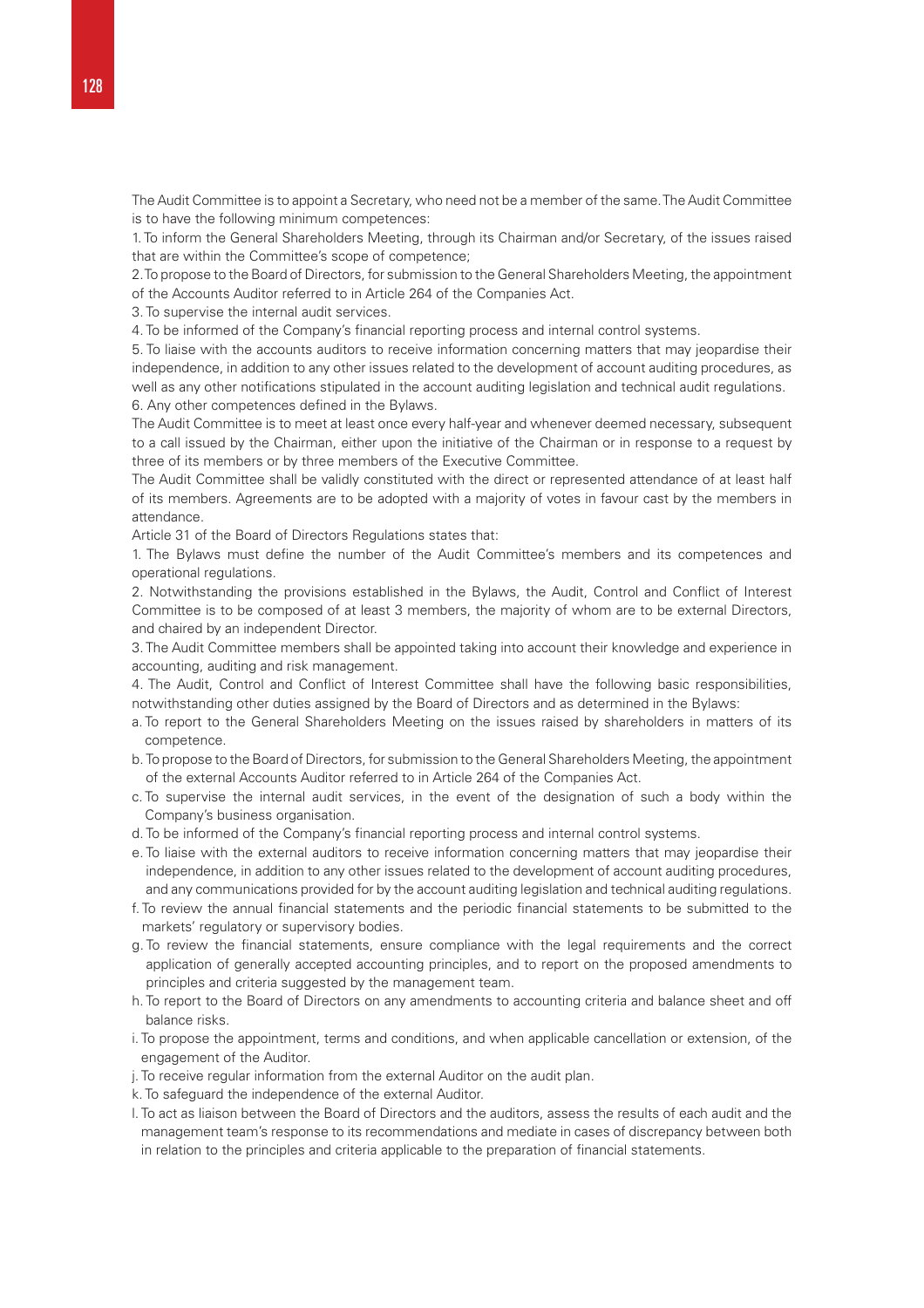

- m. To assess the adequacy and integrity of the internal control systems and review the appointment and replacement of key personnel.
- n. To establish and supervise a mechanism whereby staff can report confidentially and anonymously, any irregularities of potential importance, especially those of a financial and accounting nature, detected within the company.
- o. To supervise compliance with the internal codes of conduct and corporate governance regulations.
- p. To report to the Board of Directors in relation to the creation or acquisition of shares in special purpose vehicles or entities resident in countries or territories considered tax havens. At the beginning of each session, a Secretary is to be appointed from among the Committee members. Up to December 13, 2012, the Audit Committee had three proprietary Directors among its members. This number was reduced to two as of the mentioned date. The Company is engaged in covering the vacancy through the addition of an independent Director. The process of identifying and selecting an independent Director has been hindered by the Company's operations related to the divestment in Natrex and the amortisation of the syndicated loan.

# **B.2.6 Indicate whether the composition of the Executive Committee reflects the participation within the Board of the different types of Directors:**

NO

#### **If not, explain the composition of the executive committee**

Not applicable, as there is no Executive Committee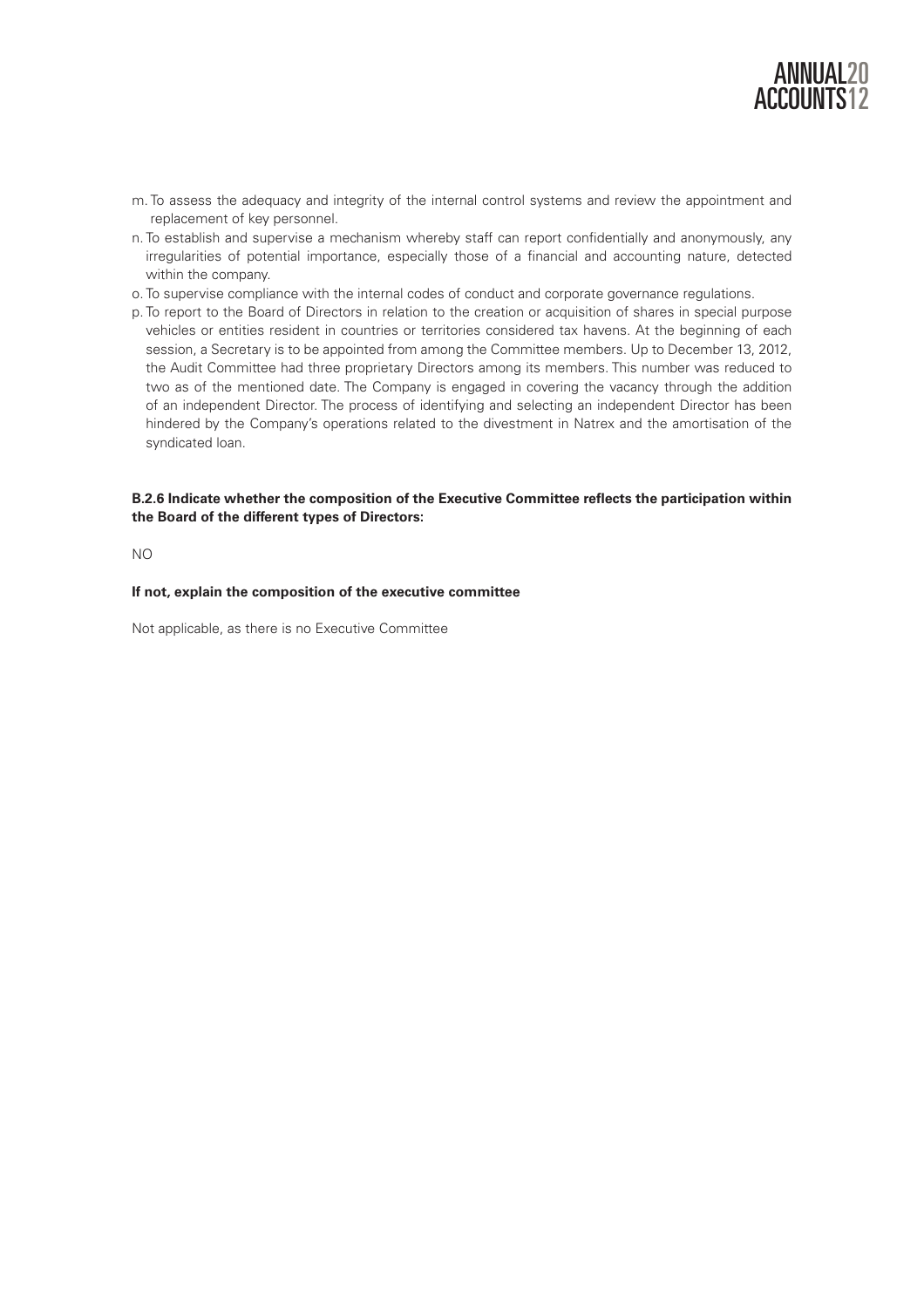# C RELATED-PARTY TRANSACTIONS

**C.1 Indicate whether the Board has reserved the right to approve, subsequent to the issue of a favourable report by the Audit Committee or by any other body charged with the task, the transactions which the company effects with the Directors, major shareholders or shareholders with representation on the Board, or with related persons:** 

YES

**C.2 List any relevant transactions entailing a transfer of resources or debentures between the company or its group companies and the significant shareholders in the company:** 

| Name or company<br>name of significant<br>shareholder | Name or corporate name of<br>company or group company | Nature of<br>relationship                                 | Type of<br>transaction                                          | Amount<br>(thousands)<br>of euros) |
|-------------------------------------------------------|-------------------------------------------------------|-----------------------------------------------------------|-----------------------------------------------------------------|------------------------------------|
| KUTXABANK, S.A.                                       | NATRACEUTICAL, S.A.                                   | Kutxabank S.A.<br>owns 4.588%<br>of Natraceutical<br>S.A. | Repayment or<br>cancellation<br>of loans and<br>leases (lessee) | 3,220                              |
| KUTXABANK, S.A.                                       | NATRACEUTICAL, S.A.                                   | Kutxabank S.A.<br>owns 4.588%<br>of Natraceutical<br>S.A. | Finance costs                                                   | 161                                |

**C.3 List any relevant transactions entailing the transfer of resources or debentures between the company or its group companies and the company's managers or Directors:** 

| <b>Name or Company</b><br>name of the Directors<br>or managers | Name or company<br>name of the company<br>or group company | Nature of<br>relationship | Type of<br>transaction   | <b>Amount</b><br>(thousands<br>of euros) |
|----------------------------------------------------------------|------------------------------------------------------------|---------------------------|--------------------------|------------------------------------------|
| <b>BMS PROMOCIÓNY</b><br>DESARROLLO, S.L.                      | NATRACEUTICAL, S.A.                                        | Reception of<br>services  | Reception of<br>services | 6                                        |
| NATRA, S.A.                                                    | NATRACEUTICAL, S.A.                                        | Finance costs             | Finance costs            | 528                                      |
| NATRA, S.A.                                                    | NATRACEUTICAL, S.A.                                        | Reception of<br>services  | Reception of<br>services | 422                                      |
| NATRA, S.A.                                                    | NATRACEUTICAL, S.A.                                        | Provision of<br>services  | Provision of<br>services |                                          |

**C.4 List any relevant transactions undertaken by the company with other companies in its group and which are not eliminated during the preparation of the consolidated financial statements and whose object and conditions set them apart from the company's habitual trading activities:** 

**C.5 Identify, where appropriate, any conflicts of interest affecting company Directors pursuant to Article 127 of the Companies Act.**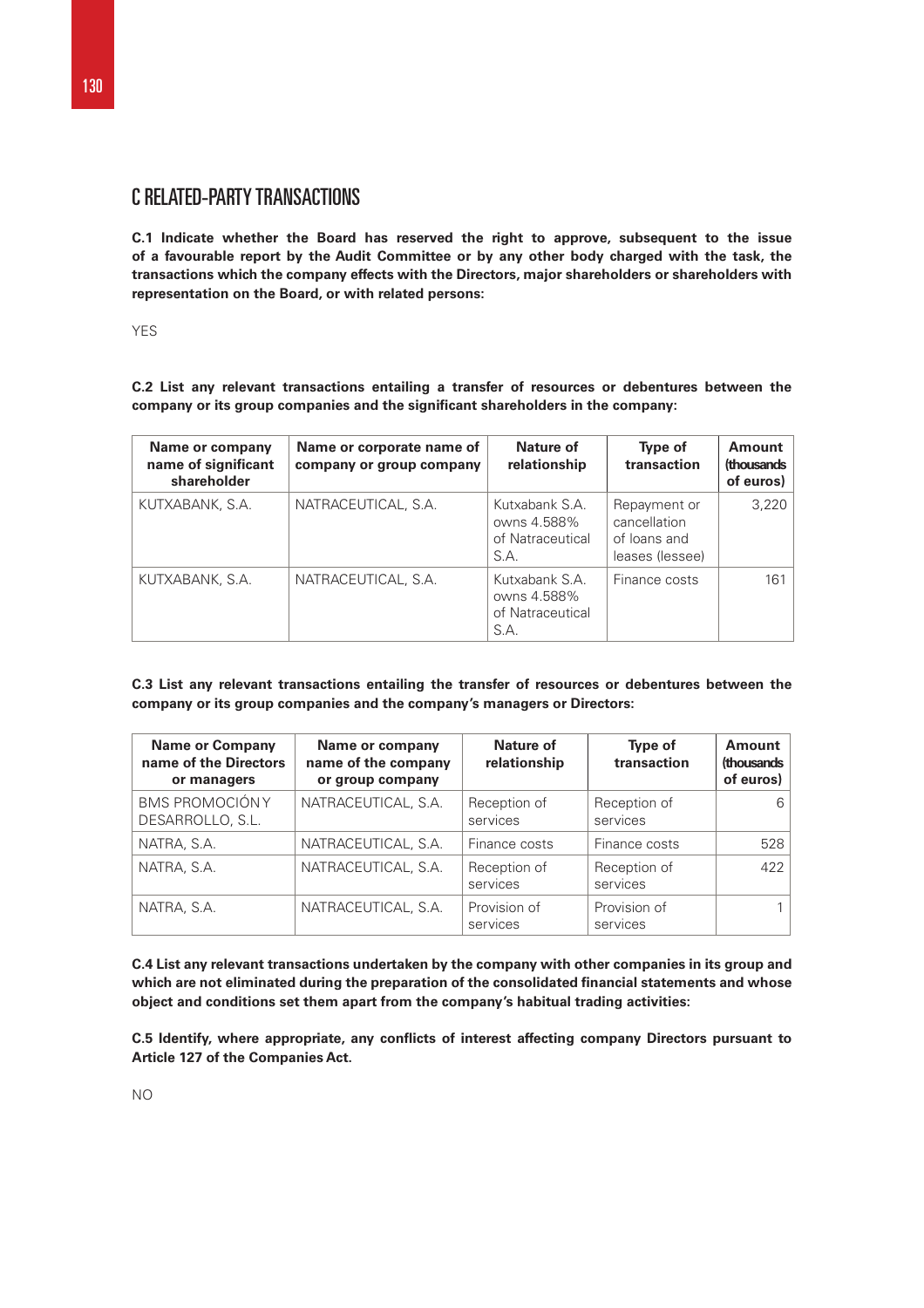

# **C.6 List the mechanisms established to detect, determine and resolve any possible conflicts of interest between the company and/or its group and its Directors, management or significant shareholders.**

The Appointment and Remuneration Committee establishes whether transactions involving parties related to the Company are to be analysed.

In the event of a transaction involving a particular Committee member, s/he is to abstain from participating in the analysis. Article 16 of the Board of Directors Regulation establishes that Directors must avoid conflicts of interest between the Directors and their most direct family and the Company.

The Board of Directors is to be notified of any such situations, when unavoidable.

Article 19 of the Board of Directors Regulations states that:

1. Directors are to abstain from intervening in deliberations that affect issues in which they are directly or indirectly an interested party.

2. Directors are considered to have personal interest when the issue affects a member of their family or a company in which they hold a management position or a significant ownership interest in its share capital. 3. Directors may not effect commercial transactions with the Company or any of the companies which are part of the group without the previous agreement of the Board of Directors.

## **C.7 Is more than one Group company listed in Spain?**

YES

# **Identify the listed subsidiaries:**

**Listed subsidiary**  NATRA, S.A.

**Indicate whether the respective areas of activity and any business dealings between the same, as well as those of the listed subsidiary and other group companies, have been publicly defined:** 

YES

# **Define any business relationships between the parent company and the listed subsidiary, and between the listed subsidiary and other group companies**

NATRA SA (this company is not a subsidiary, but a controlling shareholder in NATRACEUTICAL, SA).

# **Identify the mechanisms in place to resolve possible conflicts of interest between the listed subsidiary and other group companies:**

# **Mechanisms to resolve possible conflicts of interest**

No mechanisms for resolving such conflicts of interest have been formally defined. In practice, conflicts of interest are resolved by the Board of Directors, with assessment, when necessary, from the committees.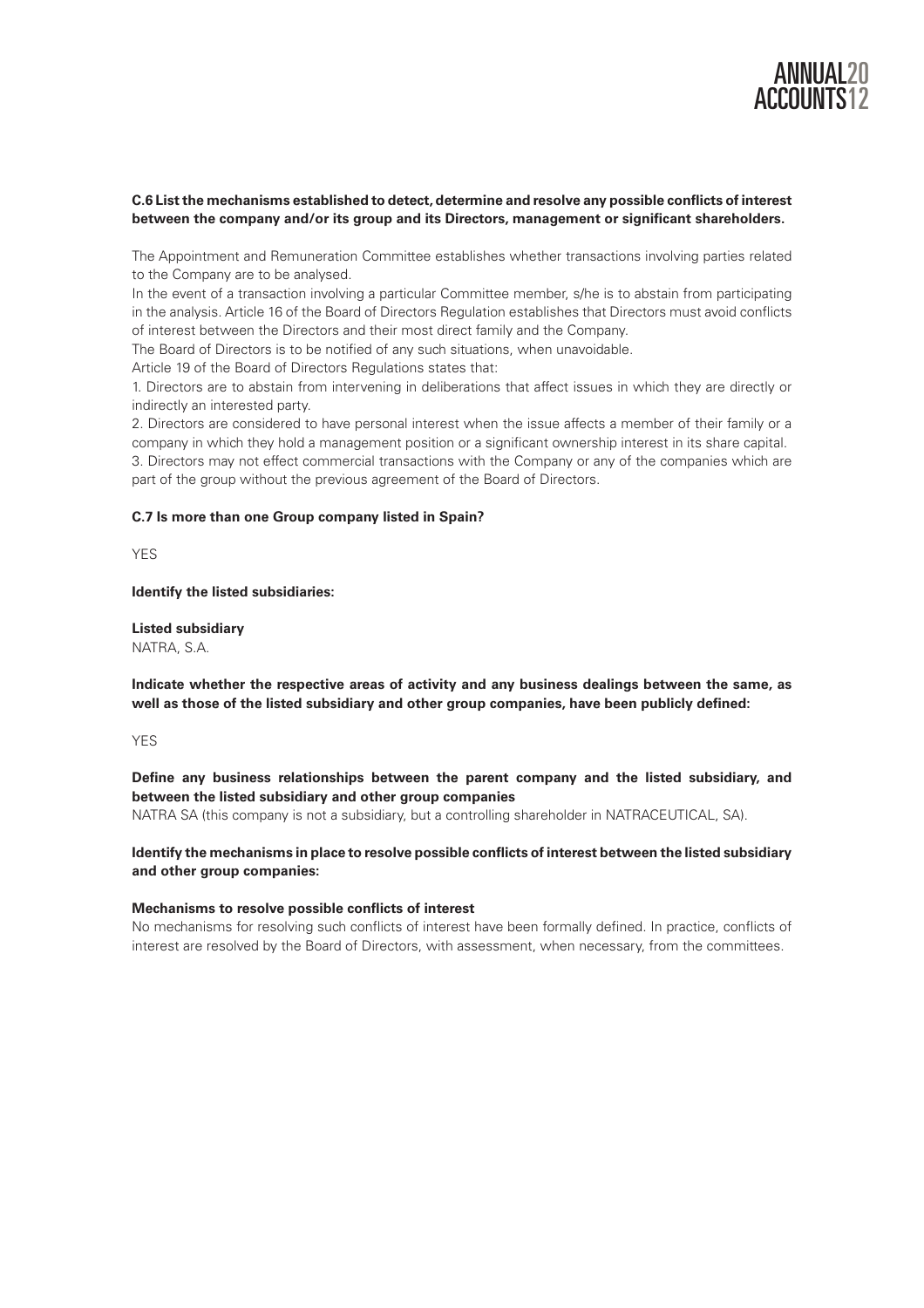# D RISK CONTROL SYSTEMS

# **D.1 Provide a general description of company's and/or its group's risk policy, detailing and assessing the risks covered by the system, together with evidence of the system's suitability for the profile of each type of risk.**

In order to establish suitable control systems, the Company prepares a series of regulations, which are periodically reviewed and which are intended to regulate the system's basic aspects, and implements the control systems. Those in executive positions in the Company actively participate in the preparation of proposals for these regulations.

# **Types of risks**

Natraceutical, S.A. has identified the risks that affect its business and it has established an internal control system for each one. The main types of risk identified and managed by the Company are summarised as follows:

- Material risk: relates to the risk of possible damage to goods belonging to or under the control of the Company.

- Third-party liability: relates to liability that might arise, pursuant to current legislation, from personal and material damage as well as harm to third parties as a result of events arising from the activities carried out by the Company.

- Loss of profit: relates to losses arising from the discontinuation or disruption of business activity or as a consequence of material damage, extraordinary or catastrophic risks or risks attributable to suppliers.

- Financial risk: relates to the risk arising from changes in exchange or interest rates or from credit risk affecting the Company's liquidity.

Furthermore, a special report on the control of risks associated to the issue of financial reporting, in accordance with the new requirements under the Sustainable Economy Law, is attached to this Corporate Governance Report.

**D.2 Indicate if any different types of risk (operative, technological, financial, legal, reputation, etc.) affecting the company and/or the group have been arisen during the year.** 

NO

**If yes, indicate the motivating circumstances and whether the established control systems worked adequately.** 

**D.3 Indicate whether there is a committee or other governing body responsible for establishing and supervising these control systems.** 

YES

**If yes, explain its duties.**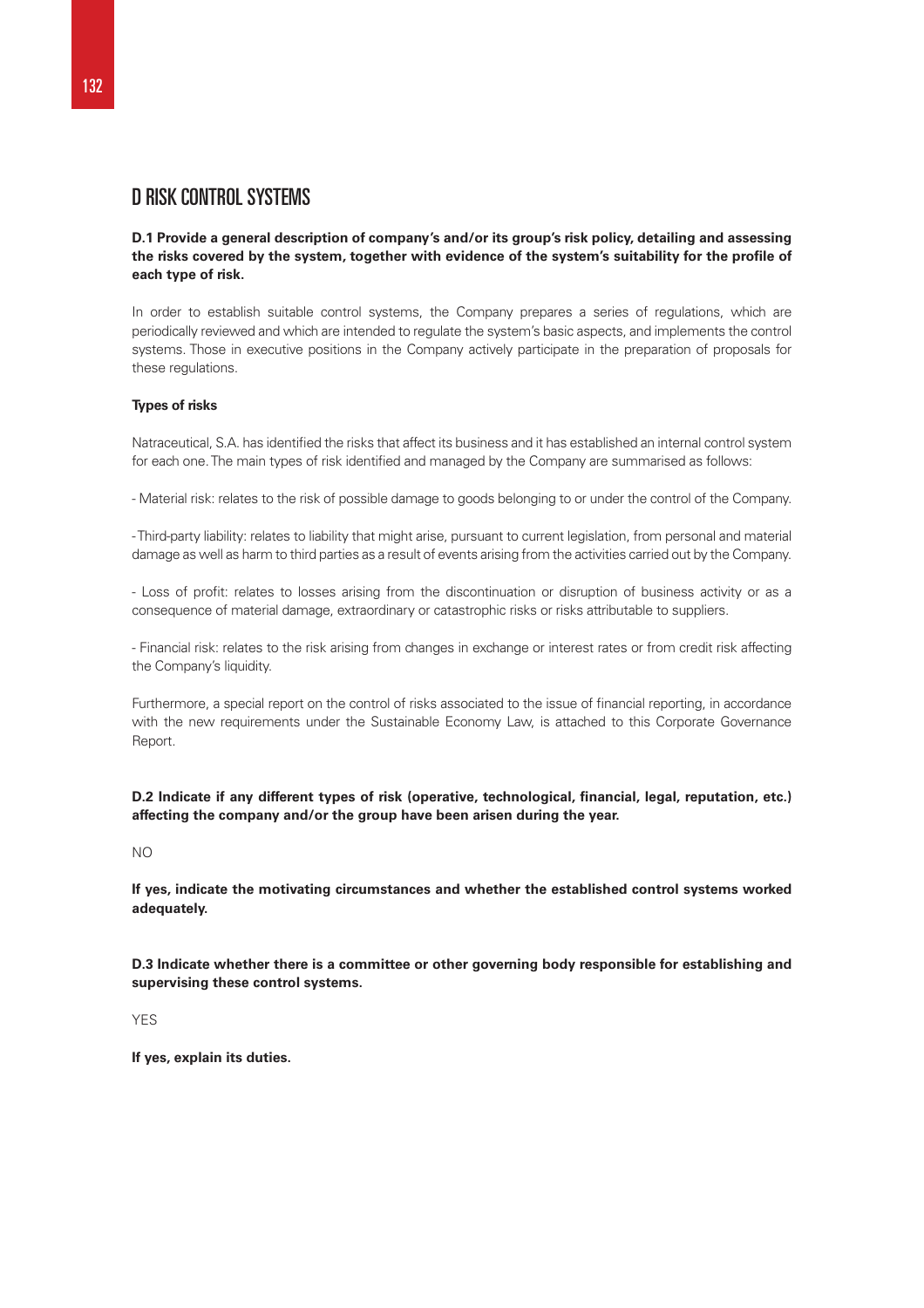# **Name of committee or body**

AUDIT COMMITTEE

# **Description of duties**

The Audit Committee's duties include the establishment and supervision of the various control systems for assessing, mitigating and reducing the different types of risks to which the company and its group are exposed.

# **D.4 Identify and describe the processes for compliance with the regulations applicable to the company and/or its group.**

The Audit and Control Committee provides support to the Board of Directors in its monitoring tasks, safeguarding the compliance with the laws and internal standards applicable to the Company. It supervises the compliance with both domestic and international regulations in matters related to securities market behaviour and data protection. It ensures that the Internal Codes of Ethics and Conduct and those relative to the Securities Markets and applicable to the Group's staff comply with the required regulations and that they are appropriate for the Company. Similarly, the Audit and Control Committee supervises the preparation and the integrity of the financial reporting relative to the Company and the Group, verifying the compliance with the regulatory requisites and the correct application of the accountancy criteria.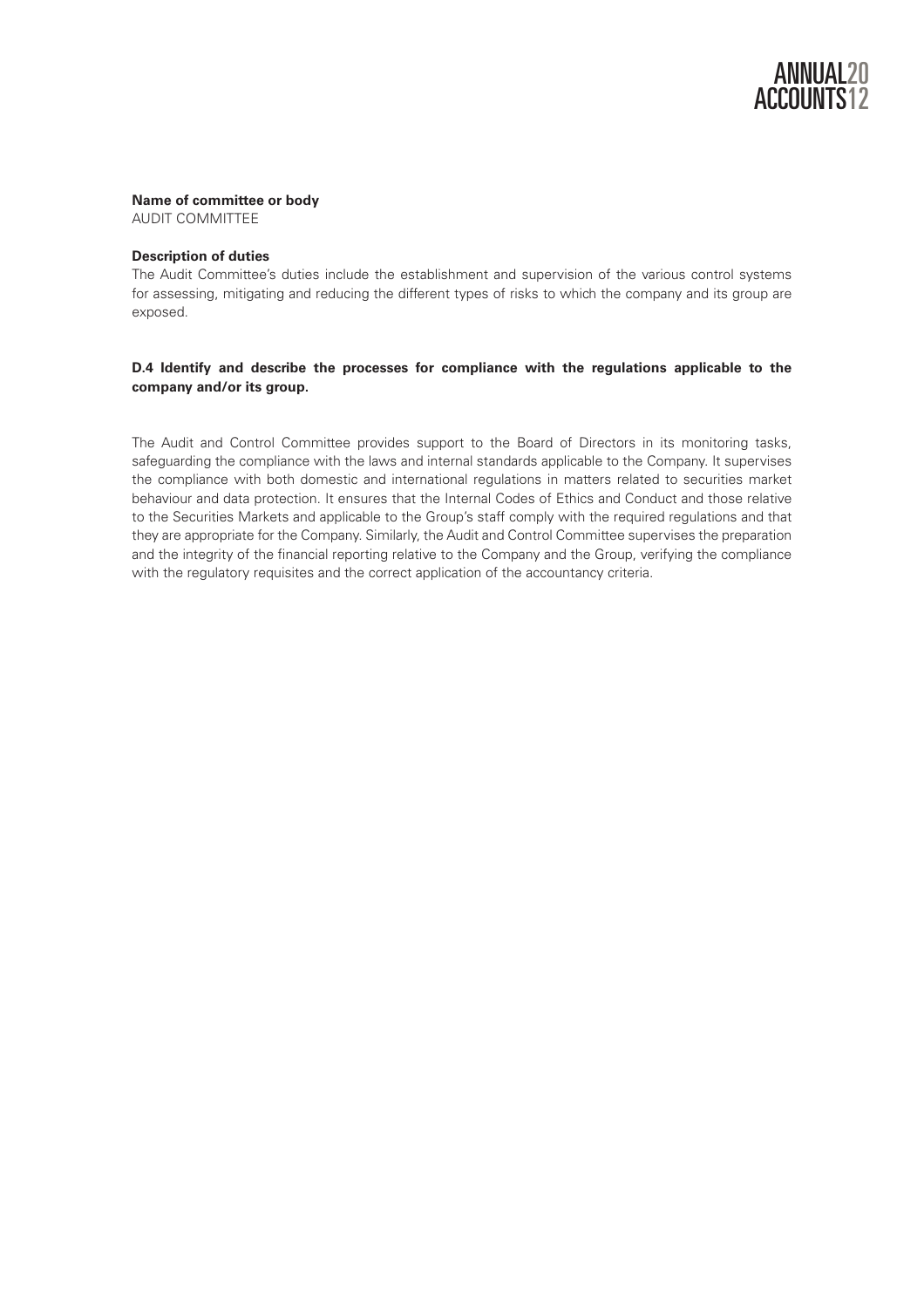# E GENERAL MEETING

**E.1 Indicate, and where applicable describe, any differences that exist between the minimum provided in the Companies Act and the quorum required for the constitution of the General Shareholders Meeting** 

**YES** 

|                                 | Quorum % different to<br>that established in Art.<br>102 of the Companies<br>Act for general<br>circumstances | Quorum % different to that<br>established in Art. 103 of the<br><b>Companies Act for general</b><br>circumstances |
|---------------------------------|---------------------------------------------------------------------------------------------------------------|-------------------------------------------------------------------------------------------------------------------|
| Quorum required for 1st session | 50.000                                                                                                        |                                                                                                                   |
| Quorum required for 2nd session |                                                                                                               |                                                                                                                   |

## **Description of the differences**

Both Ordinary and Extraordinary General Meetings will be validly assembled:

- In general terms, at first call when attended by shareholders representing at least half of the paid-in capital. The second call will be considered valid regardless of the capital present or represented.

- For the Board to validly agree on the issue of debentures, promissory notes, bonds and other similar financial instruments, capital increases or reductions, the transformation, merger, de-merger of the company and, in general, any modification of the Bylaws, the favourable vote corresponding to two-thirds of the shares present or represented at the General Shareholders Meeting will be necessary, when shareholders representing less than 50% of the subscribed capital with the right to vote are present. At first call, sufficient quorum is required pursuant to the applicable Law, which establishes a quorum of 25%.

**E.2 Indicate, and where applicable describe, the differences required for adopting shareholder agreements with respect to the minimum established by the Companies Act.** 

 $N<sub>O</sub>$ 

**Describe any differences from the provisions established in the Companies Act.** 

**E.3 List all shareholders' rights relative to the General Shareholders Meetings, other than those established under the Companies Act.** 

# **E.4 Indicate, where applicable, the measures adopted to encourage the participation of shareholders in the General Shareholders Meetings.**

In accordance with Article 528.2 of the Consolidated Companies Act, prior to the last General Shareholders Meeting the Company the activated an Electronic Shareholders Forum in its website.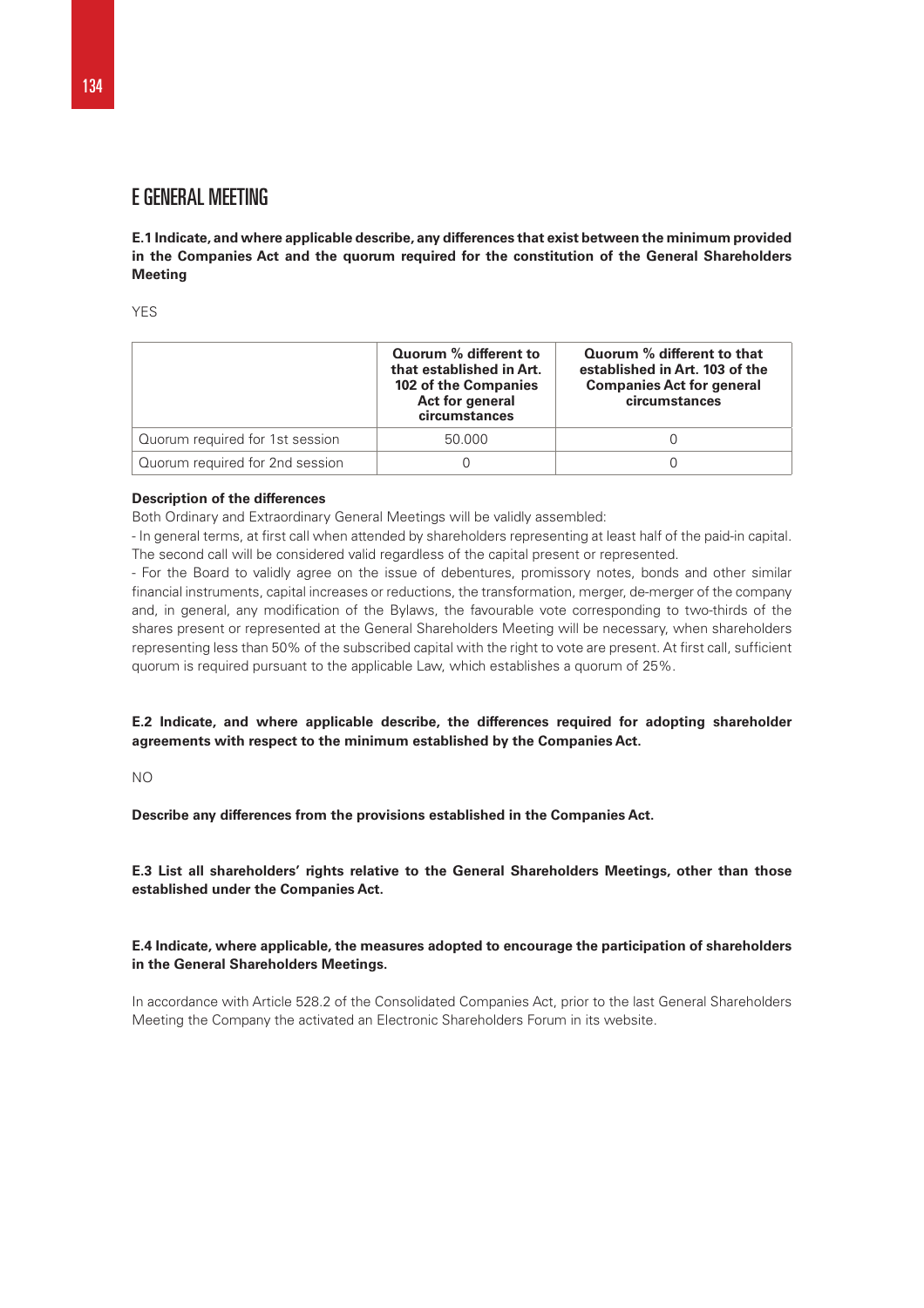

**E.5 Indicate whether the General Shareholders Meeting is chaired by the Chairman of the Board of Directors. List the measures, if any, adopted to guarantee the independence and functioning of the General Shareholders Meeting:** 

YF<sub>S</sub>

# **Describe the measures**

1. The Table of the General Shareholders Meeting is to be composed by its Chairman and Secretary, notwithstanding the right of the members of the Board of Directors attending the session to form part of the same.

2. The Chairman or Vice-Chairman of the Board of Directors is to chair the General Shareholders Meeting. In their absence, they are to be substituted in accordance with the provisions of Article 21 of the Bylaws. In the absence of the above, this function will correspond to the shareholder elected in each case by the shareholders attending the meeting. In the event of a Meeting being called upon the orders of a court, the Judge in question shall decide who is to act as Chairman.

3. The Chairman or acting Chairman has the following responsibilities:

a) To direct the meeting in such a manner that all points in the Agenda are covered.

b) To resolve doubts raised in relation to the list of shareholders and the content of the Agenda.

c) To give the floor to shareholders who so request, when deemed appropriate, and withdraw the same when a specific issue is deemed sufficiently debated or if it is affecting the course of the meeting.

d) To indicate when it is necessary to vote on agreements and to announce the results of votes.

e) In general, to exercise all powers necessary for the optimum management of the meeting, including the interpretation of the provisions of this Regulation.

4. The Secretary or the Vice-Secretary of the Board of Directors or, in their absence, the corresponding substitute, in accordance with Article 21 of the Bylaws, will act as Secretary of the General Meeting. In the absence of the above, this function will correspond to the shareholder elected in each case by the shareholders attending the meeting.

5. If for any reason the Chairman or Secretary have to excuse themselves during the celebration of the General Meeting, their substitution shall proceed in accordance with the provisions of sections 2 and 4 above.

# **E.6 Indicate the amendments, if any, made to the General Shareholders Meeting Regulations during the year.**

No amendments were made during 2012.

The General Shareholders Meeting Regulations are available in the Company website: www.natraceuticalgroup.com

# **E.7 Indicate the attendance figures for the General Shareholders Meetings held during the financial year referred to in this report:**

|                                               |                   | <b>Details of attendance</b> |                             |               |              |
|-----------------------------------------------|-------------------|------------------------------|-----------------------------|---------------|--------------|
| <b>Date of General</b><br><b>Shareholders</b> | $\%$<br>attending | $%$ by proxy                 | % remote voting             |               | <b>Total</b> |
| <b>Meeting</b>                                | in person         |                              | <b>Electronic</b><br>voting | <b>Others</b> |              |
| 28/06/2012                                    | 17.150            | 53.470                       | 0.000                       | 0.000         | 70.620       |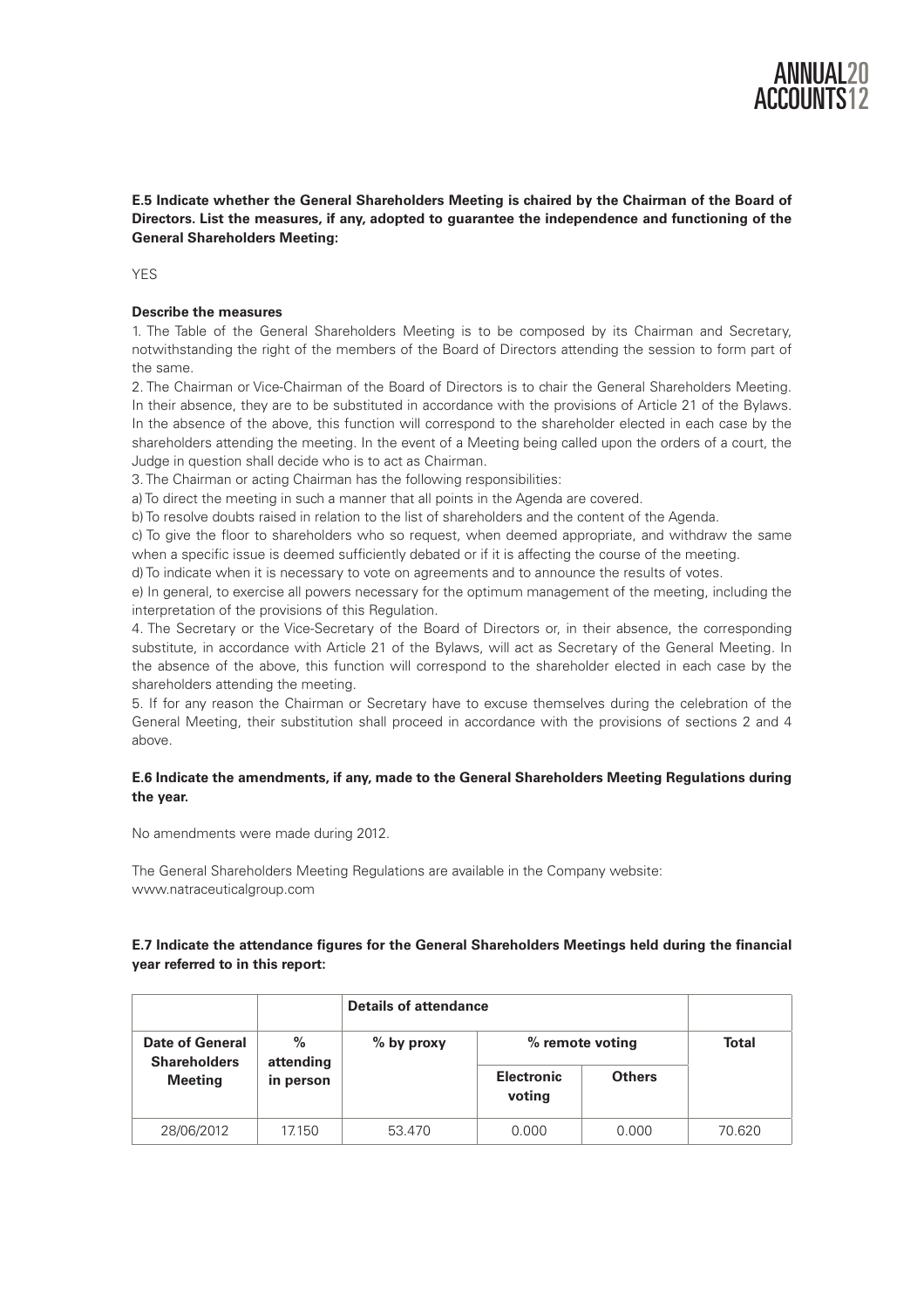# **E.8 Briefly describe the resolutions adopted at the General Shareholders Meetings held during the year and the percentage of votes by which each resolution was adopted.**

The General Shareholders Meeting of June 28, 2012 adopted the following agreements:

I. The individual and consolidated financial statements and the Directors' Report for 2011 were unanimously approved.

II. The allocation of the 2011 profits to the losses of previous years to be offset by profits from future years was unanimously approved.

III. The remuneration for the Board of Directors for 2012 was established at 150,000 euros, the same as that of the previous year, by an ample majority.

IV. It was agreed by ample majority to authorise the Board of Directors to carry out the derivative acquisition of treasury stock, either directly or via investees, with the limits and requirements established in the Companies Act, thus superseding the authorisation granted in the Meeting of 23 June 2011.

V. It was agreed by ample majority to maintain the number of seven members of the Board of Directors and:

- To ratify the company IBERSUIZAS ALFA, SL, sole proprietorship, with registered offices in Madrid, Calle Marqués de Villamagna, n 3, registered in Company House, Madrid, Tome 14104, Book 0, Sheet 13, Section 8, Leaf M231.737 and holder of Tax Identification Code B-82294315, as a Director.

-To re-elect the entity BMS PROMOCIÓN Y DESARROLLO, S.L., with registered offices in Valencia, Avenida Menéndez Pelayo 1, puerta 10, registered at Companies House, Valencia, Tome 4976, Book 2284, Sheet 221, Section 8, Leaf V-36.569 and holder of Tax Identification Code B96329354, as a Director for a period of five years as of this date.

- To re-elect the FÉLIX REVUELTA FERNÁNDEZ, of legal age, married, resident in Barcelona, Pasaje Pedro Rodríguez, no 4, puerta 6, and holder of Tax Identification Number 16483572-R, as a Director for a period of five years as of this date.

- To cease the Director CK CORPORACION KUTXA-KUTXA KORPORAZIOA, S.L.U. and designate MARÍA JESÚS ARREGUI ARIJA, of legal age, unmarried, resident of Donostia-San Sebastián (Gipuzkoa), Calle Garibai, 15, and holder of Tax Identification Number 15984931-S, in replacement thereof, as director for a period of five years as of this date.

VI. The Secretary of the Board of Directors was unanimously granted the powers necessary for the development, documentation and enforcement of the agreements adopted by the General Shareholders Meeting.

**E.9 Indicate any statutory restrictions which establish the minimum number of shares required to attend General Shareholders Meetings.** 

YES

Number of shares required to attend General Shareholders Meeting 1,000 | 1,000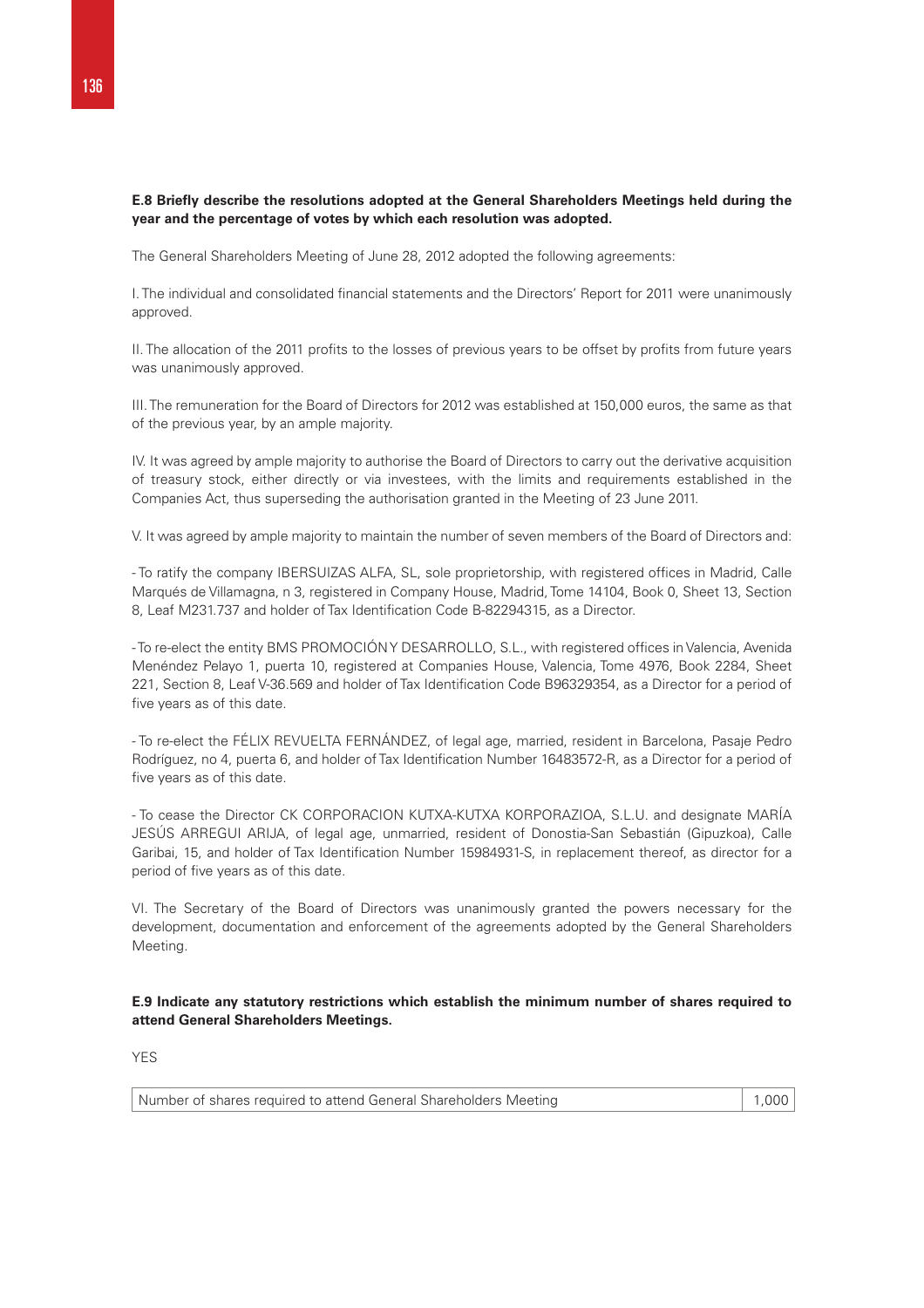

# **E.10 Indicate and justify the policies followed by the company in relation to the delegation of votes during the General Shareholders Meetings.**

Shareholders with attendance rights may delegate their representation to another person who, as a Company shareholder, forms part of the Meeting.

The representation must be accepted by the representative. The representation will only be valid for one Meeting and may be granted in the following ways:

a) By sending either a signed letter, on paper, by means of which the representation is conferred, or the card referred to in the previous article, duly completed and signed by the shareholder, in the terms established in the Bylaws, to the Chairman.

b) Through electronic or remote means that duly guarantee the attributed representation and the identity of the representative. Representation granted via these means will be admitted when the electronic document by means of which it is granted includes the represented party's electronic signature, or any other type of electronic signature which, by virtue of a prior resolution adopted to the effect, is considered by the Board of Directors to offer appropriate guarantees of authenticity and identification of the shareholder granting representation. Representation conferred by these methods is to be sent to the Company by the procedure and within the term determined by the Board of Directors in the Meeting convocation agreement.

In the event of a public request for representation, the provisions of Article 107 of the current Companies Act and, where applicable, Article 114 of Law 24//1988, 28 July, Securities Market, will be applicable. Specifically, documents in printed or electronic format and reflecting the granted power are to contain or have as an attachment the agenda, as well as the request for instructions to exercise the voting right and the indication of the representative's voting intention in the absence of precise instructions.

Individual shareholders who are not in full possession of their civil rights and legal entity shareholders may be represented by their duly accredited legal representatives. In both cases and in the event of the shareholder delegating the right of attendance, there may not be more than one representative in the Meeting. The representation is always revocable.

The attendance of the shareholder at the Meeting, in person or through remote communication, as well as that arising from the votes cast by such means, supposes the revocation of any proxy, regardless of the date thereof.

# **E.11 Indicate whether the company is aware of the institutional investors' policy regarding participation in the company's decisions:**

NO

## **E.12 Indicate the address and access to the corporate governance content in the company's website.**

Natraceutical's Corporate Governance information is available from http:\\www.natraceuticalgroup.com It is located in the Corporate Governance sub-menu of the Shareholders and Investors Information section.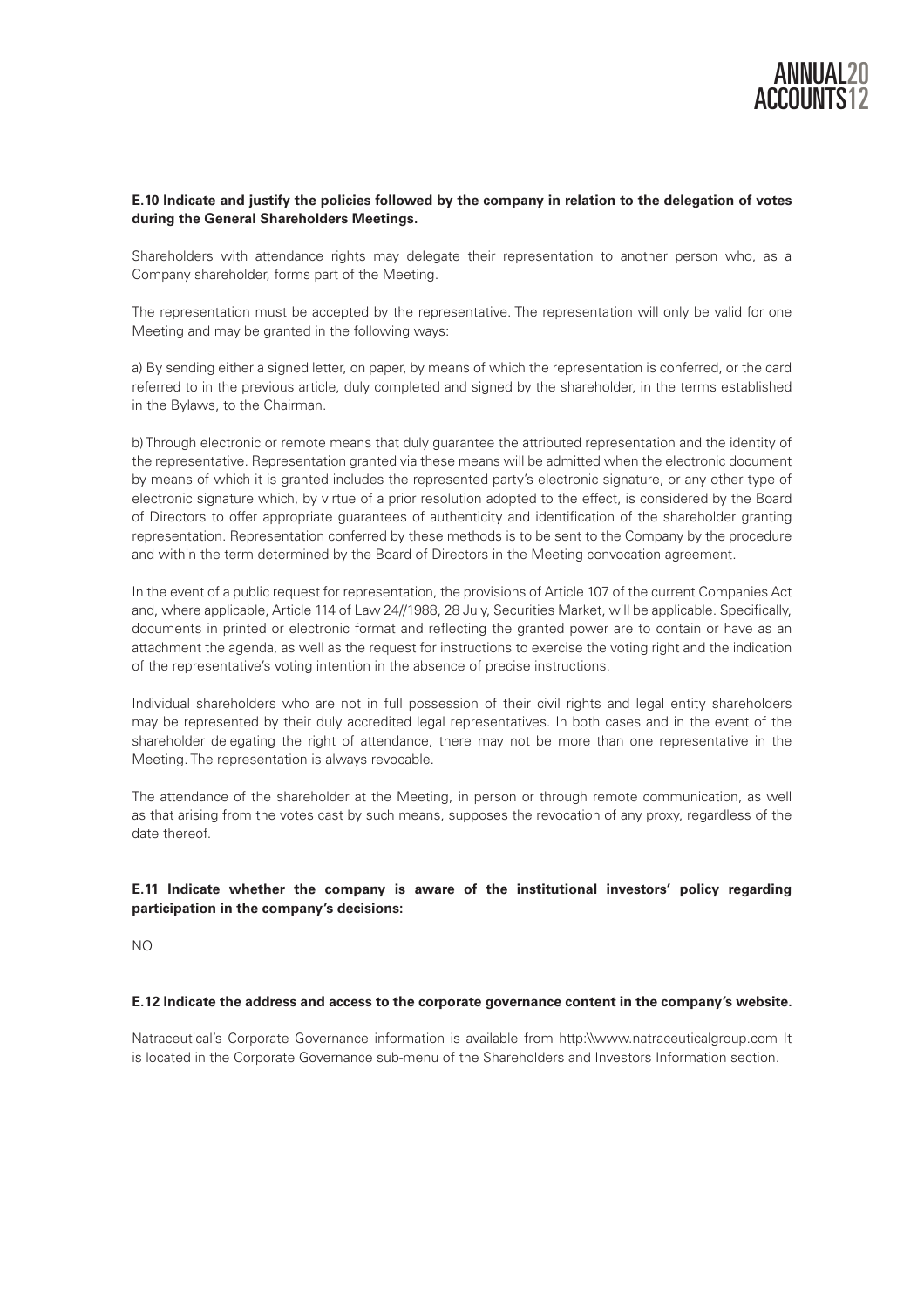# F DEGREE OF COMPLIANCE WITH CORPORATE GOVERNANCE RECOMMENDATIONS

**Indicate the degree of the company's compliance with the Unified Good Governance code. Should the company not comply with any of the aforementioned recommendations, explain the recommendations, rules, practices or criteria the company applies.** 

**1.** The Bylaws of the listed companies should not place an upper limit on the votes that can be cast by a single shareholder, or impose other obstacles to the takeover of the company by means of share purchases on the market.

See sections: A.9, B.1.22, B.1.23 and E.1, E.2

# **Compliant**

**2.** When a parent and a subsidiary company are listed, the two should provide detailed disclosure on:

a) The respective areas of activity existent between the companies, as well as those between the listed subsidiary and the other companies within the group;

b) The mechanisms for the resolution any possible conflicts of interest that may arise.

See sections: C.4 and C.7

## **Partially compliant**

The areas of activity between the group's companies are disclosed in the companies' financial statements. No formal mechanisms for resolving conflicts of interest have been defined.

In practice, conflicts of interest are resolved by the Board of Directors, with assessment, when necessary, from the committees. Points 1 and 2 of Article 19 of the Natraceutical Board of Directors' (of which Natra S.A, is a Director) Regulation establish:

1 - Directors are to abstain from intervening in deliberations that affect issues in which they are directly or indirectly an interested party.

2 - Directors are considered to have personal interest when the issue affects a company in which they hold a management position or a significant ownership interest in its share capital.

**3.** That, although not expressly required under mercantile law, transactions which involve a structural change in the company and, in particular, the following are subject to approval by the General Shareholders Meeting:

a) The transformation of listed companies into holding companies through the process of subsidiarisation, i.e., reallocating core activities to subsidiaries that were previously carried out by the originating firm, even though the latter retains full control of the former;

b) The acquisition or disposal of key operating assets that would effectively alter the company's corporate purpose;

c) Operations that effectively are equivalent to the company's liquidation.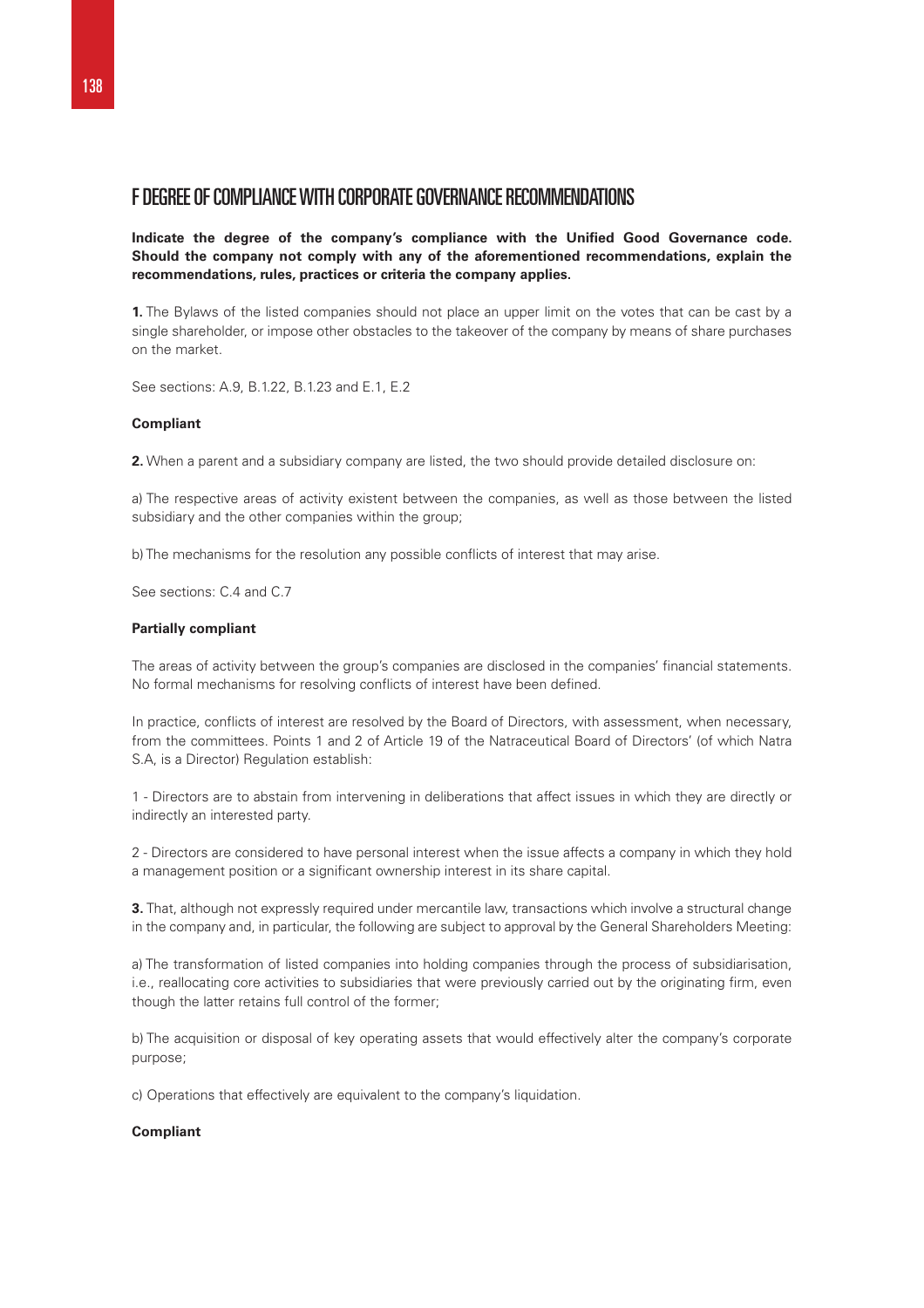

**4.** Detailed proposals of the resolutions to be adopted at the General Shareholders Meeting, including the information stated in Recommendation 28, should be made available simultaneous to the publication of the Meeting notice.

# **Compliant**

**5.** That the General Shareholders Meeting shall vote separately on matters that are substantially independent in order that shareholders may separately exercise their right to vote. This regulation shall specifically apply to:

a) The appointment or ratification of Directors, with separate voting on each candidate;

b) Amendments to the Bylaws, with votes taken on all articles or groups of articles that are materially different

See section: E.8

## **Compliant**

**6.** Companies should allow split votes in order that financial intermediaries acting as nominees on behalf of different clients may issue their votes according to instructions.

See section: E.4

#### **Compliant**

**7.** The Board is to carry out its duties with a unified intention and independent criteria, dispense the same treatment to all the shareholders and be guided by the interests of the company, understood as the sustainable maximisation of the company's economic value. It should likewise ensure that the company abides by the applicable laws and regulations in its dealings with stakeholders; fulfils its obligations and contracts in good faith; respects the customs and good practices of the sectors and territories in which it operates; and upholds any additional social responsibility principles to which it has voluntarily subscribed.

#### **Compliant**

**8.** The Board is to understand the core components of its mission as to approve the company's strategy and authorise the organisational resources to develop the same, and to ensure that the management meets the objectives established and respects the company's interests and corporate purpose. As such, the Board in full reserves the right to approve:

a) The company's policies and strategies, and in particular:

i) The strategic or business plan, as well as the management targets and annual budgets;

ii) The investment and financing policy;

iii) The definition of the group companies structure;

iv) The corporate governance policy;

v) The corporate social responsibility policy;

vi) The Senior Management remuneration and performance assessment policy;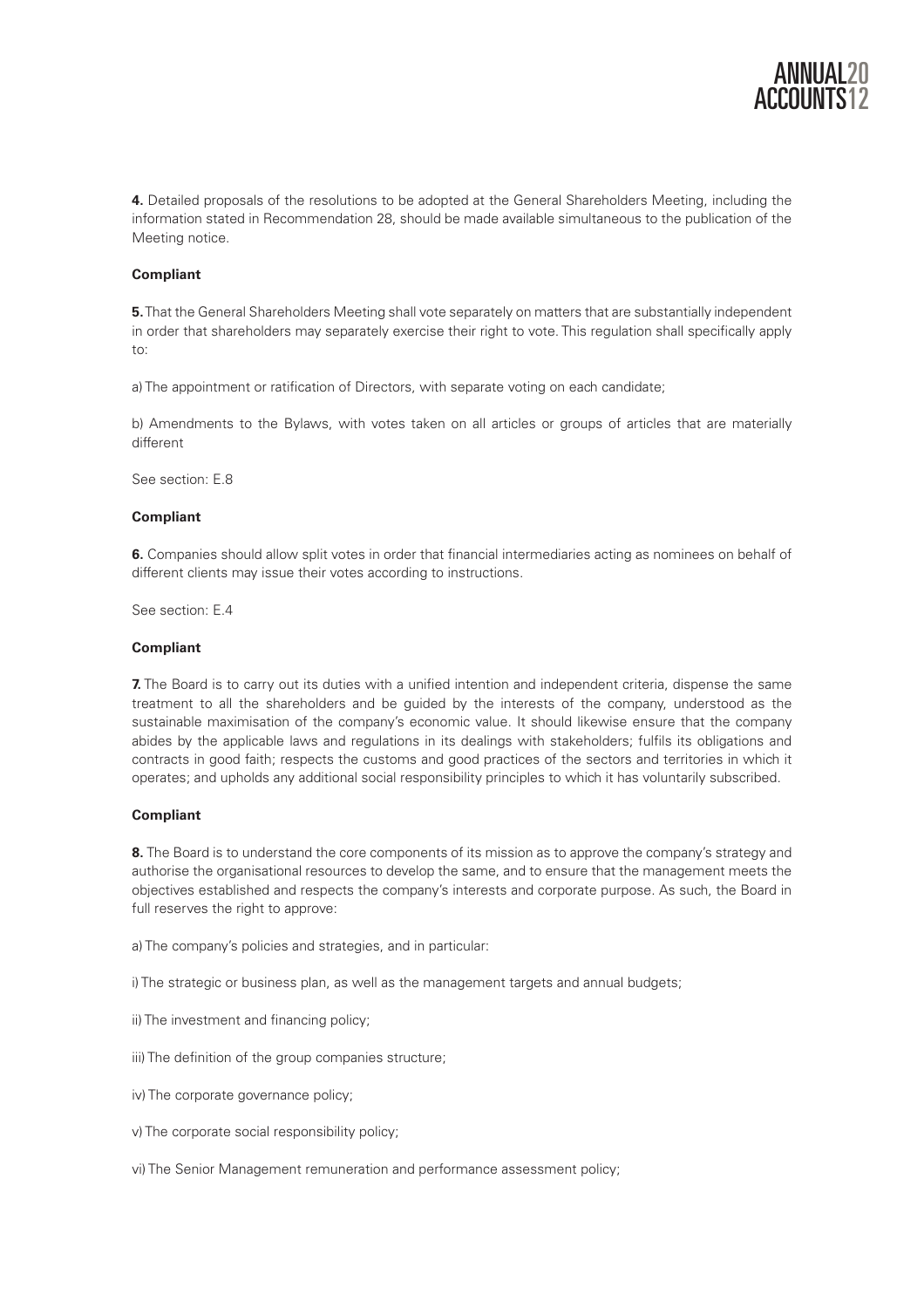vii) The control and risk management policy, and the periodic monitoring of internal information and control systems.

viii) The dividend policy, as well as the treasury policy and, especially, its limits.

See sections: B.1.10, B.1.13, B.1.14 and D.3

b) The following decisions:

i) On the proposal of the company's CEO, the appointment and removal of Senior Management, as well as their compensation clauses;

See section: B.1.14

ii) The Directors' remuneration and, in the case of Executive Directors, the additional remuneration for their management duties and other contract conditions.

See section: B.1.14

iii) The financial reporting which, due to its condition as a listed entity, the company must periodically disclose.

iv) Any investments or operations which, by virtue of their amount or special characteristics, are considered of a strategic nature, unless their approval corresponds to the General Shareholders Meeting;

v) The creation or acquisition of shares in special purpose vehicles or entities resident in countries or territories considered tax havens, and any other transactions or operations of a comparable nature whose complexity might impair the transparency of the group.

c) Transactions which the company conducts with Directors, significant shareholders or shareholders represented on the Board, or with persons related thereto ("related-party transactions"). Board authorisation will not, however, be required for related-party transactions that simultaneously meet the following three conditions:

1st. They are governed by standard form agreements applied on an across-the-board basis to a large number of clients;

2nd. They are undertaken at general tariffs or prices as established by the person/entity acting as the supplier of the goods or services in question;

3rd. The amount does not exceed 1% of the company's annual revenue.

It is recommendable that related-party transactions should only be approved on the basis of a favourable report from the Audit Committee or another committee with the same function; and that the Directors involved should neither exercise nor delegate their votes, and should withdraw from the meeting room while the Board deliberates and votes.

Ideally, the above powers should not be delegated, with the exception of those mentioned in b) and c), which may be delegated to the Executive Committee in urgent cases and later ratified by the full Board.

See sections: C.1 and C.6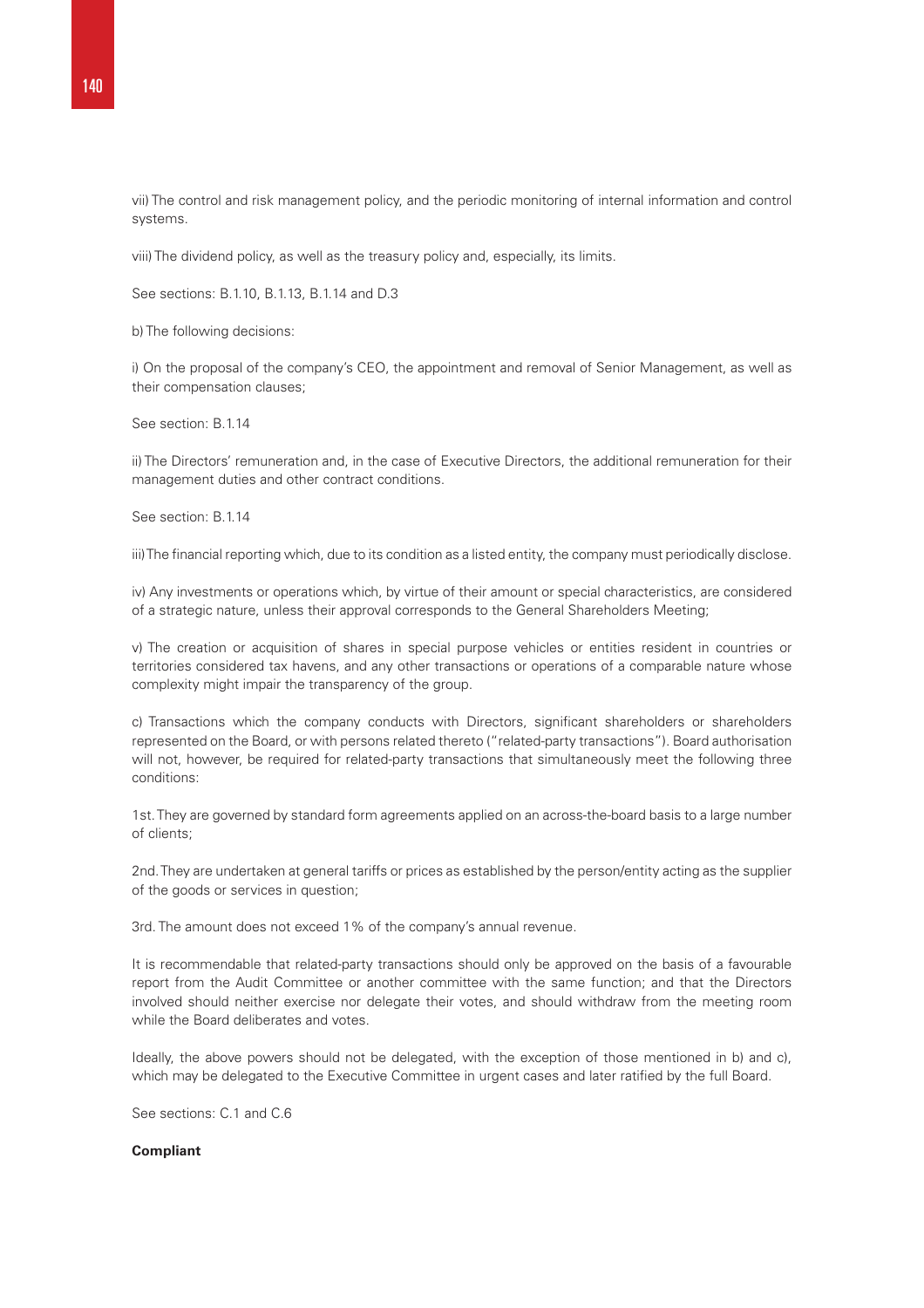

**9.** In the interests of maximum effectiveness and participation, the Board of Directors should ideally comprise no fewer than five and no more than fifteen members.

See section: B.1.1.

#### **Compliant**

**10.** Proprietary and independent external Directors should occupy an ample majority on the Board, while the number of executive Directors should be the minimum practical, bearing in mind the complexity of the corporate group and the ownership interests they control.

See sections: A.2, A.3, B.1.3 and B.1.14

## **Partially compliant**

The operations undertaken by the Company during 2012 have required a greater concentration and dedication on the part of its governing and executive bodies. Following the implementation of these operations (divestment in Naturex and the amortisation of the syndicated loan), the company is able to resume its efforts to appoint at least one independent Director. The Company has only one executive Director.

**11.** In the event of an external Director not holding the consideration of either a representative or an independent Director, the company must provide an explanation of this circumstance and of the Director's relationships with the company, its Directors or its share holders.

See section: B.1.3

#### **Not applicable**

The operations undertaken by the Company during 2012 have required a greater concentration and dedication on the part of its governing and executive bodies. Following the implementation of these operations (divestment in Naturex and the amortisation of the syndicated loan), the company is able to resume its efforts to appoint at least one independent Director. The Company has only one executive Director.

**12.** The relationship between proprietary and independent external Directors is to reflect the relationship between the capital represented on the Board by proprietary Directors and the remainder of the company's capital.

This strict proportional criterion can be relaxed in order that the representation of proprietary Directors is greater than would strictly correspond to the total percentage of capital they represent.

1st In heavily capitalised companies with a scarce or null proportion of shares that may legally be considered as major shareholdings, notwithstanding the existence of shareholdings representing a high absolute value.

2nd In the case of companies with multiple, unrelated shareholders represented on the Board.

See sections: B.1.3, A.2 and A.3

#### **Explain**

The Company has no independent Directors, but is taking steps aimed at the appointment of at least one by the General Shareholders Meeting.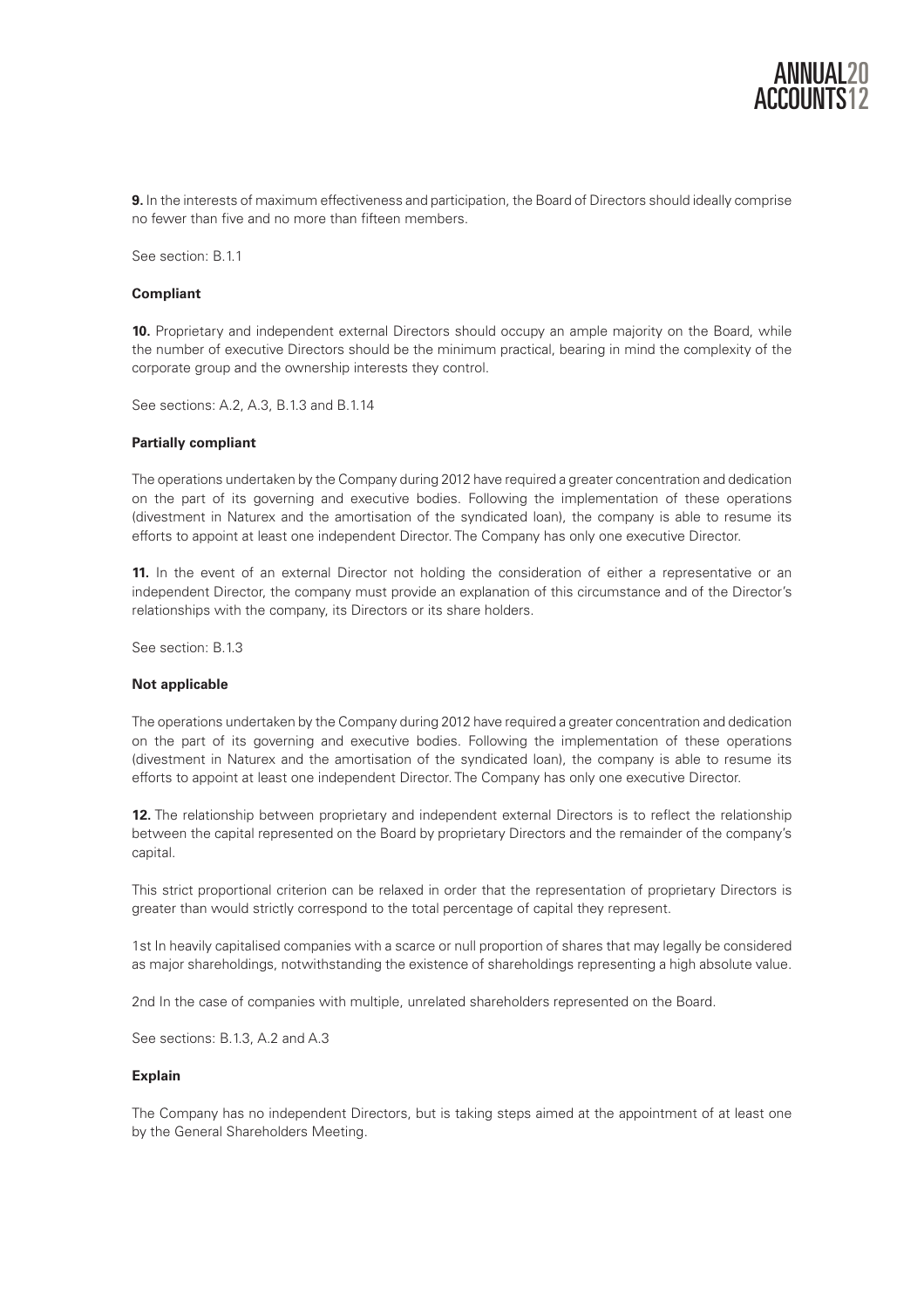**13.** The number of independent Directors is to represent at least one third of all Board members.

See section: B.1.3

#### **Explain**

The Company has no independent Directors, but is taking steps aimed at the appointment of at least one by the General Shareholders Meeting.

**14.** The nature of each Director should be explained to the General Shareholders Meeting, which will effect or ratify the appointment, which is to be confirmed or reviewed in each year's Annual Corporate Governance Report, following verification by the Appointment Committee. The above-mentioned report should also contain an explanation of the reasons behind the appointment of proprietary Directors at the request of shareholders representing less than 5% of the company's capital; it should detail the reasons behind the dismissal, when applicable, of any formal requests for presence on the Board received from shareholders holding an ownership interest that is equal to or greater than those of shareholders who have successfully requested the designation of proprietary Directors.

See sections: B.1.3 and B.1 4

# **Explain**

BMS PROMOCIÓN Y DESARROLLO, S.L was appointed due to its condition as a major shareholder in Natra SA and its position as a Director of the same.

**15.** In the event of a reduced or inexistent presence of female Directors, the Board is to state the reasons for such a situation and the corrective measures taken; in particular, the Appointment Committee must take steps to ensure that:

a) The procedures for covering Board vacancies have no implicit bias against female candidates;

b) The company makes a conscious effort to include women with the target profile among the candidates for Board posts.

See sections: B.1.2, B.1.27 and B.2.3

#### **Compliant**

**16.** The Chairman, as the person responsible for the efficient functioning of the Board of Directors, is to ensure that the Directors are provided with sufficient information in advance of board meetings, and work to procure a suitable level of debate and the active involvement of all members, safeguarding their rights to freely express and adopt positions; he or she is to organise and coordinate regular assessments of the Board and, where appropriate, the company's chief executive, along with the Chairmen of the relevant Board **Committees** 

See section: B.1.42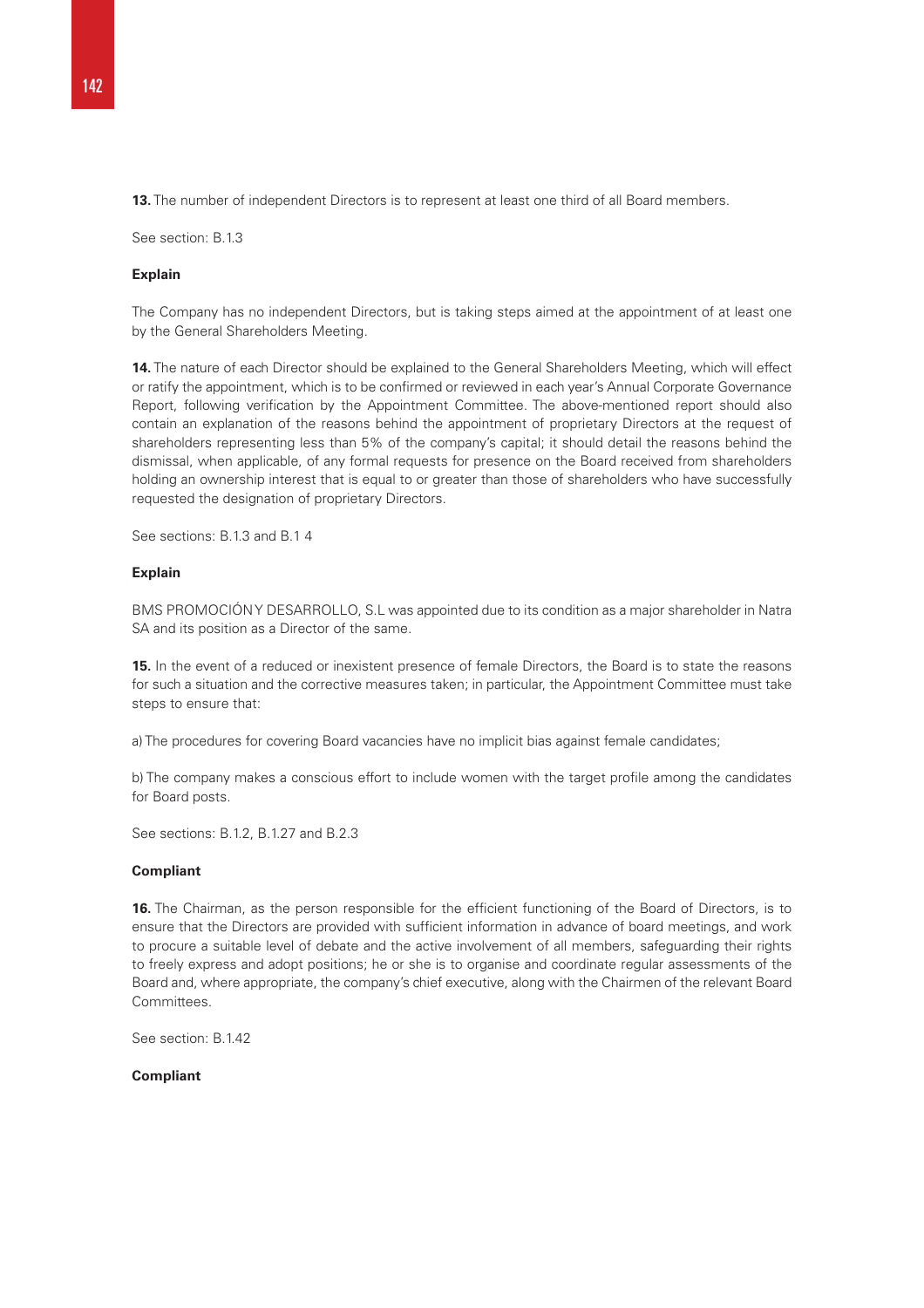

**17**. When the Chairman of the Board is also the Company CEO, an independent Director is to be empowered to request the calling of Board Meetings or the inclusion of new items on the agenda; to coordinate and give voice to the concerns of external Directors; and to lead the Board's assessment of the Chairman of the Board.

See section: B.1.21

## **Not applicable**

**18.** The Secretary is to specifically ensure that the Board's actions:

a) Conform to the spirit and letter of the law and its implementing regulations, including those issued by regulatory agencies;

b) Are informed by the company's Bylaws, the General Shareholders Meeting and Board of Directors Regulations, and any other Regulations applicable to the company;

c) Observe any corporate governance recommendations contained in this Unified Code and which have been accepted by the company. In order to safeguard the Secretary's independence, impartiality and professionalism, the appointment and dismissal of the same should be informed by the Appointment Committee and approved by a full Board meeting; and this appointment and dismissal procedure must be reflected in the Board's Regulation.

See section: B.1.34

## **Compliant**

**19.** The Board is to meet with the necessary frequency to properly perform its functions, in accordance with a calendar and agendas established at the beginning of the year, to which each Director may propose the addition of other items.

See section: B 1.29

#### **Compliant**

**20.** Director absences are to be kept to a minimum and quantified in the Annual Corporate Governance Report. When Directors have no option but to delegate their vote, they should do so with instructions.

See sections: B.1.28 and B.1.30

#### **Compliant**

21. When Directors or the Secretary express concerns about proposals or, in the case of Directors, about the company's performance, and such concerns are not resolved at the Meeting, the person responsible for expressing the same may request that they be recorded in the minutes.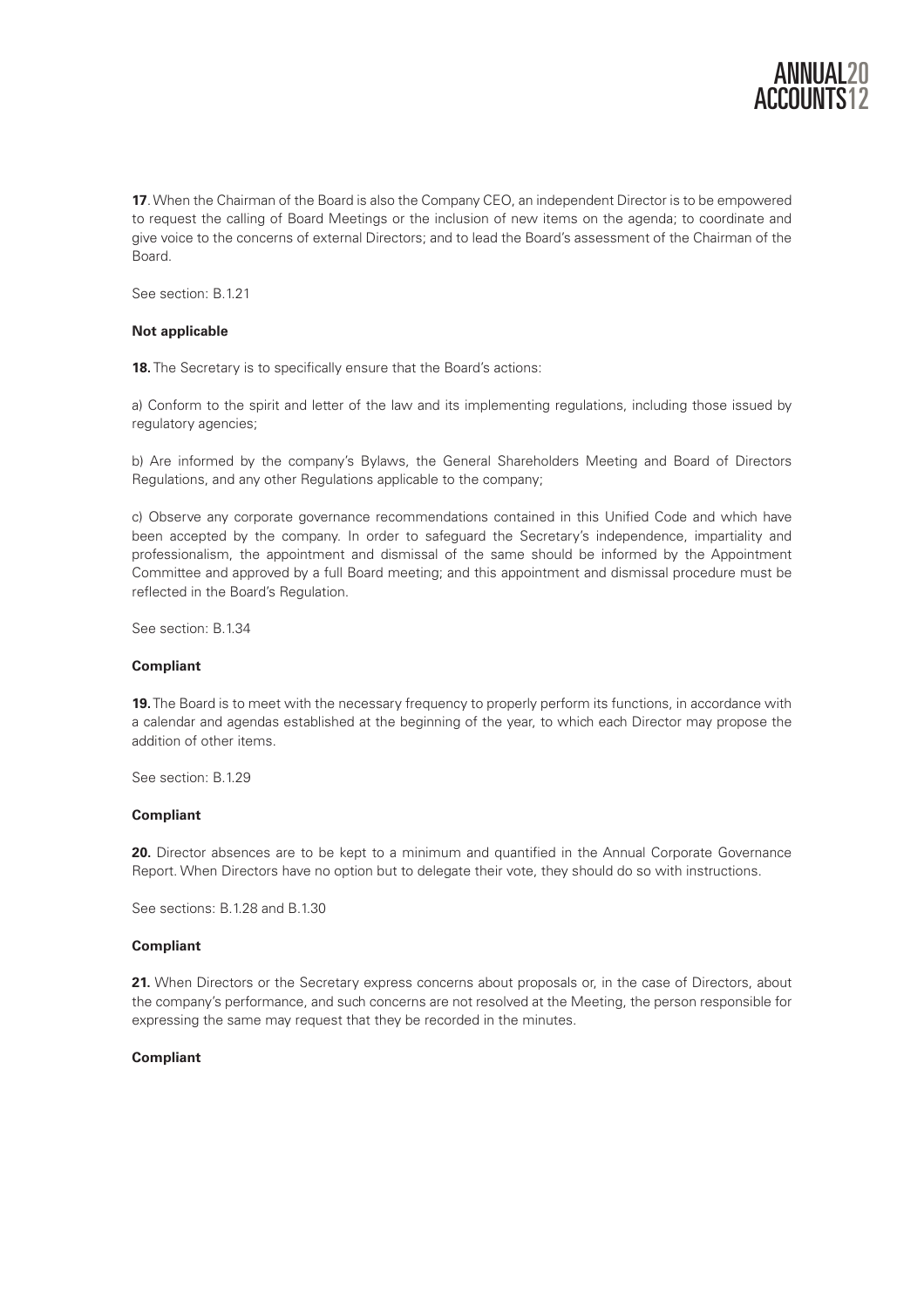**22.** The Board in full is to assess the following points on a vearly basis:

a) The quality and the efficiency of the Board's actions;

b) The performance of the Chairman and the chief executive, based on a report submitted by the Appointment Committee;

c) The performance of its committees, based reports submitted by the same;

See section: B.1.19

#### **Compliant**

**23.** All Directors must be able to exercise their right to receive any additional information they deem necessary on matters within the Board's competence. Unless the bylaws or Board regulations indicate otherwise, such requests are to be addressed to the Chairman or Secretary of the Board.

See section: B.1.42

#### **Compliant**

**24.** All Directors must have the right to receive from the company the advisory services they require in order to perform their duties. The company is to provide suitable channels for the exercise of this right, extending in special circumstances to external advisory services, to be provided at the company's expense.

See section: B 141

# **Compliant**

**25.** The companies are to establish induction programmes for new Directors in order that they may rapidly acquaint themselves with the workings of the company and its corporate governance rules. Directors are also be offered refresher programmes when circumstances so advise.

#### **Partially compliant**

There is currently no defined and structured guidance programme to rapidly provide Directors with appropriate knowledge of the company, however:

a) Directors have the widest powers for the collection of information on the Company.

b) In the event of new Directors requiring further information about a specific matter, the Chairman or Secretary of the Board must provide the requested information and/or any opportune explanations, or direct the Director to the most appropriate interlocutor. In the event of such guidance proving insufficient, the Director may request the contracting of external experts.

26. Companies are to require their Directors to devote sufficient time and effort to perform their duties effectively, and, as such:

a) Directors are to inform the Appointment Committee of any other professional obligations which may detract from the necessary dedication;

b) Companies are to establish rules regarding the number of directorships their Board members may hold.

See sections: B.1.8, B.1.9 and B.1.17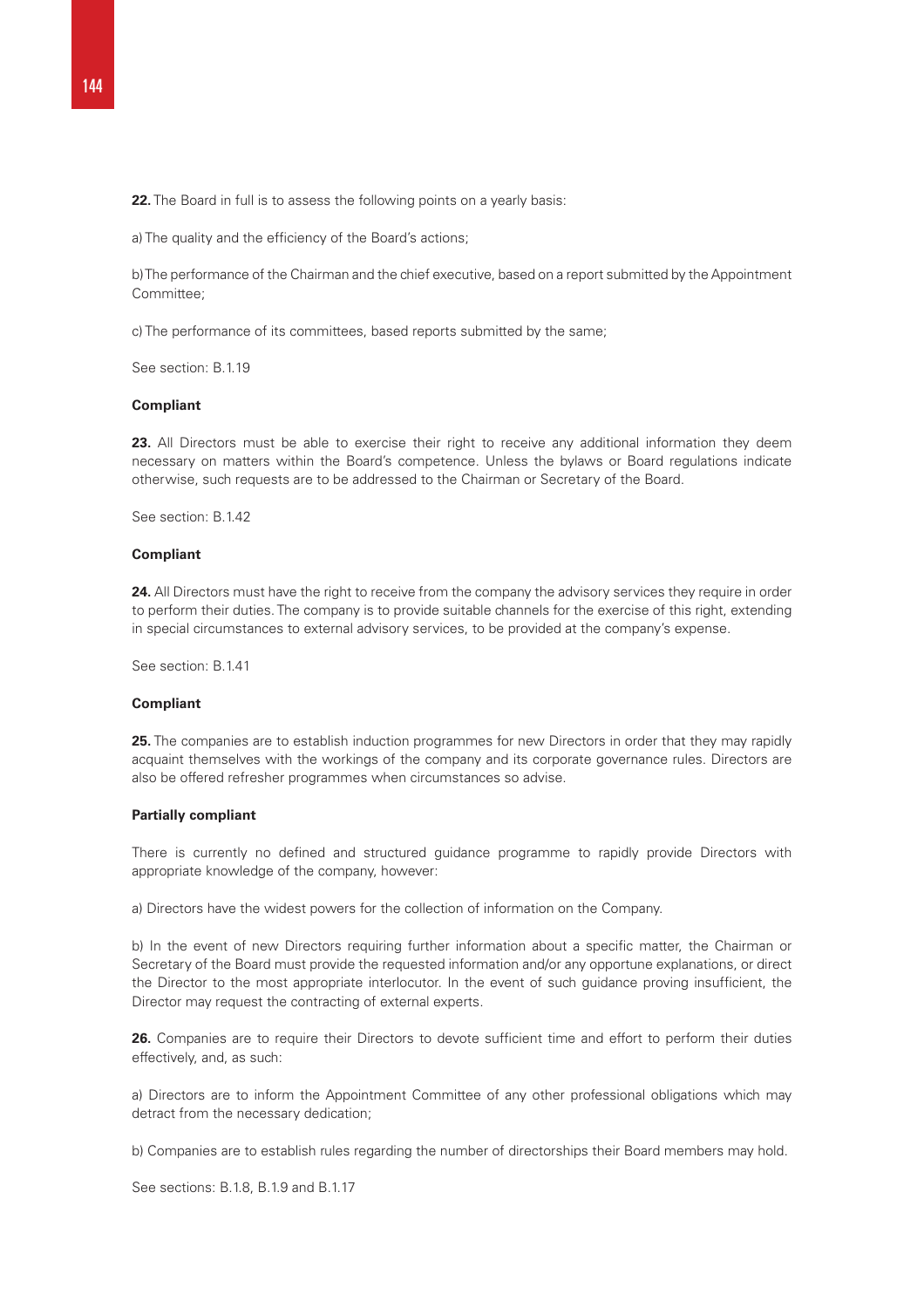

# **Explain**

The general obligations of Directors (Art. 16 of the Regulations of the Board of Directors) do not specifically mention that companies are to establish rules on the number of Boards in which their Directors may participate, although they do contain indications of the necessary time and effort required in order to regularly monitor the issues raised by the Company's Board of Directors and of the requirement for the Directors to actively participate in the Board.

27. The proposal for the appointment or renewal of Directors which the Board submits to the General Shareholders Meeting, as well as provisional appointments by the method of co-option, must be approved by the Board:

a) On the proposal of the Appointments Committee, in the case of independent Directors.

(b) Following a report by the Appointments Committee, in the case of the other Directors.

See section: B.1.2

## **Compliant**

**28.** Companies must post the following details about the Directors on their websites, and keep the information permanently updated:

a) Professional and biographical profile;

b) Other Boards of Administration to which they belong, whether or not in listed companies;

c) An indication of the Director category to which each Director belongs, indicating, in the case of proprietary Directors, the shareholder that they represent or to whom they are related.

d) The date of the first appointment as a Director of the company, as well as the dates of subsequent appointments, and;

e) The company's shares, and the options on the same, held by the Director.

## **Explain**

The Company is in the process of updating its website. The process is being carried out under the responsibility of the Company's Communication Manager, Gloria Folch.

**29.** Independent Directors are not to remain in their positions for a continuous period of more than 12 years.

See section: B.1.2

#### **Compliant**

**30.** Proprietary Directors are to resign when the shareholders they represent dispose of their entire ownership interest. If such shareholders reduce their ownership, thereby losing their entitlement to proprietary Directors, the latter's number should be reduced accordingly.

See sections: A.2, A.3 and B.1.2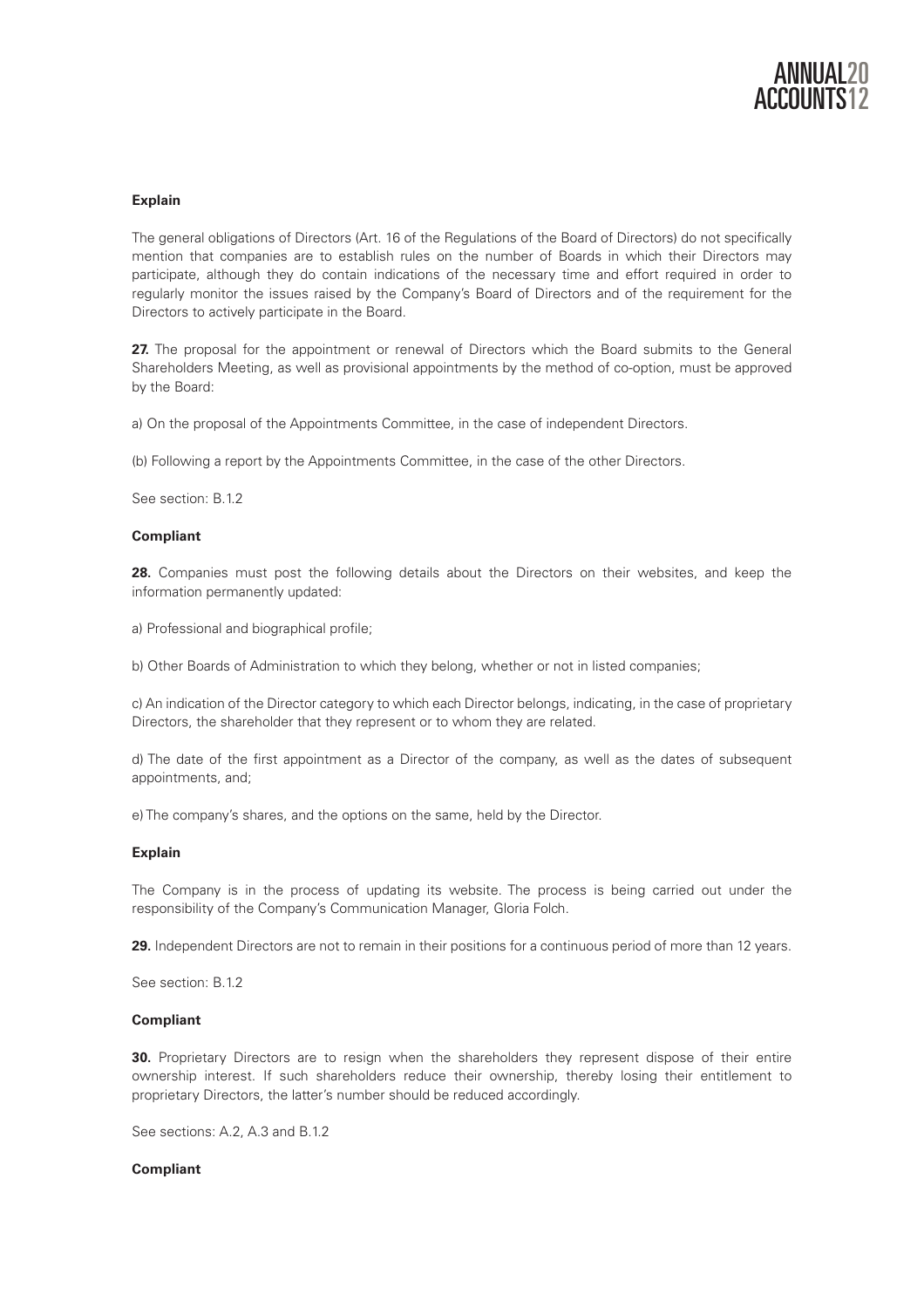**31.** The Board of Directors is not to propose the removal of independent Directors before the expiry of their tenure as mandated by the Bylaws, except where just cause is found by the Board, based on a proposal from the Appointment Committee. Specifically, just cause will be presumed when a Director is in breach of his or her fiduciary duties or incurs one of the disqualifying circumstances enumerated in section III.5 (Definitions) of this Code.

The removal of independents may also be proposed when a takeover bid, merger or similar corporate operation produces changes in the company's capital structure, in order to meet the proportionality criterion set out in Recommendation 12.

See sections: B.1.2, B.1.5 and B.1.26

#### **Compliant**

**32.** Companies are to establish rules requiring Directors to inform the Board of any circumstance that may damage the organisation's name or reputation, tendering their resignation as the case may be, with particular mention of any criminal charges brought against them and the progress of any subsequent trial.

When a Director is indicted or tried for any of the offences stated in Article 124 of the Companies Act, the Board is to examine the matter as soon as possible and, in view of the particular circumstances, decide whether or not the Director is to continue in his/her position. The Board is to duly reflect the above in a reasoned manner in the Annual Corporate Governance Report.

See sections: B.1.43 and B.1.44

#### **Compliant**

**33.** All Directors are to clearly express their opposition if they believe that a proposal submitted for the Board's approval may damage the corporate interest. Specifically, independents and other Directors unaffected by the potential conflict of interest should challenge any decision that may oppose the interests of shareholders lacking Board representation.

When the Board adopts material or reiterated decisions about which a Director has expressed serious reservations, the Director in question must draw the pertinent conclusions. Directors resigning for such causes should set out their reasons in the letter referred to in the following Recommendation. The terms of this Recommendation are also to apply to the Secretary of the Board; Director or otherwise.

#### **Compliant**

**34.** In the event of the removal of a Director prior to the termination of the appointed term, whether through resignation or other reasons, the Director is to explain the reasons motivating the resignation in writing to all Board members. Irrespective of whether such resignation is filed as a significant event, the motive for the same is to be explained in the Annual Corporate Governance Report.

See section: B.1.5

#### **Compliant**

**35**. The remunerations policy approved by the Board must define the following concepts, as a minimum:

a) The amount of the fixed components, itemised where necessary, of Board and Board Committee attendance fees, with an estimate of the fixed annual payment to which they give rise;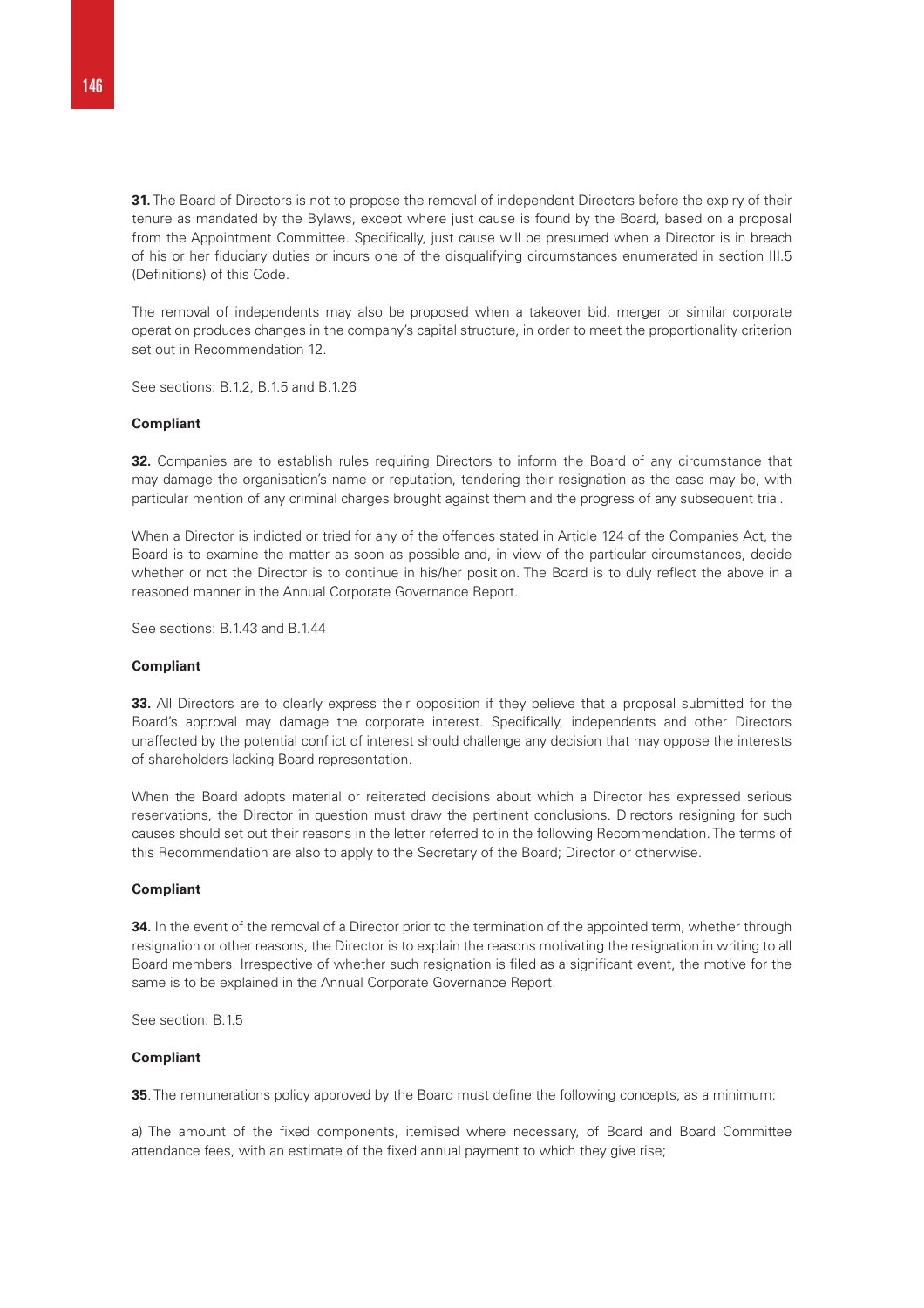

b) Variable remunerations, including:

i) The types of Directors to which they apply, with an explanation of the relative importance of the variable remuneration concepts in relation to fixed remuneration concepts.

ii) Performance assessment criteria used to establish any rights to remuneration in shares or share options or any variable component;

iii) The main parameters and rationale for any system of annual bonuses or other, non cash benefits; and

iv) An estimate of the absolute variable remuneration on which the present plan is based, in accordance with the degree of compliance with the reference hypotheses or objectives.

c) The main characteristics of pension systems (for example, supplementary pensions, life insurance and similar arrangements), with an estimate of their amount of annual equivalent cost.

d) The conditions to apply to the contracts of executive Directors exercising senior management functions, including:

i) Duration.

ii) Notice periods.

iii) Any other clauses relative to contracting bonuses, as well as compensation or "golden parachutes" in the event of the early termination of the contractual relationship between the company and the Executive Director.

See section: B.1.15

## **Compliant**

**36.** Remuneration comprising the awarding of shares in the company or other companies in the group, share options or other share-based instruments, payments linked to the company's performance or membership of pension schemes are to be confined to Executive Directors.

The concession of shares is excluded from this limitation when Directors are obliged to retain the same until the end of their tenure.

See sections: A.3 and B.1.3

## **Compliant**

**37.** The external Directors' remuneration must compensate the dedication, qualifications and responsibility inherent to each position, whilst avoiding reaching sums capable of compromising the corresponding Director's independence.

#### **Compliant**

**38.** In the case of performance-related remuneration, any reservations appearing in the external auditor's report and which give rise to a reduction in the company's profits are to be taken into account.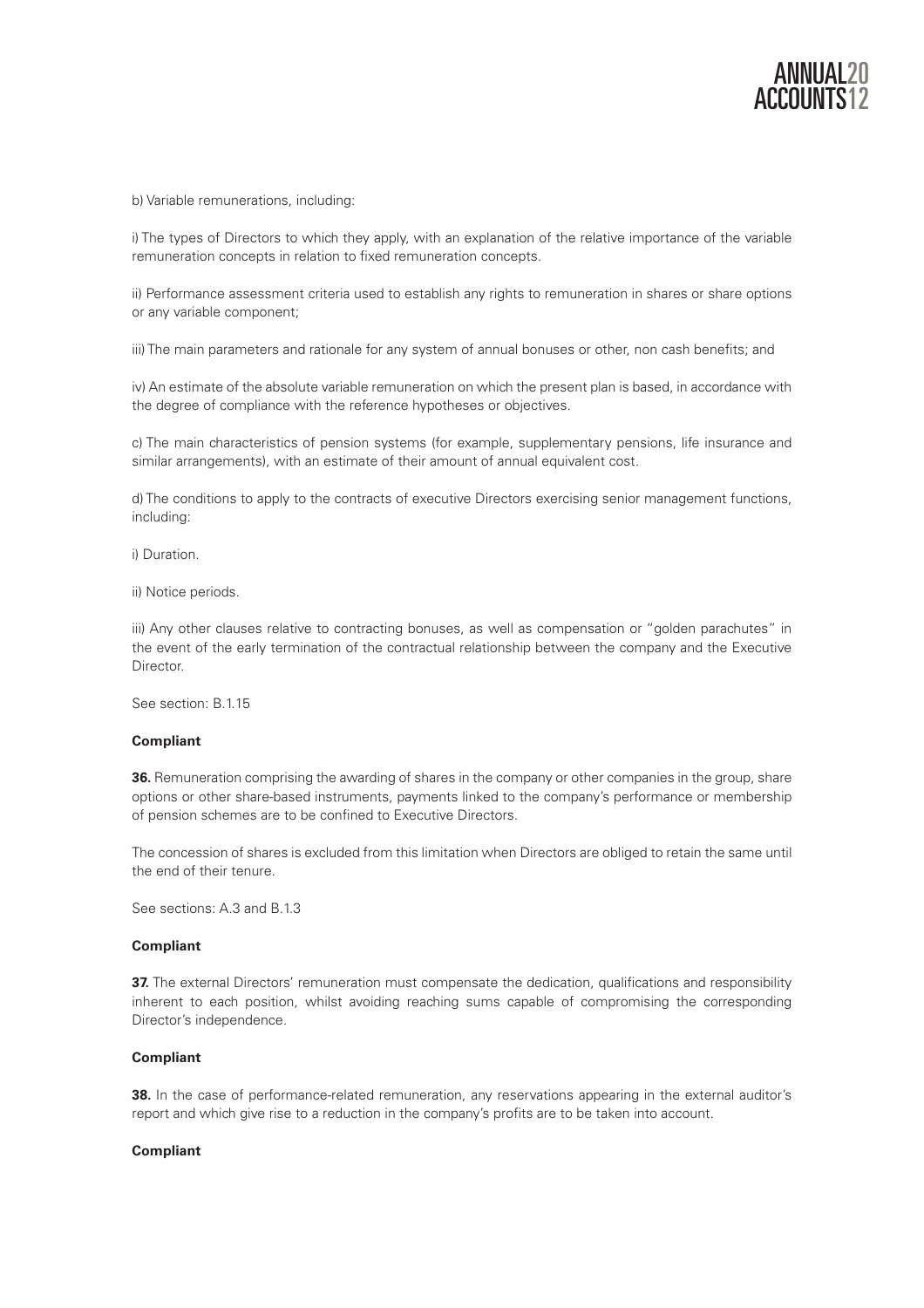**39.** In the case of variable remunerations, the remuneration policies are to include technical safeguards to ensure that these concepts reflect the professional performance of the beneficiaries and not simply the general progress of the markets or the company's sector, atypical or exceptional transactions or circumstances of this kind.

#### **Not applicable**

**40.** The Board is to submit a report on the Directors' remuneration policy to the advisory vote of the General Shareholders Meeting, as a separate item on the agenda. This report is to be forwarded to the shareholders, separately or in the manner deemed appropriate by each company.

The report is to place specific importance on the remunerations policy approved by the Board for the current year, as well as, when applicable, the policy applicable to coming years. It is to address all the points referred to in Recommendation 35, except those potentially entailing the disclosure of commercially sensitive information. Importance is to be placed on the most significant changes to the mentioned polices in relation to the policies applied during the previous tax year. It is also to include a global summary of the application of the remunerations policy during the mentioned previous tax year.

The Board is to inform of the role of the Remuneration Committee in the preparation of the remuneration policy, along with the identity of any external advisors engaged in the process.

See section: B.1.16

#### **Compliant**

**41.** The Report is to list individual Director's remuneration during the year, including:

a) A breakdown of the remuneration obtained by each company Director, to include where appropriate:

i) Attendance per diems and other fixed Director remunerations;

ii) Additional remuneration for acting as Chairman or member of a Board Committee;

iii) Any remuneration made under profit-sharing or bonus schemes, and the motive for their accrual;

iv) Contributions on the Director's behalf to defined-contribution pension plans, or any increase in the Director's vested rights in the case of contributions to defined-benefit schemes;

v) Any severance packages agreed or paid;

vi) Any remuneration received as Directors of other companies in the Group;

vii) Any remuneration received by executive directors for undertaking senior management functions;

viii) Any remuneration other than those listed above, of whatever nature and provenance within the Group, especially when having the consideration of a related-party transaction or when the omission of the same would detract from a true and fair view of the total remuneration received by the Director.

b) An individual breakdown of the concessions to Directors of shares, share options or other share-based instruments, itemised by:

i) Number of shares or options granted in the year, and the terms established for their execution;

ii) Number of options exercised in the year, specifying the number of shares involved and the option price;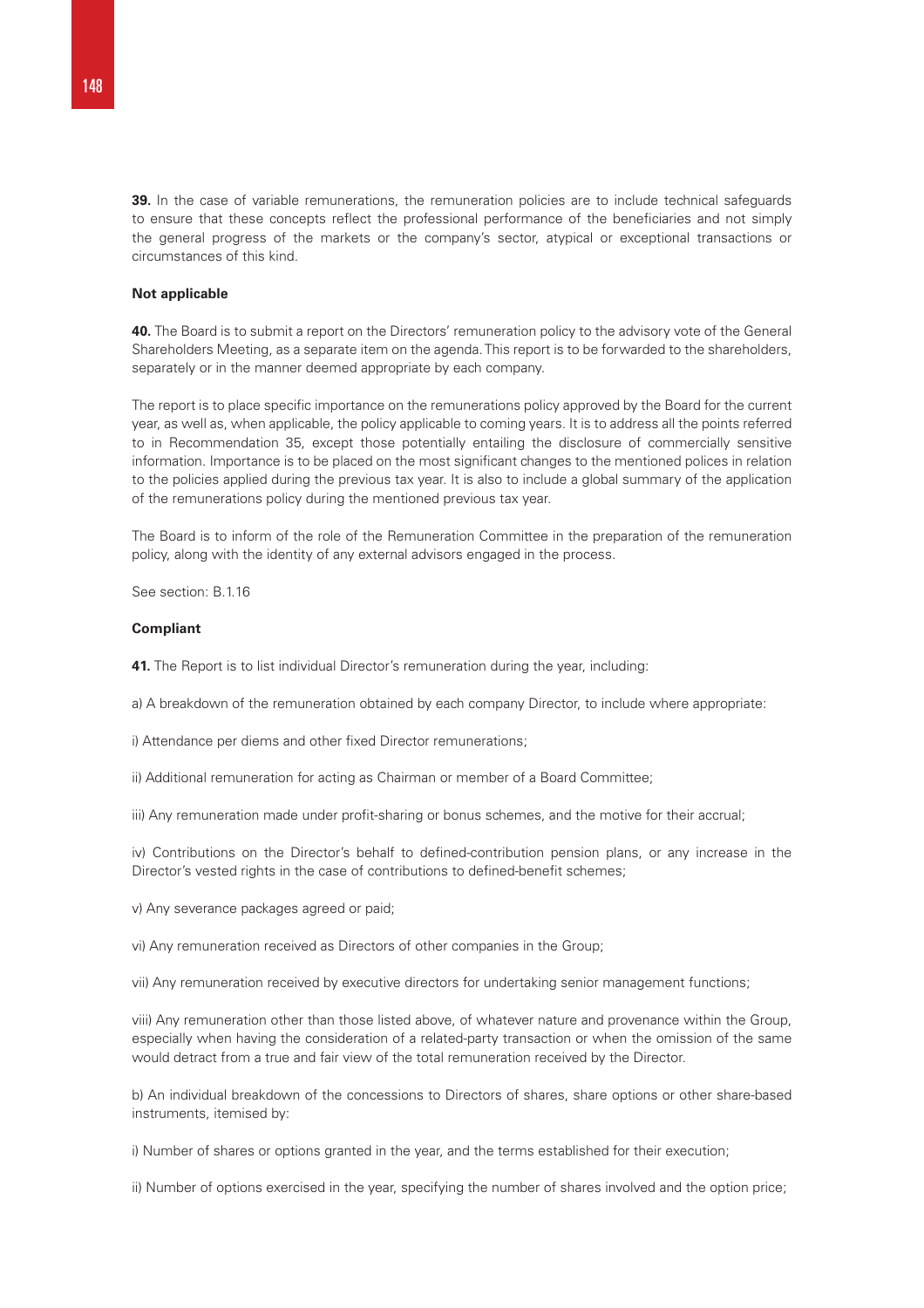

iii) Number of options pending at year-end, specifying their price, date and other option conditions;

iv) Any change occurred in the year in the exercise terms of previously awarded options.

c) Information on the relation in the year between the remuneration perceived by Executive Directors and the company's profits, or other means of measuring the company's performance.

## **Explain**

The provisions of the Law are applicable. The aggregate remuneration amounts are presented in the individual Company and consolidated Group financial statements. The information is detailed in this Annual Corporate Governance Report.

**42.** When the company has an Executive Committee, the breakdown of its members by Director category should be similar to that of the Board itself. The Secretary of the Board should also act as secretary to the Executive Committee.

See sections: B.2.1 and B.2.6

#### **Not applicable**

**43.** The Board is to be kept fully informed of the issues dealt with and the decisions taken by the Executive Committee. To this end, all Board members are to receive a copy of the Committee's minutes.

#### **Not applicable**

**44.** The Board of Directors must, in addition to the Audit Committee required by the Securities Market Act, create an Appointment and Retribution Committee, or two separate committees, from among its members. The rules governing the composition and operation of the Audit Committee and the Appointment and Remuneration Committee or Committees should be set forth in the Board regulations, and include the following:

- a) The Board of Directors is to appoint the members of such committees taking into account the knowledge, aptitudes and experience of its Directors and the tasks entrusted to each committee; deliberate the corresponding proposals and reports; and be responsible for overseeing and assessing their work, which should be reported to the first Board plenary following each meeting;
- b) Such committees are to be formed exclusively of external Directors and have a minimum of three members. The above is to be interpreted notwithstanding the attendance of Executive Directors or senior managers, in the event of the presence of such figures being expressly agreed upon by the Committee members
- c) The committees are to be chaired by an independent Director.
- d) The committees may engage external advisors when considered necessary for the discharge of their duties.
- e) Meeting proceedings are to be minuted and a copy sent to all Board members.

See sections: B.2.1 and B.2.3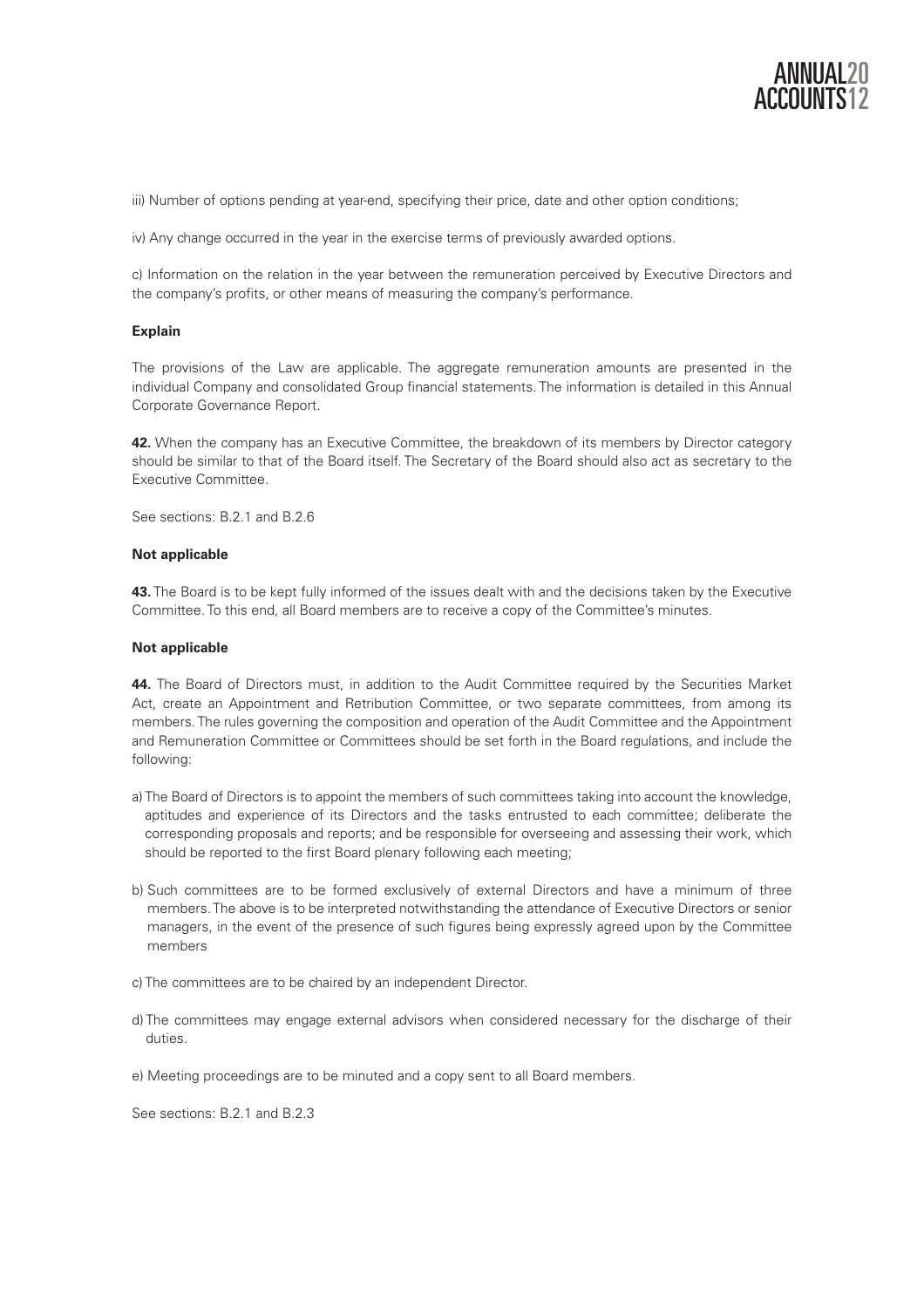#### **Partially compliant**

There is no compliance with point b), since both the Appointment and Remuneration Committee and the Audit Committee are composed of two Directors and the Appointment and Remuneration Committee.

Point c) is not met, as the Chairman of the Audit Committee is a proprietary Director. .

**45.** The task of supervising compliance with internal codes of conduct and corporate governance rules is to be entrusted to the Audit Committee, the Appointment Committee or, as the case may be, separate Compliance or Corporate Governance Committees.

#### **Explain**

In accordance with Article 29 of the Board of Directors Regulations and in compliance with Natraceutical S.A.'s Internal Code of Conduct, these duties currently correspond to Secretary of the Board.

**46.** The Audit Committee's members, and specifically its Chairman, are to be appointed in accordance with their knowledge and experience in the field of accounts, audits or risk management.

#### **Compliant**

**47.** Listed companies are to have an internal audit function, under the supervision of the Audit Committee, to ensure the proper operation of the internal reporting and control systems.

#### **Explain**

The internal audit function was implemented in 2011, as registered in the minutes of the Audit Committee of 27 October 2011. Due to a lack of the Audit Committee's necessary quorum, in 2012 the internal auditor has been placed under the supervision of the Board.

**48.** The person responsible for the internal audit function should present an annual work programme to the Audit Committee; report directly on any incidents arising during its implementation; and submit an activities report at the end of each year.

## **Explain**

While a work plan has not been submitted to the Audit Committee, the Board of Directors has been informed of the work already performed and the incidents arising in its development.

**49.** The control and risk management policy should identify at least:

a) The different types of risk (operative, technological, financial, legal, reputation, etc.) faced by the company, including contingent liabilities and other off-balance sheet risks;

b) The determination of the level of risk considered acceptable by the company;

c) The measures in place to mitigate the impact of the identified risk;

d) The internal reporting and control systems to be used to control and manage the above risks, including contingent liabilities and off-balance-sheet risks.

See sections: D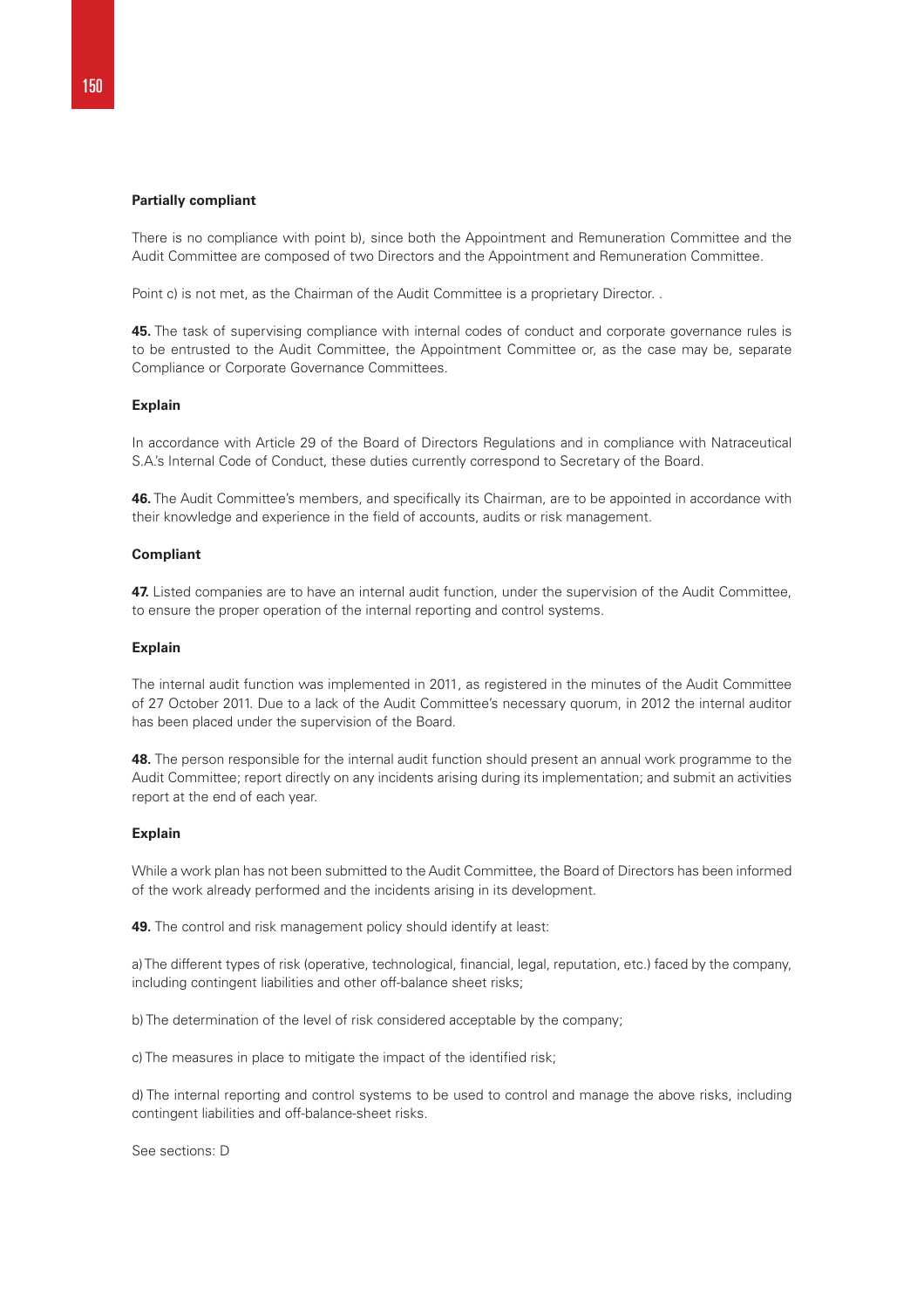

## **Compliant**

**50.** The Audit Committee is responsible for:

1st In relation to the internal information and control systems:

a) Monitor the preparation and the integrity of the financial reporting relative to the company and, where appropriate, the group, verifying compliance with the legal provisions, the accurate demarcation of the consolidation perimeter, and the correct application of accounting principles.

b) The periodic revision of the internal control and risk management systems in order to identify, manage and appropriately inform of the main risks.

c) Safeguard the independence and efficacy of the internal audit function; propose the selection, appointment, reappointment and removal of the head of internal audit; propose the department's budget; receive regular reports on its activities; and verify that senior management are acting on the findings and recommendations of its reports.

d) Establish and supervise a mechanism whereby staff can report, confidentially and, if necessary, anonymously, any irregularities they detect in the course of their duties, in particular financial or accounting irregularities, with potentially serious implications for the company.

2nd In relation to the external auditor:

a) Submit proposals to the Board for the selection, appointment, reappointment and removal of the external auditor, and the terms and conditions of engagement;

b) Regularly receive information on the audit plan from the external auditor, and verify that senior management are acting on its recommendations;

c) Ensure the independence of the external auditor and, to this effect:

i) That the company reports any change of auditor to the Spanish Securities Market Commission as a significant event, accompanied by a statement of any disagreements arising with the outgoing auditor and the reasons for the same.

ii) Ensure that the company and the auditor adhere to current regulations on the provision of non-audit services, the limits on the concentration of the auditor's business and, in general, other requirements designed to safeguard auditors' independence;

iii) Investigate the issues giving rise to the resignation of any external auditor.

d) In the case of groups, favour the undertaking by the group auditor of the auditing of all the group companies

See sections: B.1.35, B.2.2, B.2.3 and D.3

## **Compliant**

**51.** The Audit Committee is to be empowered to meet with any company employee or manager, to the extent that it must be able to require their appearance without the presence of another senior officer.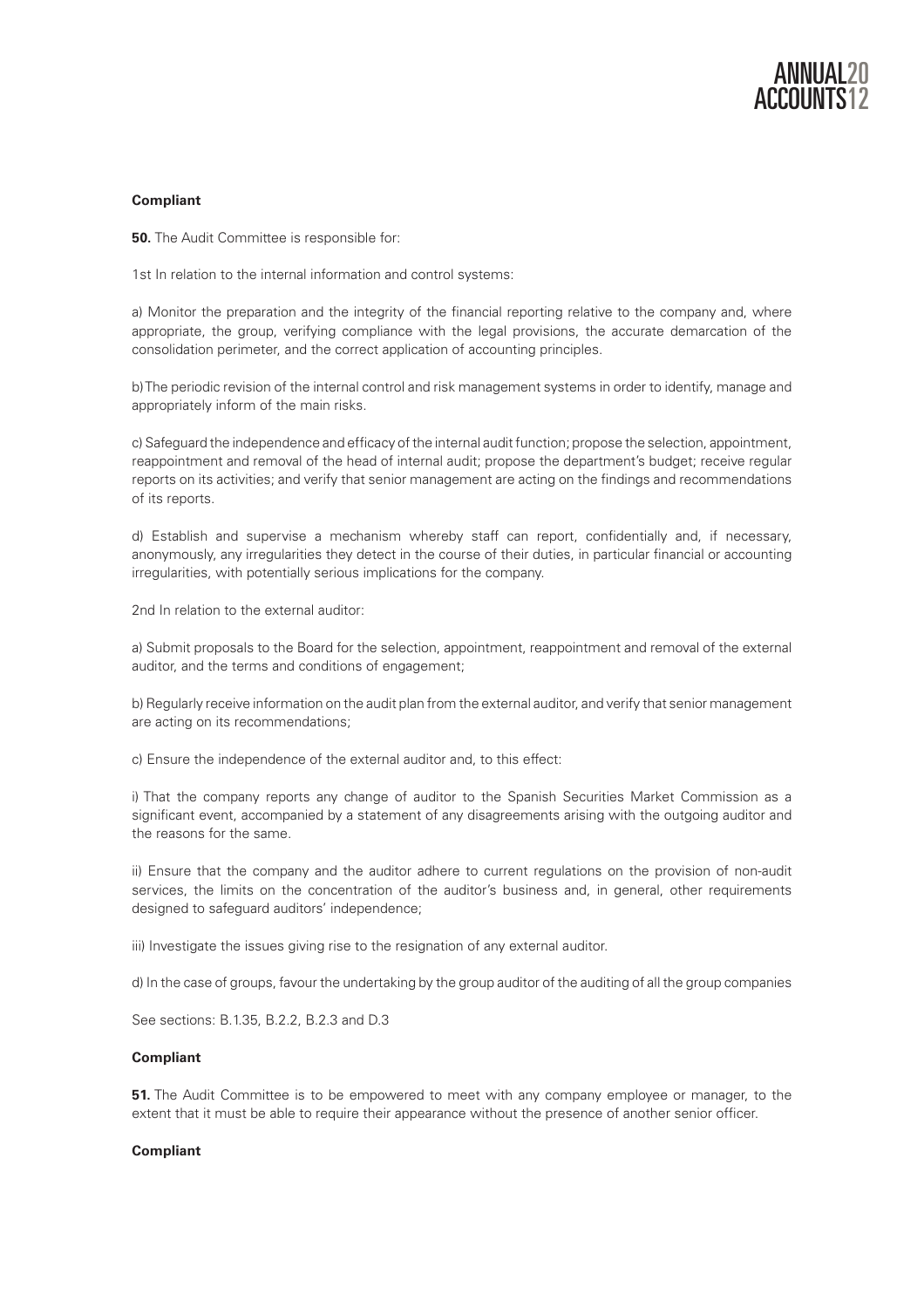**52.** The Audit Committee is to prepare information on the following points from Recommendation 8 for input to board decision-making:

a) The financial reporting that all listed companies must periodically disclose. The Committee must ensure that interim statements are drawn up under the same accounting principles as the annual statements and, to this end, may ask the external auditor to conduct a limited review.

b) The creation or acquisition of shares in special purpose vehicles or entities resident in countries or territories considered tax havens, and any other transactions or operations of a comparable nature whose complexity might impair the transparency of the Group.

c) Related-party transactions, except where their scrutiny has been entrusted to committee other than the supervision and control committees.

See sections: B.2.2 and B.2.3

#### **Compliant**

**53.** The Board of Directors is to procure to present the financial statements to the General Shareholders' Meeting without reservations or qualifications in the audit report. Should any such reservations or qualifications exist, both the Chairman of the Audit Committee and the auditors are to give a clear account to shareholders of their scope and content.

See section: B.1.38

#### **Compliant**

**54.** The majority of Appointment Committee members – or Appointment and Remuneration Committee members, as the case may be – should be independent Directors.

See section: B.2.1

# **Explain**

The Appointment and Remuneration Committee currently has only two proprietary Directors. The Company is making its best efforts to include independent Directors as explained in section F.10.

**55.** The Appointment Committee is to have the following functions, in addition to those stated in earlier recommendations:

a) Assess the skills, knowledge and experience necessary for the members of the Board, defining the roles and capabilities required of the candidates to fill each vacancy, and assessing the time and dedication necessary for the Board members to properly perform their duties.

b) Examine or organise, in an appropriate manner, the succession of the Chairman and Chief Executive, making recommendations to the Board so the succession takes place in a planned and orderly manner.

c) Report on the appointments and removals of Senior Officers proposed to the Board by the Chief Executive.

d) To report to the Board on the gender diversity issues discussed in Recommendation 14 of this Code.

See section: B.2.3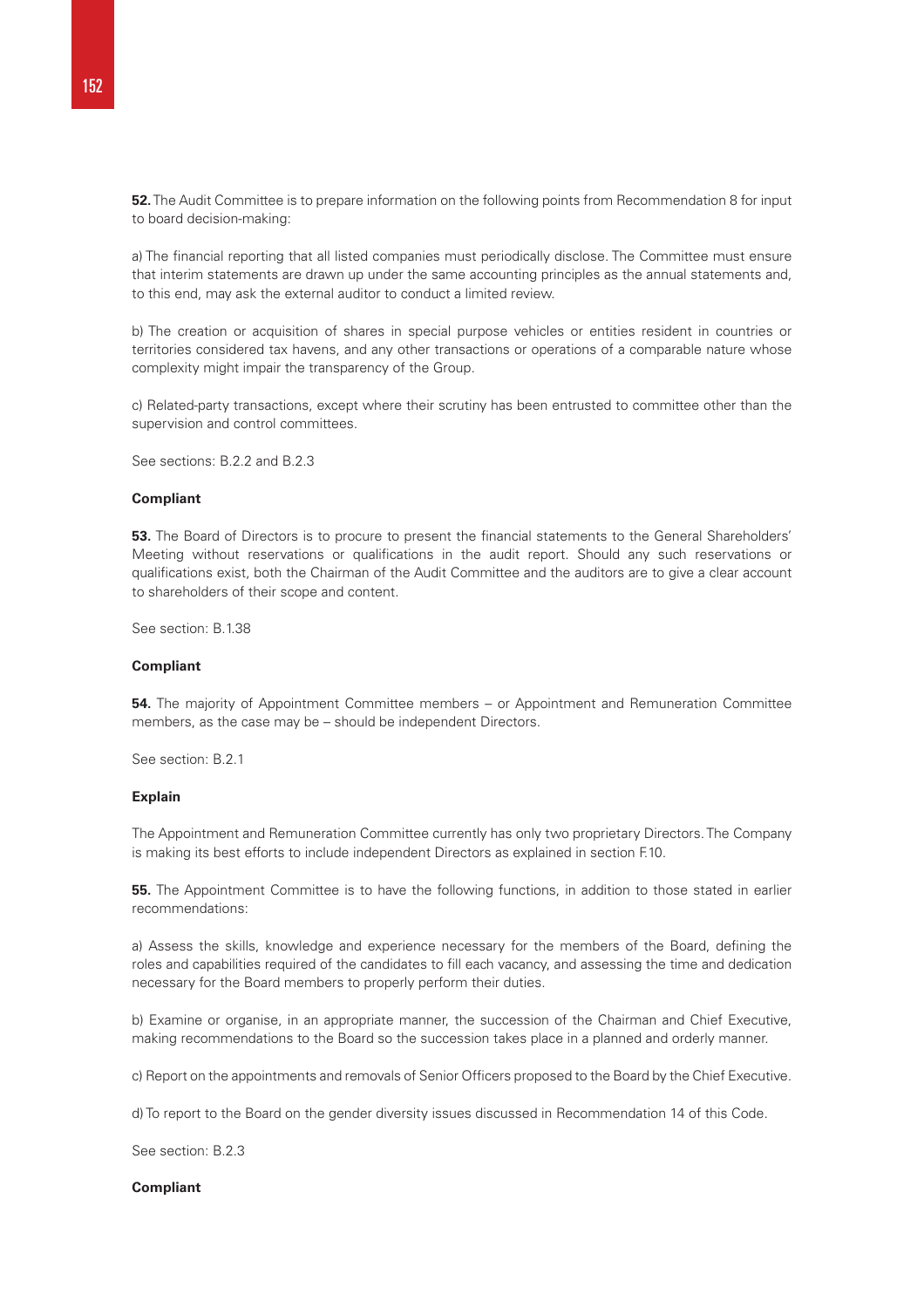

**56.** The Appointment Committee should consult with the Chairman and Chief Executive, especially on matters relating to Executive Directors. Any Board member may suggest directorship candidates to the Appointment Committee for its consideration to cover vacancies.

# **Compliant**

**57.** The Remuneration Committee is to have the following functions, in addition to those stated in earlier Recommendations:

a) Submitting proposals to the Board of Directors regarding:

i) The remuneration policy for Directors and senior management;

ii) The individual remuneration and other contractual conditions of Executive Directors.

iii) The standard conditions for senior management employment contracts.

b) Safeguard compliance with the remuneration policy established by the Company.

See sections: B.1.14 and B.2.3

# **Compliant**

**58.** The Remuneration Committee is to consult with the Chairman and Chief Executive, especially on matters relating to Executive Directors and senior management.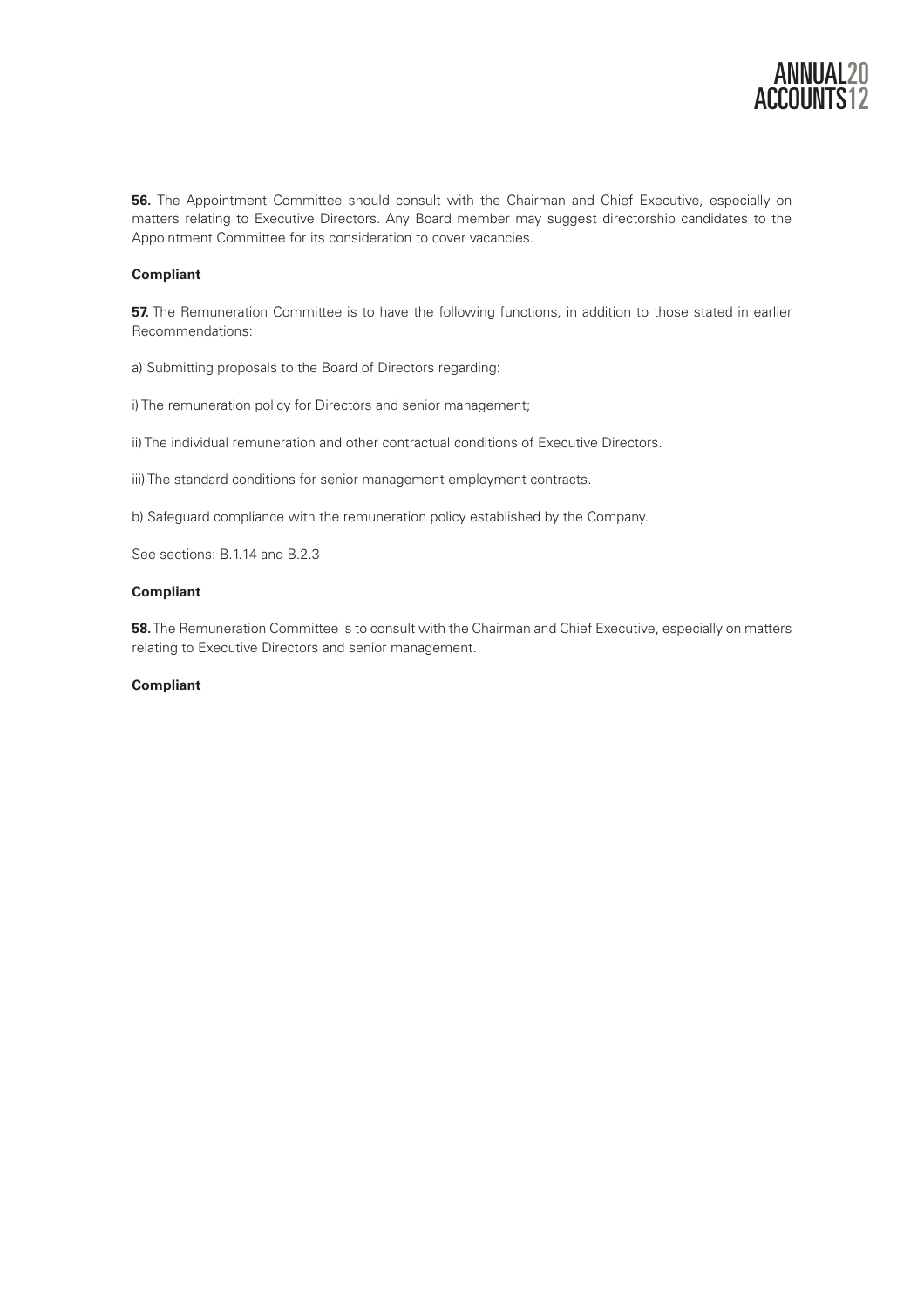# G OTHER RELEVANT INFORMATION

**List and explain below the contents of any relevant principles or aspects of corporate governance applied by the Company that have not been covered by this report.** 

It has not been possible in this report to reflect Natra SA's condition as a significant shareholder, group company and company Director. The reason is that the application does not permit the simultaneous validation of the 3 characteristics.

**This section may include any other relevant but not re-iterative information, clarification or detail related to previous sections of the report.** 

**Specifically, indicate whether the Company is subject to the corporate governance legislation of a country other than Spain and, if so, include the compulsory information to be provided when different from that required by this report.** 

#### **Binding definition of independent Director:**

**List any independent Directors who have or have had a relationship with the Company, its significant shareholders or managers, which is sufficiently significant nature to determine that the Directors may not be deemed independent as per the definition included in point 5 of the Unified Good Governance Code:** 

NO

#### **Date and signature:**

**This Annual Corporate Governance Report was approved by the Company's Board of Directors at its Meeting on** 

# 26/02/2013

**Indicate whether any Directors voted against or abstained from the approval of this report.** 

NO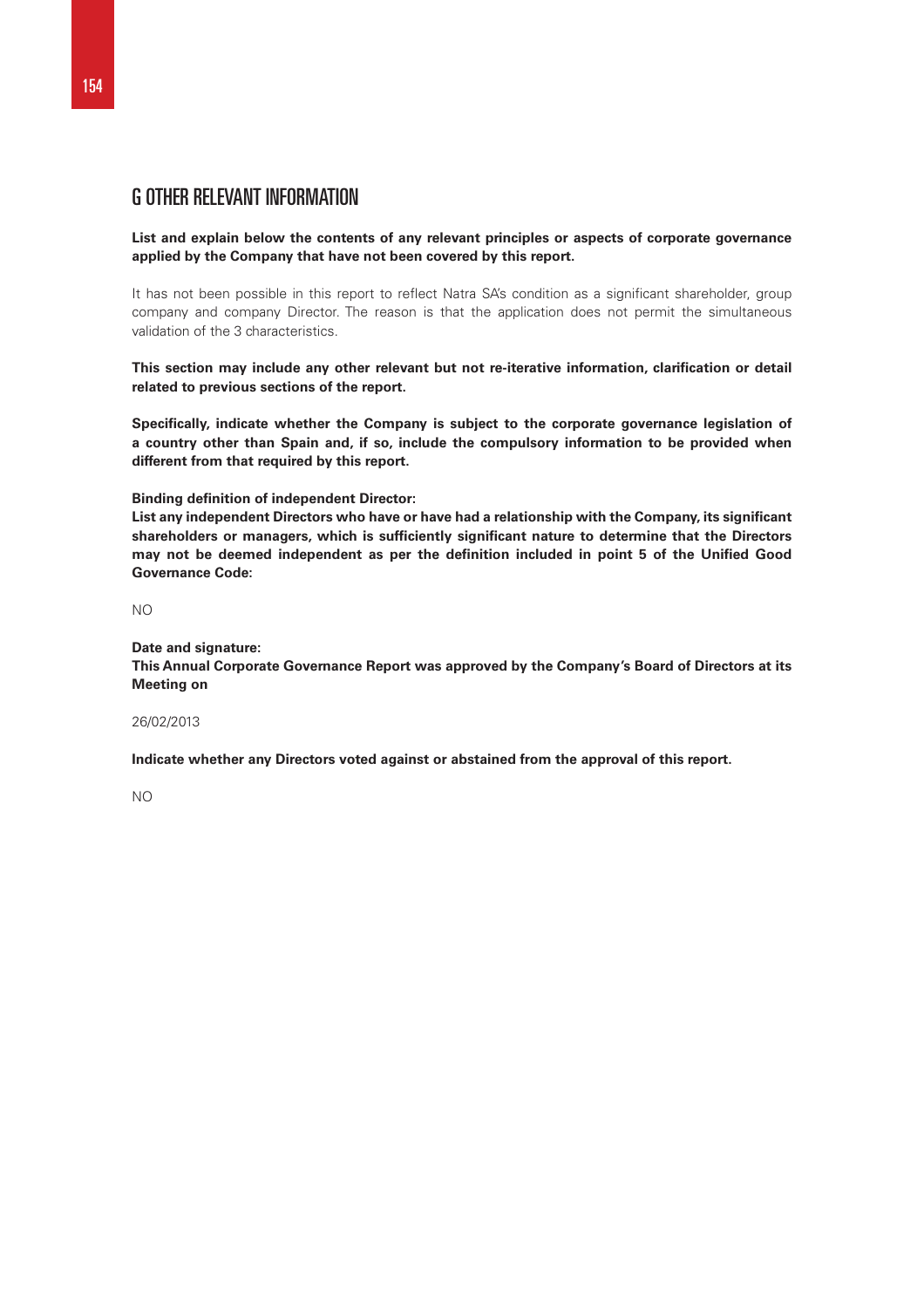# APPENDIX TO NATRACEUTICAL, SA CORPORATE GOVERNANCE REPORT FOR 2012 REQUIRED BY ARTICLE 61 A OF THE SECURITIES MARKET ACT (SMA)

During its session held on 26 February 2013, the NATRACEUTICAL, S.A. Board of Directors (hereinafter "NATRACEUTICAL" or the "Company"), pursuant to the provisions of Article 253 of the Corporations Act, has prepared the parent's and the consolidated group's financial statements and management report for 2012.

In accordance with Article 61 a of Law 24/1988 of 28 July, on the Securities Market Act (hereinafter, the "SMA"), added by Act 2/2011 Sustainable Economy (hereinafter the "LES"), the NATRACEUTICAL Board of Directors has agreed to include additional information which is not contemplated in the current Corporate Governance Report model approved by the Spanish Securities Market Commission's Circular 4/2007, of December 27, which is still in force, in this document.

Specifically, the Corporate Governance Report for 2012 is accompanied by the following information:

# **a) Article 61a 4, a, 3rd SMA - Information on securities that are not traded on a regulated EU market, indicating, where appropriate, the various classes of shares and, for each class of shares, the rights and obligations conferred.**

Not applicable. All shares comprising the share capital of NATRACEUTICAL are listed on the Spanish Stock Exchanges' Continuous Market, specifically in Madrid, Barcelona, Bilbao and Valencia.

# **b) Article 61a 4, a, 4th SMA - Information relative to the rules applicable to the amendment of the company's Bylaws.**

Article 13 of the Bylaws establishes that the General Shareholders Meeting is the supreme body of the Company and, therefore, is empowered to adopt any resolutions for which it is competent pursuant to the Law and the Company Bylaws.

Similarly, Article 19 of the Bylaws establishes that, in order for General Shareholders Meetings to validly approve the issue of debentures, promissory notes, bonds and other analogous financial instruments, capital increases or decreases, the transformation, merger or de-merger of the Company and, in general, any amendment of the Company Bylaws, the quorum of shareholders demanded by law for such cases must be present.

# **c) Article 61a 4, b SMA - Restrictions on the transfer of securities and on voting rights.**

There are no statutory restrictions on the transfers of securities representing the share capital or on the exercising of voting rights, with the sole exception that, pursuant to Article 17 of the Bylaws, all shareholders holding two hundred and fifty or more shares represented by means of book entries are entitled to attend General Meetings. Shares must be registered in the corresponding accounts register at least five days prior to the date of the Meeting.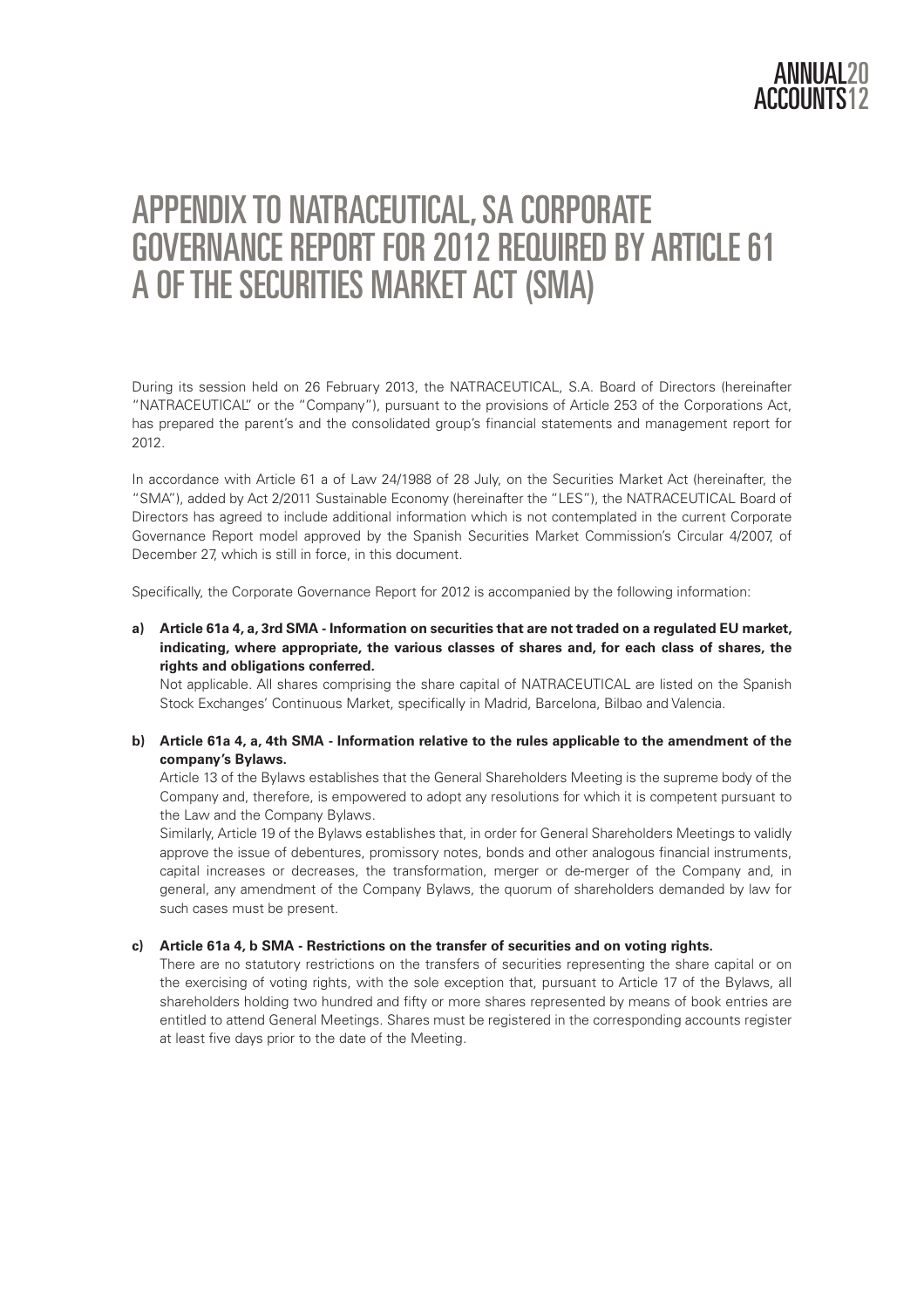**d) Article 61a 4, c, 4th SMA - Significant agreements entered into by the company that will come in effect, alter or terminate upon a change of control of the company following a takeover bid, and their effects.**

There company has not entered into any significant agreements that will come into effect, alter or terminate upon a change of control of the company following a takeover bid.

**e) Article 61a 4, c, 5th SMA. - Information on agreements between the Company and its Directors and executives or employees providing for compensation in the event of their resignation or dismissal without just cause or if the employment relationship is terminated as a result of a takeover bid.**

There are no senior management or administration personnel protection clauses.

**f) Article 61a 4, h SMA - Description of the main features of the internal control and risk management systems in relation to the process of issuing financial information.**

#### **F.1 Company control**

F.1.1. Which organs and/or functions are responsible for: (i) the existence and maintenance of an adequate and effective ICFR, (ii) its implementation, and (iii) its monitoring.

By means of its regulation, the Board of Directors has formally assumed the ultimate responsibility for the existence and maintenance of an adequate and effective ICFR, as stated in Article 5.2 of the Board of Directors regulation: "The full Board reserves the non-delegable authority to approve the financial information which the company must periodically disclose".

The Audit, Control and Conflicts of Interest Committee is responsible for monitoring the mentioned ICFR, as stated in the Bylaws (Article 36-A.3) and Article 31.4 of the Board of Directors Regulations: "Knowledge of the Company's financial reporting process and internal control systems" and "monitoring the internal audit services, in the event of the designation of such a body within the Company's business organisation".

The Finance Department is responsible for the design, implementation and updating of the ICFR, ensuring compliance with the internal control procedures, while the Internal Audit Department is responsible for assessing the effectiveness of the ICFR and regularly reporting to the Audit, Control and Conflicts of Interest Committee in order that it may exercise its monitoring responsibility.

F.1.2. The existence of the following elements, especially in relation to the financial reporting preparation process:

# **- Departments and/or mechanisms responsible for: (i) the design and review of the organisational structure, (ii) clearly defining lines of responsibility and authority, with an appropriate distribution of tasks and functions, and (iii) the existence of adequate procedures for appropriate dissemination within the company.**

Article 32 of the Board of Directors Regulation establishes the authority of the Appointments and Remuneration Committee to ratify the appointment of managers. The Committee is responsible for defining and periodically reviewing the organisational structure at the highest level, whilst the Senior Management is responsible for ensuring that is has access to the necessary resources.

The Appointments and Remuneration Committee is created by the Board of Directors to inform on or make proposals regarding the appointments, terminations, and compensation of the Company's Directors and Senior Management.

Pursuant to Article 32 of the Board of Directors Regulation, the Appointments and Remuneration Committee "is to be composed of a majority of independent Directors and its Chairman is to be an independent Director".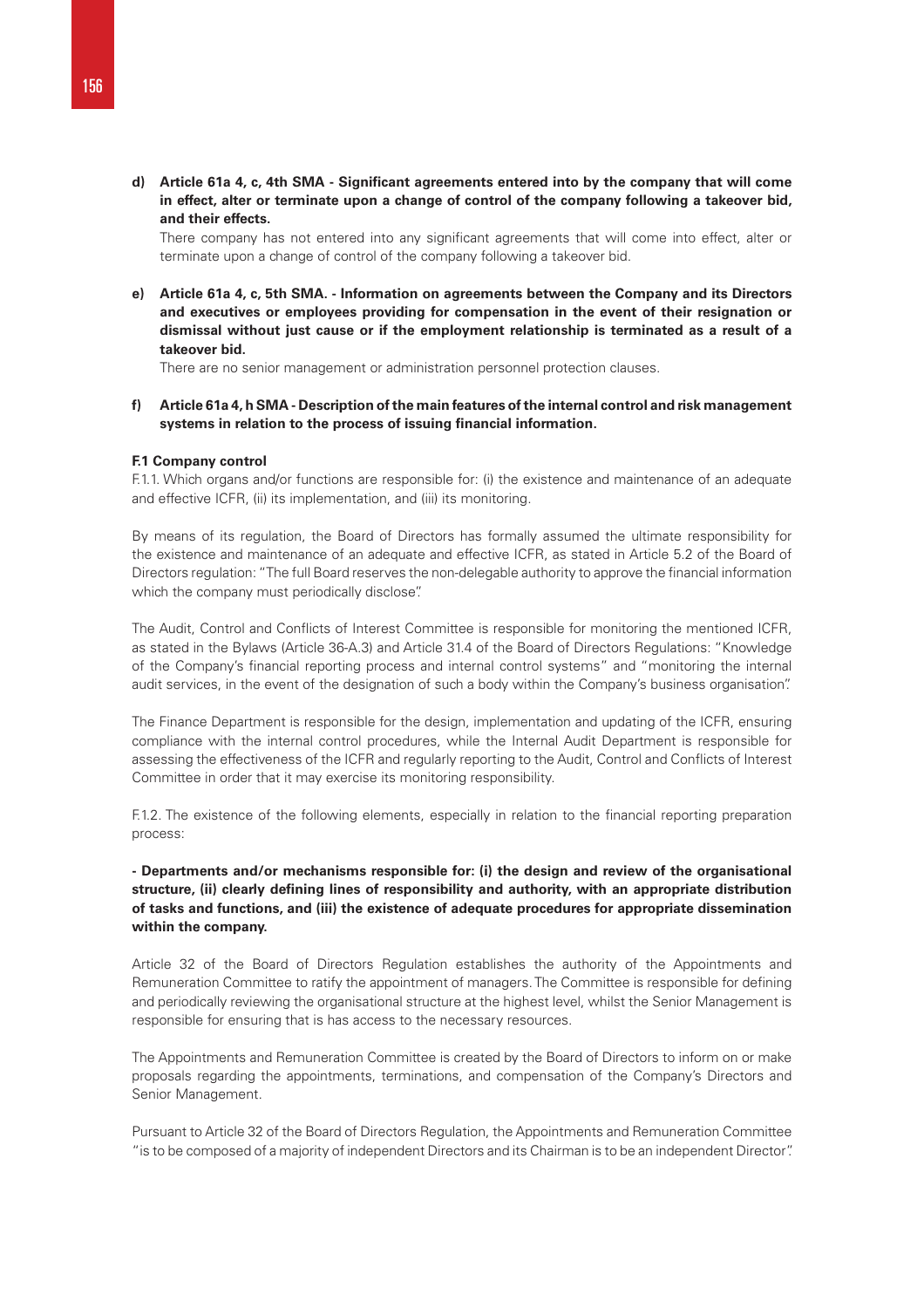

The Appointments and Remuneration Committee is responsible for:

- Assessing the skills, knowledge and experience necessary for Board members, for defining the functions and capabilities to be met by the candidates for each vacancy, and for determining the time and dedication necessary to properly perform their duties.
- Examining or organising the succession of the Chairman and chief executive and, where appropriate, making recommendations to the Board in order that the succession occurs in an orderly and wellplanned manner.
- · Reporting the appointment and removal of senior managers proposed to the Board by the CEO.
- Reporting to the Board on matters of gender diversity.
- · Consulting with the company's Chairman and chief executive, especially on matters relating to executive directors and senior management.
- Making proposals to the Board of Directors on::
	- The remuneration policy for directors and senior managers.
	- The individual remuneration of executive directors and other terms of their contracts.
	- The basic conditions of senior management contracts,
- · Ensuring observation of the remuneration policy established by the company.

The Human Resources Department is responsible for the design, development, implementation and review of the organisational structure dependent on Natraceutical's highest management level. Consequently, it is also responsible for the areas and units involved in the preparation of financial information.

The organisation process is not formally defined as a whole, but is taken into account in the overall People Management process. Once the Job Definition Map, which is under development, has been completed, it will be presented to all the company's employees.

# **- Code of Conduct, approval body, degree of dissemination and training, principles and values included (indicating whether there are specific references to the recording of transactions and the preparation of financial information), the body responsible for analysing non-compliances and proposing corrective actions and sanctions.**

The Natraceutical Code of Conduct, which aims to establish standards of conduct, integrity and ethical behaviour consistent with the Company's image and reputation within the communities in which it operates, was approved by the Natraceutical Board of Directors. The code was presented to the Spanish Securities Market Commission and, as the Code itself provides, was published on the website www.natraceutical.es.

The Natraceutical Code of Conduct has been in force since its approval and is applicable to the members of the company's Board of Directors and management, as well as to all the employees of the companies forming Natraceutical.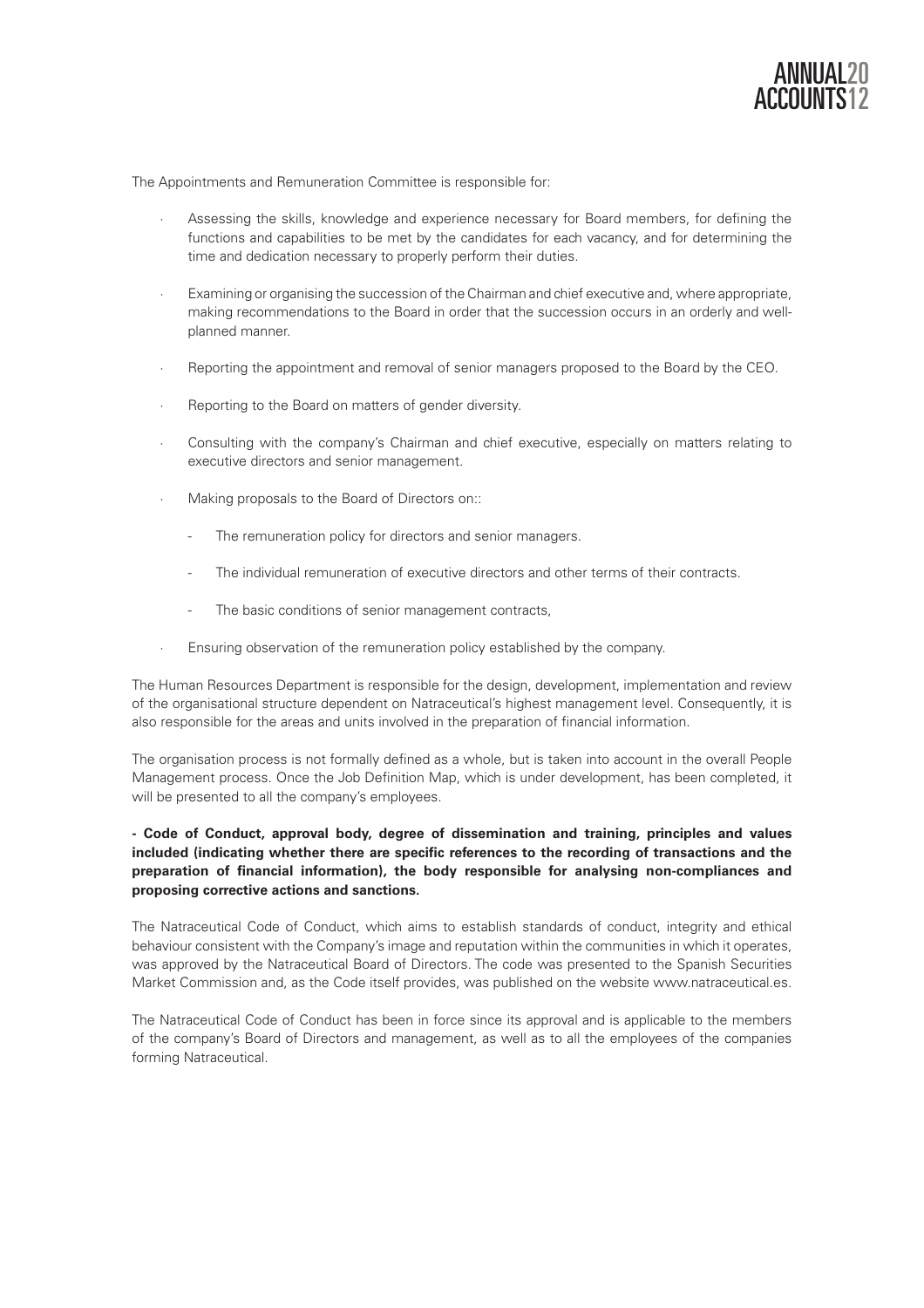The purpose of the Code is:

- To ensure the professional, ethical and responsible behaviour of all Natraceutical employees when undertaking their activities and performing their duties.
- To create a corporate culture based on the integrity of the employees behaviour, in accordance with Natraceutical's corporate reputation.

Under the provisions of the Code of Conduct, the body responsible for monitoring compliance with the same is the Board of Directors. Nevertheless, the implementation of an Ethics Committee is under study, to act under the supervision of the Audit Committee and the Board of Directors. The main functions of this Committee will be to promote the dissemination and knowledge of and compliance with the Code of Conduct, as well as to establish lines of communication with employees in order to collect or to provide information or to resolve issues regarding compliance with the Code, advising on the actions to be taken in case of doubt.

The code of conduct makes express reference to the recording of transactions and to the personnel responsible for preparing the financial information.

Employees directly involved in the ICFR have signed a statement by means of which they have committed to safeguarding the confidential information to which they have access and to observing the principles of transparency, accuracy and reliability in the preparation of the financial information with which they are entrusted and in the due accounting of transactions in the Company's files and books.

There is a space reserved for the Code of Conduct in the website www.natraceutical.es, which may be consulted without restriction.

# **- Complaints channel, enabling the communication to the Audit Committee of irregularities of a financial and accounting nature, in addition to possible breaches of the code of conduct and irregular activities in the organisation, indicating, when applicable, it the matter in question is confidential.**

The Complaints Channel, which is called the "Code of Conduct Mailbox", establishes the communication channels through which employees and other stakeholders will be able to provide information to the Ethics Committee (when formally established) on incidents and complaints prior to their examination, where applicable, by the Audit Committee.

The complaints channel is currently regulated and its future implementation is being analysed in order to ensure the confidentiality of the entire process.

# **- Training and periodic refresher programmes for the staff involved in the preparation and revision of the financial information, as well as the assessment of the ICFR, which cover, as a minimum, accounting, audit, internal control and risk management standards.**

The training provided in Natraceutical is planned. A training item is established annually within the budget and each Natraceutical department identifies the individual training requirements of each of its staff members.

One of the Finance Department's objectives is to remain up to date regarding the developments in applicable internal control and accounting material. Natraceutical employs the services of external advisers who inform on applicable updates relevant to internal control, accounting, International Financial Reporting Standards, Risk Management, consolidation and other relevant areas.

The personnel involved in the preparation and review of financial reporting has received courses in accounting, consolidation and management control. They have also attended several seminars given by ASSEF (Spanish Treasurers Association). These training activities are carried out externally, and there are mechanisms to evaluate their effectiveness.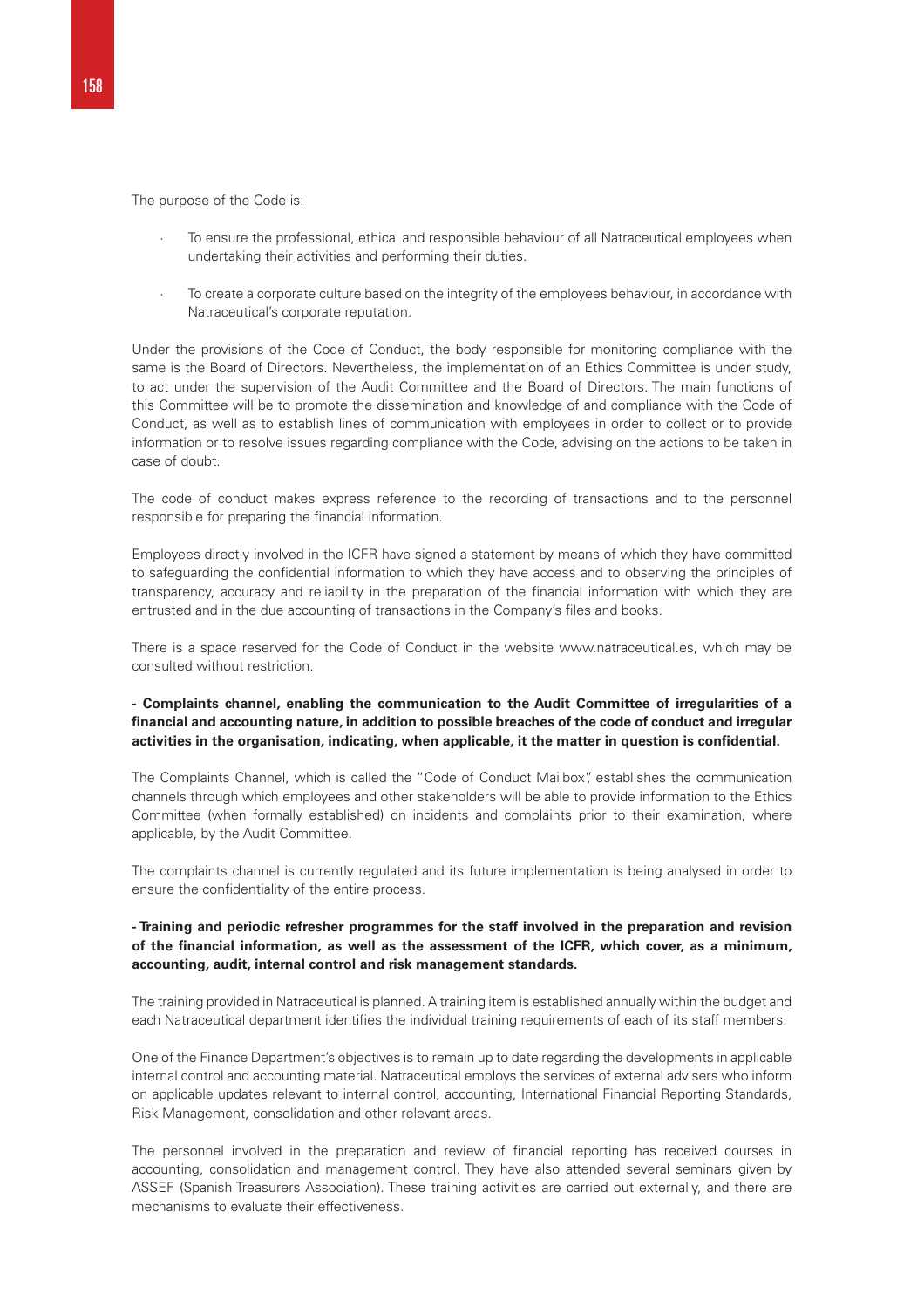

## **F.2 Financial reporting risk assessment**

F.2.1. What are the main characteristics of the risk identification process, including error or fraud, in terms of:

#### **- If the process exists and is documented:**

The Risk Control and Management System established by Natraceutical is based on the methodology of the "Committee of Sponsoring Organizations of the Treadway Commission (COSO II)", which covers all relevant areas and processes within each of the Organisational Units.

The Risk Control and Management System covers, among others, financial, fraud and consolidation risks. For the detailed analysis of these risks, the Group has a formalised ICFR updating protocol, which sets out the responsibilities in risk identification and the definition of additional controls.

# **- If the process covers all financial reporting objectives, (existence and occurrence, integrity, assessment, presentation, disclosure and comparability, and rights and obligations), if it is updated and how often.**

The ICFR covers all the objectives of each of the following sections:

- To identify and assess the key risks.
- · To identify the risks that must be assumed and the risks to be avoided for the development of the business.
- To prepare the action plans necessary to mitigate the main risks.

The ICFR covers all the objectives of each of the following sections:

- · Existence and occurrence: The transactions, facts and other events reflected in the financial reporting effectively exist and have been recorded at the appropriate time.
- Integrity: The information reflects all the transactions, facts and other events in which the company is an affected part.
- Measurement and accuracy: The transactions, facts and other events are recorded and measured in accordance with applicable regulations.
- · Rights and obligations: The financial information reflects, on the relevant date, the rights and obligations through the related assets and liabilities, in accordance with applicable regulations.
- Presentation and disclosure: Transactions, events and other events are categorised, presented and disclosed in the financial reporting in accordance with applicable regulations.

# **- The existence of a scope of consolidation identification process, taking into account, among other concepts, the possible existence of complex corporate structures and special purpose entities.**

The Economic-Finance Department Management, responsible for the consolidation process, has adequately documented the entire process. The consolidation and year-end flowchart process includes the risks and controls relevant to the updating of the perimeter and the consolidation of the Financial Statements.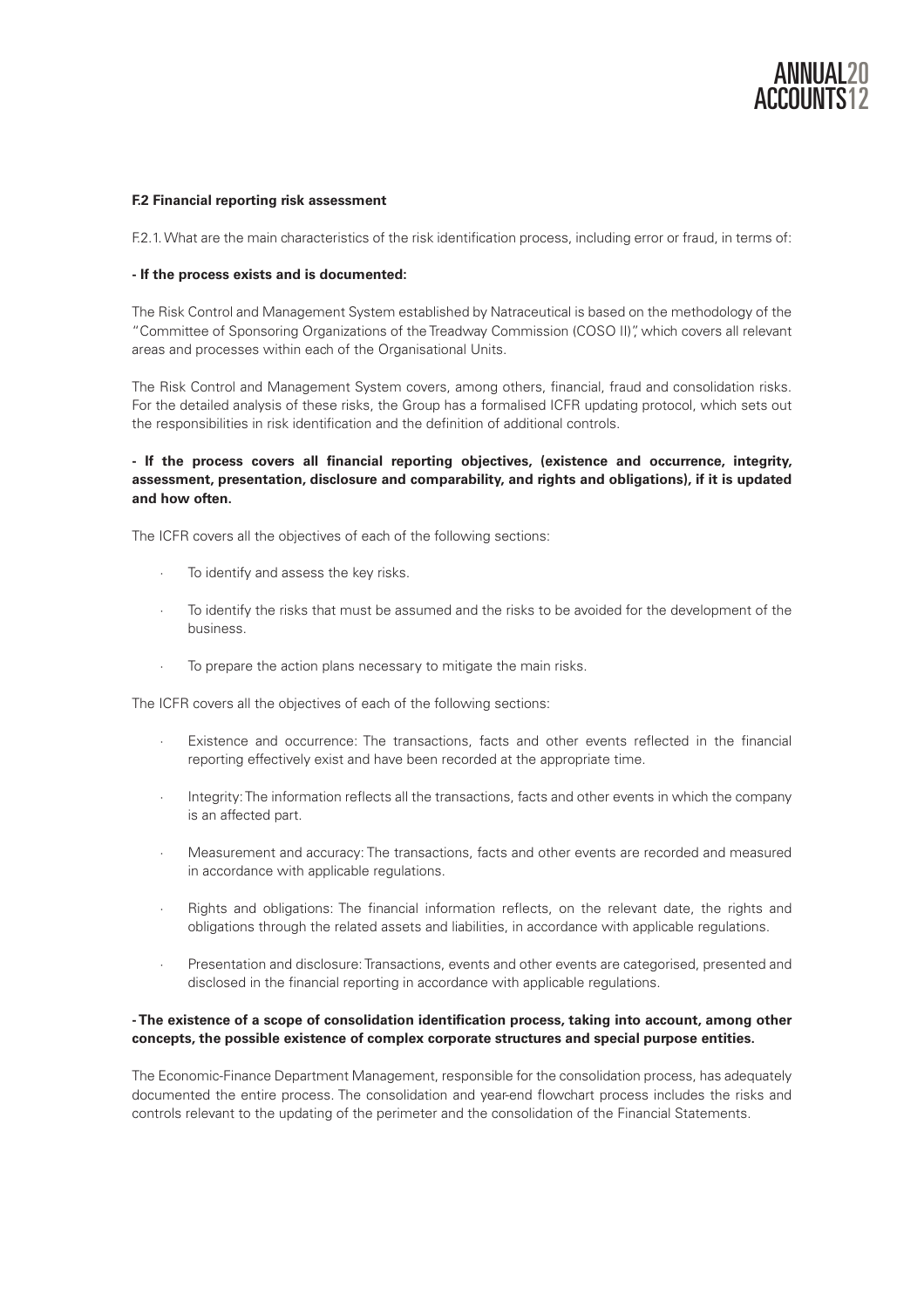# **- If the process takes into account the effects of other types of risk (operational, technological, financial, legal, reputational, environmental, etc.) to the extent in which they affect the financial statements.**

In accordance with this methodology, Natraceutical has structured the risks into four groups:

- Strategic Risk: referring to those risks that are considered key to the Group and which must be managed proactively and with priority (e.g., decisions on investment, entering new segments, personnel replacement, etc).
- · Operational Risks: Those risks that affect the operational management and are capable of significantly disrupting the Group's operations (e.g., system failures, accidents in the workplace and environmental accidents, process failures, etc.).
- Reporting / Financial Risks: Those risks that directly affect aspects related to the information reported to the company and/or third parties (e.g., erroneous information to investors and shareholders, etc.). This category also includes financial risks (e.g., credit, market and liquidity risks, etc.).
- Compliance Risk: Those risks affecting the internal or external regulatory compliance with third parties (e.g., compliance with safety and environmental standards, filing and payment of taxes, compliance with personal data protection regulations, etc.).

In this manner, the company assesses:

- The inherent risks (the risk present for Natraceutical in the absence of any action from the Management aimed at altering the probability of the risk occurring and the impact of the same).
- The residual risks (the risk that remains after the Management has implemented a mitigation measure).

#### **- Which of the company's governing bodies is to oversee the process?**

Natraceutical has a Risk Control and Management System documentation procedure which is adapted both to its activity and to the associated risk profile. It also has a system for the continuous control of the risks within each process and Organisational Unit. Their status and management is reported to the Audit Committee and the Board of Directors through the channels established in this procedure.

The Audit Committee has the responsibility to propose the assumed risk profile to the Board of Directors, as well as to carry out the monitoring of the risks, establishing the appropriate measures to ensure its opportune control and management.

The Board of Directors is ultimately responsible for overseeing the functioning of the Risk Control and Management System.

## **F.3 Control Activities**

F.3.1. Procedures for the review and approval of the financial reporting and the description of the ICFR to be published in the securities markets, indicating those responsible for the same, as well as the documentation describing the control and activities flows (including those relating to fraud risk) of the different types of transactions that may significantly affect the financial statements, including the year-end procedure and the specific review of the judgments, estimates, measurements and projections.

There are procedures for the review and approval of the financial reporting and ICFR description, documenting the control activities and the risks of the processes relative to the Financial Statements in the form of flowcharts, process narratives and risk and control matrices.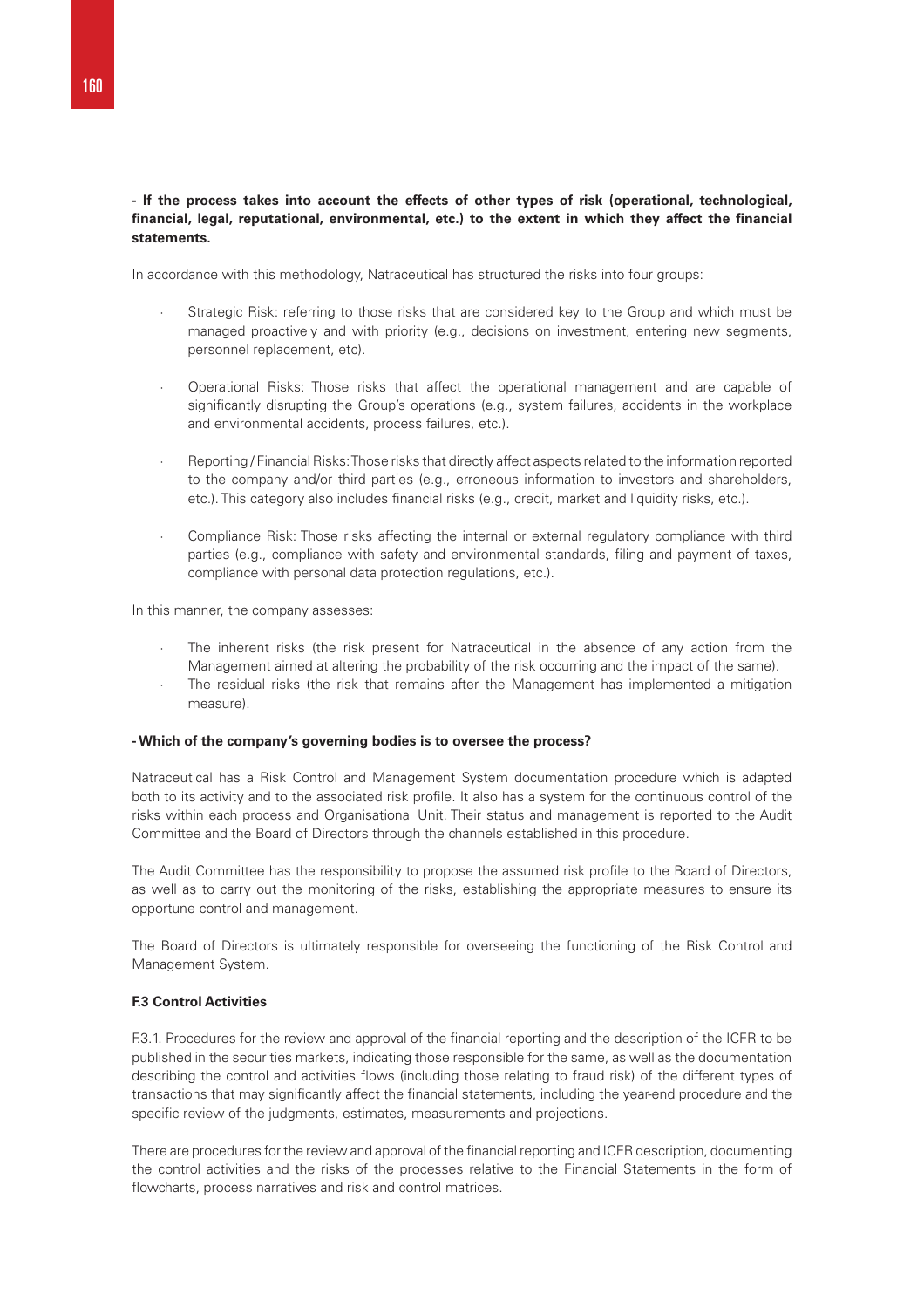The Economic-Finance Department is responsible for their review and updating, as well as for coordinating the other areas involved in maintaining the ICFR up to date.

In 2012, the processes relevant to financial reporting were updated, following quantitative (impact on financial statements) and qualitative (difficulty of associated transactions, perceived risk, etc.) criteria for their identification.

The following are considered relevant processes for financial reporting in Natraceutical, which in turn are broken down, in some cases, into sub-processes:

- Property, plant and equipment
- Accounts payable
- · Accounts receivable
- · H.R.
- **Consolidation**
- · Year-end
- · Financial reporting

The areas involved, the risks that impact on the financial information (including fraud) and the associated control activities have been defined for each process and sub-process, including:

- The relevant financial information objectives covered.
- If key or not, considering a key control as that which mitigates, correctly and sufficiently in advance, the existence of fraud or errors which have a significant impact on the financial information issued.
- · The person or body responsible, the person or body which implements the control and the frequency of the implementation.
- The type of control and the level of automation.
- · The systems involved in the implementation of the control.

Additionally, an Offence Prevention and Detection Model is scheduled to be implanted in 2013 with the collaboration of an external consultant. The model is to include measures such as the adequate segregation of duties, regular checks to detect illegal activities, staff training, etc.

F.3.2. Internal control policies and procedures for the information systems (including access security, monitoring of changes, their operation, operational continuity and segregation of duties, among others) that support the company's relevant processes in relation to the preparation and publication of financial information.

Natraceutical's information systems are currently subject to policies and procedures governing the access to and operation of the systems and applications that enable:

The management of access to the systems and applications so as to ensure the adequate segregation of duties within the applications, adding access permissions to the system's user profiles.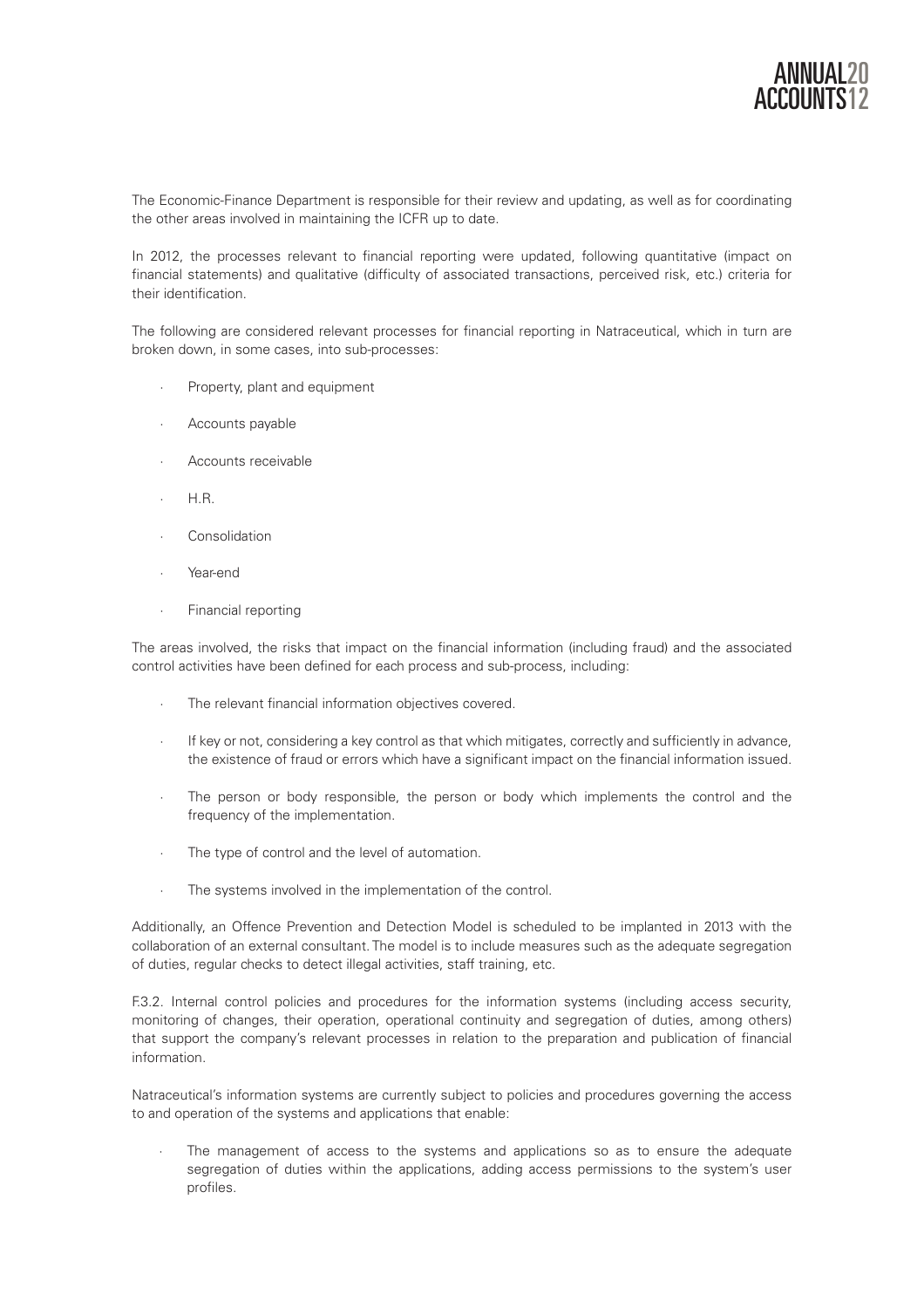- · The availability of mechanisms that enable the continuity of the business' different operational systems in the event of a failure.
- The availability of data recovery mechanisms (backups, fireproof chambers for the storage of backup copies, external servers, etc.).
- The guarantee that the development of new applications or the maintenance of existing applications facilitates a definition, development and testing process that ensures the correct treatment of the information.
- The management of the proper operation of the systems. To do so, the IT Department is responsible for ensuring the correct, efficient operation of the systems and communication networks.

F.3.3. Internal control policies and procedures for monitoring the management of outsourced activities, as well as those aspects of assessment, calculation or measurement entrusted to independent experts and which may significantly affect the financial statements.

Within the processes that make up the Natraceutical value chain, the outsourced activities related to the financial reporting preparation and ICFR assessment processes are subcontracted to companies of renowned prestige that have certified their competence, training and independence. This procedure is followed in order to avoid relevant risks in the financial reporting. Notwithstanding the above, outsourced activities are always overseen and monitored by the area within Natraceutical affected by the same.

#### **F.4 Information and communication**

F.4.1. A specific function responsible for defining and maintaining updated the accounting policies (accounting policies area or department) and for resolving questions or disputes regarding their interpretation, maintaining fluid communication with those responsible for the organisation's operations, as well as maintaining an updated accounting policies manual and providing the company's operational unit's with access to the same.

The Economic-Finance Department is responsible for maintaining the accounting policies up to date, for defining and maintaining Natraceutical's Accounting Policy Manual and for resolving any questions and conflicts that may arise in its interpretation. It provides access to the same to all those with a significant involvement in the preparation of financial information. Additionally, Natraceutical has the support of external advisers of recognised standing which inform the company of new accounting standards.

The Manual contains the policies and activities necessary for the correct recording of each accountable transaction, in addition to practical examples for the most significant transactions. The latest update of the Manual was produced in November 2009. However, any changes of legislation affecting the accounts of the subsidiaries are taken into account and communicated to those responsible for preparing and monitoring the financial information.

F.4.2. Financial information collection and preparation mechanisms employing homogeneous formats for application and use by all units of the organization or group, capable of supporting the main financial statements and notes, as well as detailed information about the ICFR.

Natraceutical centralises the financial reporting collection, consolidation and preparation process.

Natraceutical employs software that enables the standardisation of the budgeting, monitoring and consolidation processes.

In order to cover all risks relevant to financial reporting, the year-end and consolidation process is accompanied by a series of implemented and documented controls with their corresponding flowcharts and risk and control matrices.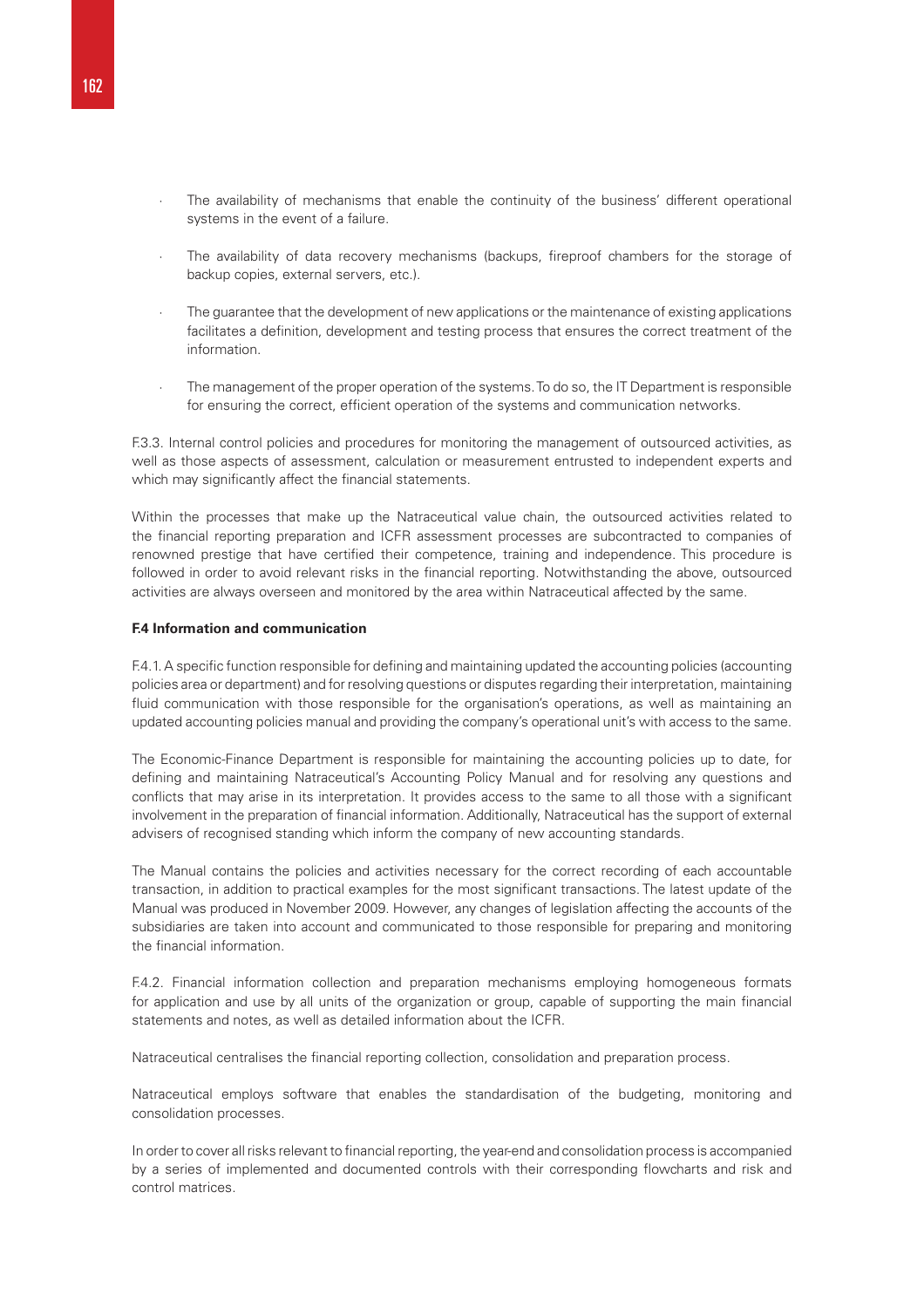

# **F.5 System operation monitoring**

F.5.1. The ICFR monitoring activities carried out by the Audit Committee, as well as the existence of an internal audit function with competences that include providing support to the committee in its supervision of the internal control system, including the ICFR. Information is to be provided on the scope of the ICFR assessment carried out during the period and the procedure by which the person responsible for carrying out the assessment reports its results, whether the company has an action plan that details the applicable corrective measures, and whether it has considered the impact of the same on the financial reporting.

The Audit Committee is responsible for ICFR monitoring activities, which include:

- · Approving the audit plans, which are currently being defined by the Internal Audit function (implemented in 2011, as stated in the Audit Committee minutes dated October 27, 2011) and which will have a risk-based approach;
- Determining those responsible for their implementation, assessing the adequacy of the work carried out, reviewing and assessing the results and considering their effect on the financial information;
- Reviewing and assessing the reliability of the accounting and management financial reporting with regard to compliance with the procedures for its recording and the use of information, accounting management and data processing systems;
- Advising the organization on issues relating to the prevention of fraud, corruption and other illegal activities;
- Implementing the prioritisation and monitoring of corrective actions, and reporting on the evolution of the same to Senior Management.
- Advising on issues relating to corporate governance and the prevention of fraud, corruption and other illegal activities.

The Internal Audit Department is responsible for supporting the Audit Committee in the monitoring of the ICFR, which is defining a three-year plan for the monitoring of all the key controls and processes for the financial statements. This requires the definition of a consistent methodology based on best Internal Control and Internal Audit practices.

The Internal Audit function is regulated by the Internal Audit Charter approved by the Board of Directors' Audit Committee. It is functionally dependent on the Audit Committee and hierarchically dependent on the Board of Directors. The rest of the Organisation's Departments have no authority over the Internal Audit Department.

F.5.2. The existence of a discussion process by means of which the accounts auditor (in accordance with the provisions of the NTA), the internal audit function and other experts are able to inform the senior management and the Audit Committee or company directors about the internal control's material weaknesses identified during the financial statements review process or during any other review process which they have been entrusted. Information is also to be provided about the existence of an action plan for the correction or mitigation of the weaknesses observed.

The Audit Committee is subject to a formal procedure that ensures the periodic communications with the external auditors to receive information concerning matters that may jeopardise their independence, in addition to any other issues related to the development of account auditing procedures, and any communications provided for by the account auditing legislation and technical auditing regulations.